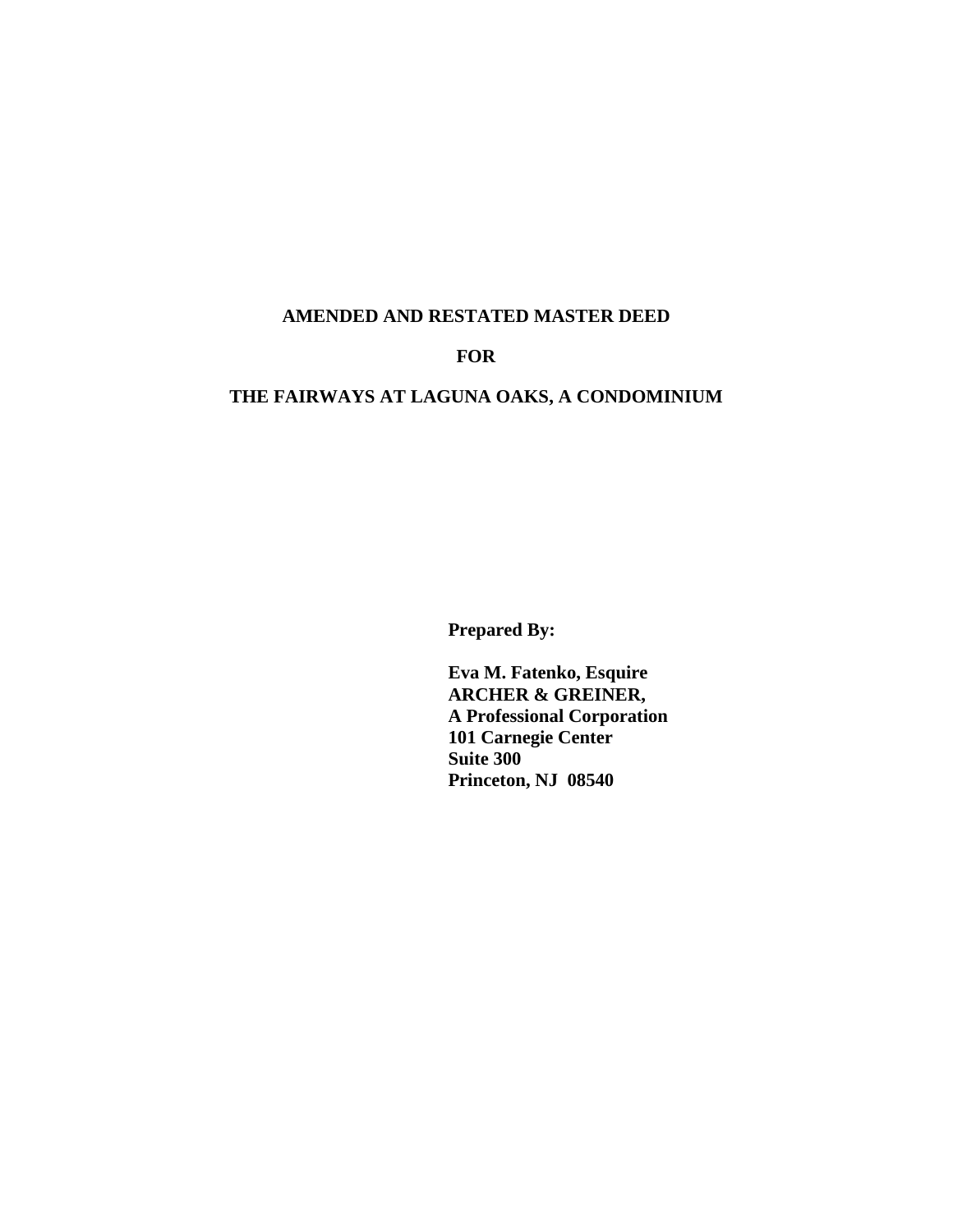# AMENDED AND RESTATED MASTER DEED

# **FOR**

# THE FAIRWAYS AT LAGUNA OAKS, A CONDOMINIUM

# **TABLE OF CONTENTS**

| 1.01 |                                                                        |
|------|------------------------------------------------------------------------|
|      |                                                                        |
| 2.01 |                                                                        |
| 2.02 |                                                                        |
| 2.03 | "Annual Common Expense Assessment(s) or Common Expense Assessment(s)"3 |
| 2.04 |                                                                        |
| 2.05 |                                                                        |
| 2.06 |                                                                        |
| 2.07 |                                                                        |
| 2.08 |                                                                        |
| 2.09 |                                                                        |
| 2.10 |                                                                        |
| 2.11 |                                                                        |
| 2.12 |                                                                        |
| 2.13 |                                                                        |
| 2.14 |                                                                        |
| 2.15 |                                                                        |
| 2.16 |                                                                        |
| 2.17 |                                                                        |
| 2.18 |                                                                        |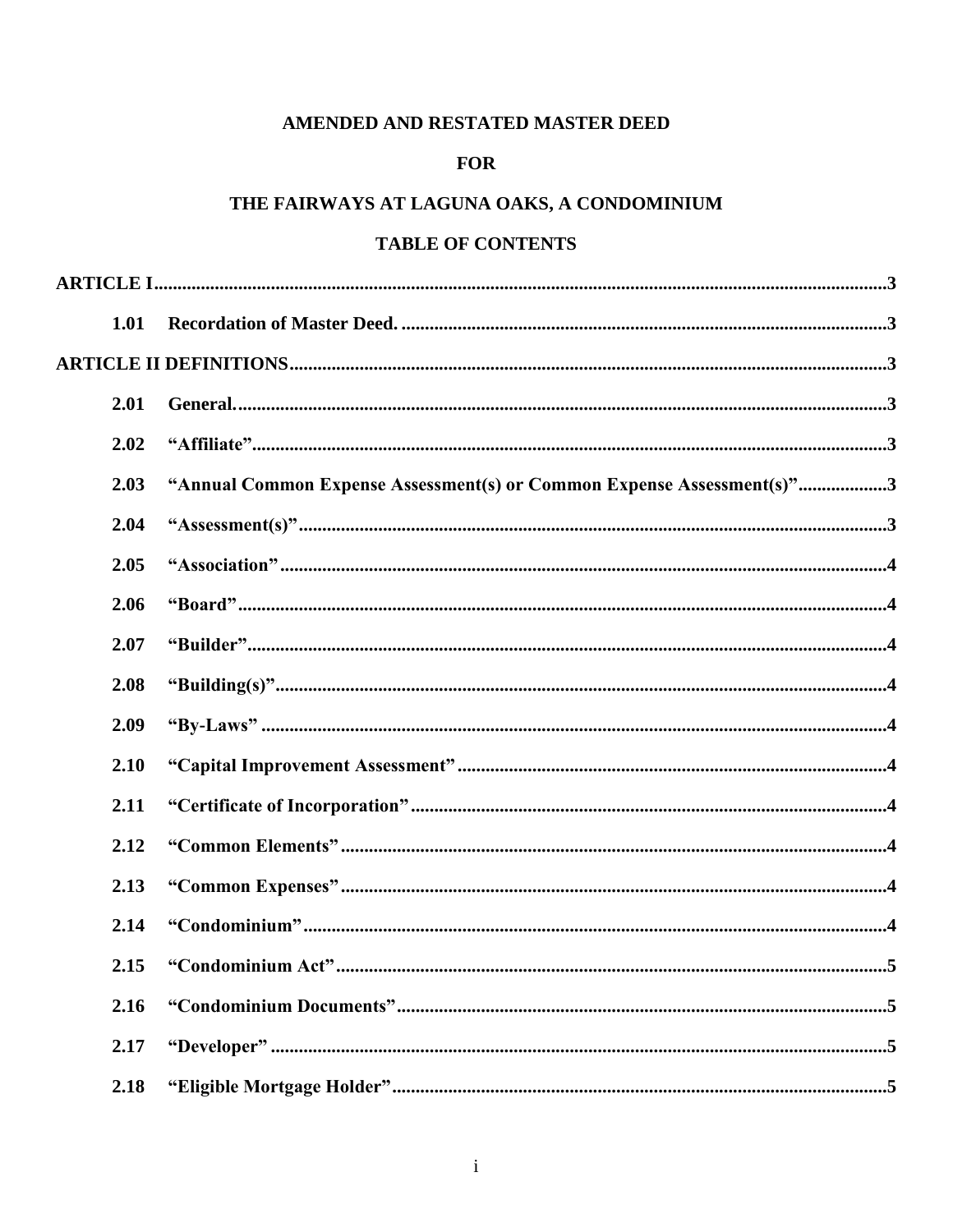| 2.19 |   |
|------|---|
| 2.20 |   |
| 2.21 |   |
| 2.22 |   |
| 2.23 |   |
| 2.24 |   |
| 2.25 |   |
| 2.26 |   |
| 2.27 |   |
| 2.28 |   |
| 2.29 |   |
| 2.30 |   |
| 2.31 |   |
| 2.32 |   |
| 2.33 |   |
| 2.34 |   |
| 2.35 |   |
| 2.36 | 7 |
| 2.37 |   |
|      |   |
| 3.01 |   |
| 3.02 |   |
|      |   |
| 4.01 |   |
| 4.02 |   |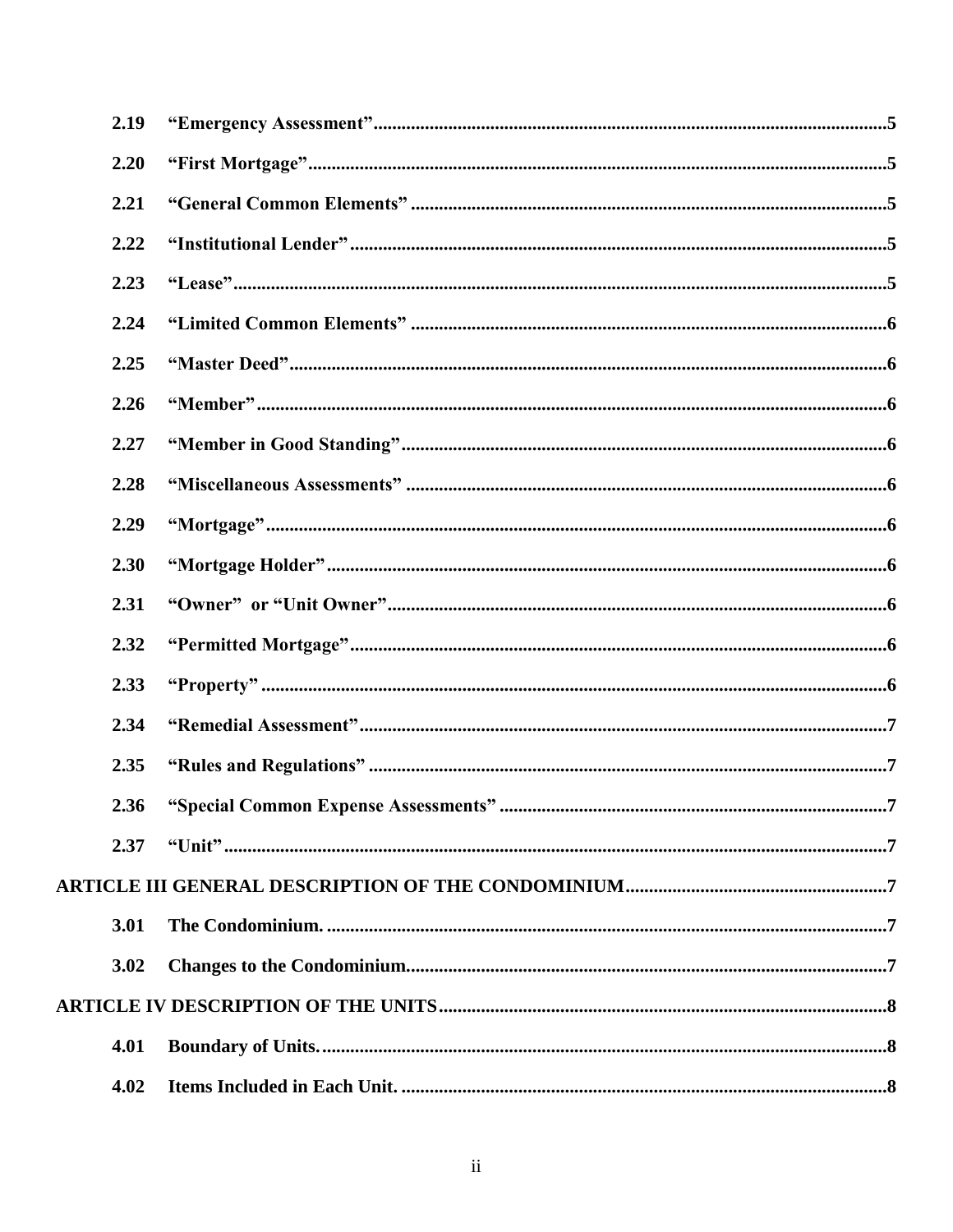| 5.01 |                                                                    |  |
|------|--------------------------------------------------------------------|--|
| 5.02 |                                                                    |  |
| 5.03 | Maintenance, Repair and Replacement of Limited Common Elements. 11 |  |
| 5.04 |                                                                    |  |
|      | ARTICLE VI DETERMINATION OF PERCENTAGE INTEREST, COMMON EXPENSES   |  |
| 6.01 |                                                                    |  |
| 6.02 |                                                                    |  |
| 6.03 |                                                                    |  |
| 6.04 |                                                                    |  |
| 6.05 |                                                                    |  |
| 6.06 |                                                                    |  |
| 6.07 |                                                                    |  |
|      |                                                                    |  |
| 7.01 |                                                                    |  |
| 7.02 |                                                                    |  |
| 7.03 |                                                                    |  |
| 7.04 |                                                                    |  |
| 7.05 |                                                                    |  |
| 7.06 |                                                                    |  |
| 7.07 |                                                                    |  |
| 7.08 |                                                                    |  |
| 7.09 |                                                                    |  |
| 7.10 |                                                                    |  |
| 7.11 |                                                                    |  |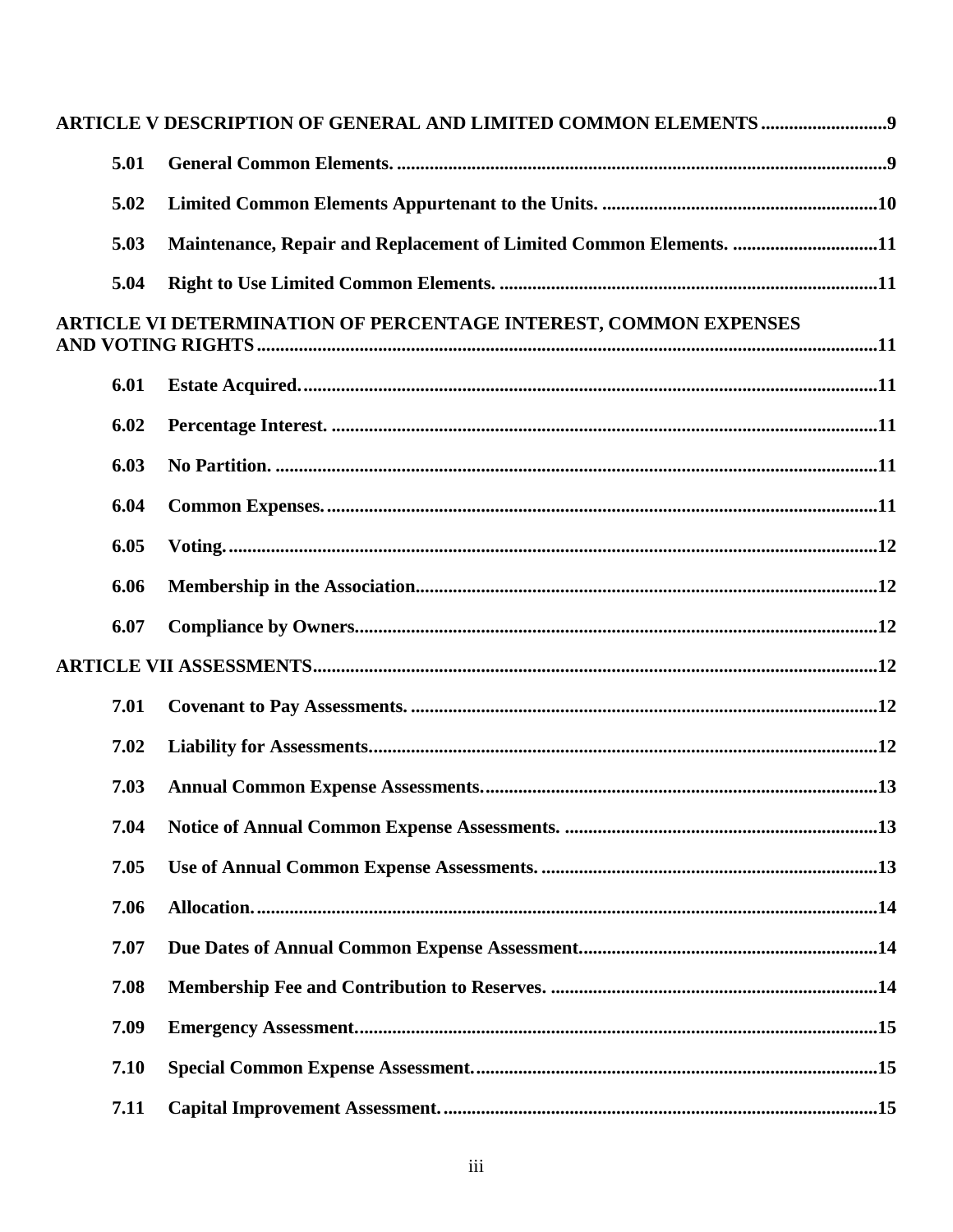| 7.12     |                                                                   |     |
|----------|-------------------------------------------------------------------|-----|
| 7.13     |                                                                   |     |
| 7.14     |                                                                   |     |
| 7.15     |                                                                   |     |
| 7.16     |                                                                   |     |
| 7.17     |                                                                   |     |
|          |                                                                   |     |
| 8.01     |                                                                   |     |
| 8.02     |                                                                   |     |
| 8.03     |                                                                   |     |
| 8.04     |                                                                   |     |
| 8.05     |                                                                   |     |
|          |                                                                   |     |
| 9.01     |                                                                   |     |
| 9.02     |                                                                   |     |
| 9.03     |                                                                   |     |
| 9.04     |                                                                   |     |
| $9.05 -$ | <b>Utility Easement.</b>                                          | .22 |
| 9.06     |                                                                   |     |
| 9.07     |                                                                   |     |
| 9.08     |                                                                   |     |
|          | ARTICLE X BY-LAWS AND ADMINISTRATION, CHANGES IN DOCUMENTS; POWER |     |
|          |                                                                   |     |
|          |                                                                   |     |
|          |                                                                   |     |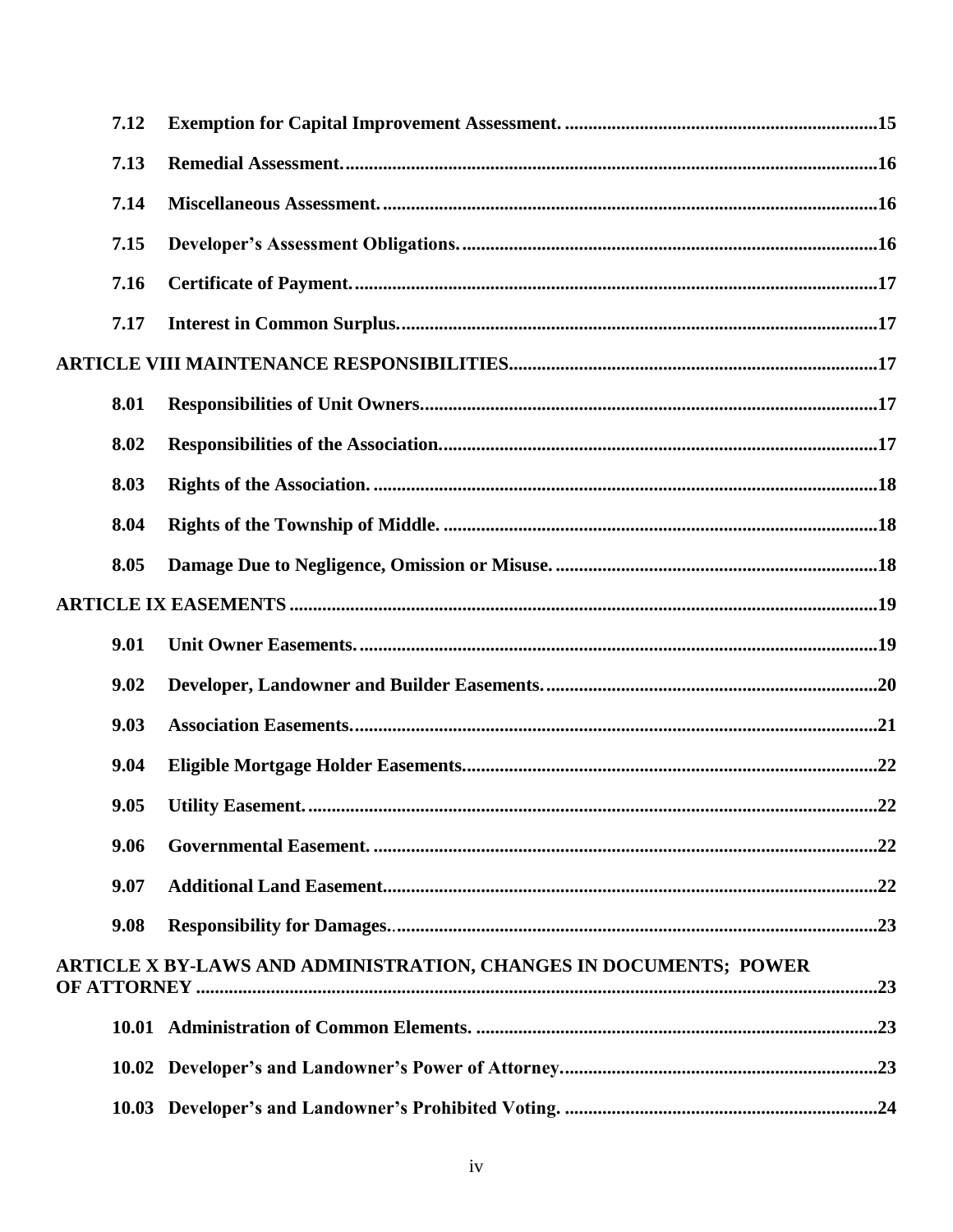| ARTICLE XII INSURANCE; DAMAGE OR DESTRUCTION TO PROPERTY 32                 |  |
|-----------------------------------------------------------------------------|--|
|                                                                             |  |
|                                                                             |  |
|                                                                             |  |
|                                                                             |  |
|                                                                             |  |
|                                                                             |  |
|                                                                             |  |
|                                                                             |  |
|                                                                             |  |
|                                                                             |  |
|                                                                             |  |
|                                                                             |  |
|                                                                             |  |
| ARTICLE XIV PROTECTIVE PROVISIONS FOR THE BENEFIT OF ELIGIBLE               |  |
|                                                                             |  |
|                                                                             |  |
| 14.03 Amendments Requiring Approval of 51% of Eligible Mortgage Holders. 37 |  |
| 14.04 Amendments Requiring Approval of 67% of Eligible Mortgage Holders. 38 |  |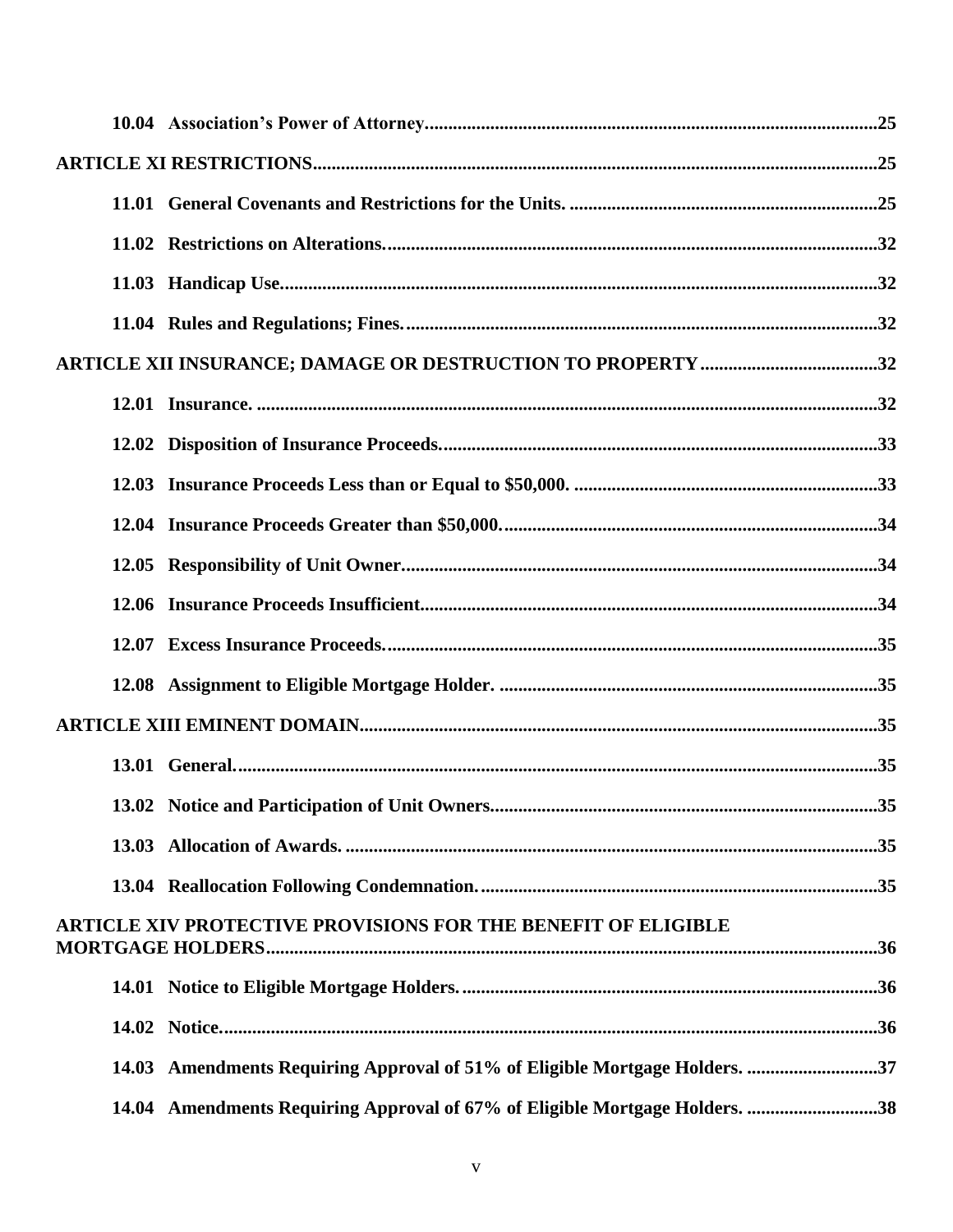|  | .41 |
|--|-----|
|  |     |
|  |     |
|  |     |
|  |     |
|  |     |
|  |     |
|  |     |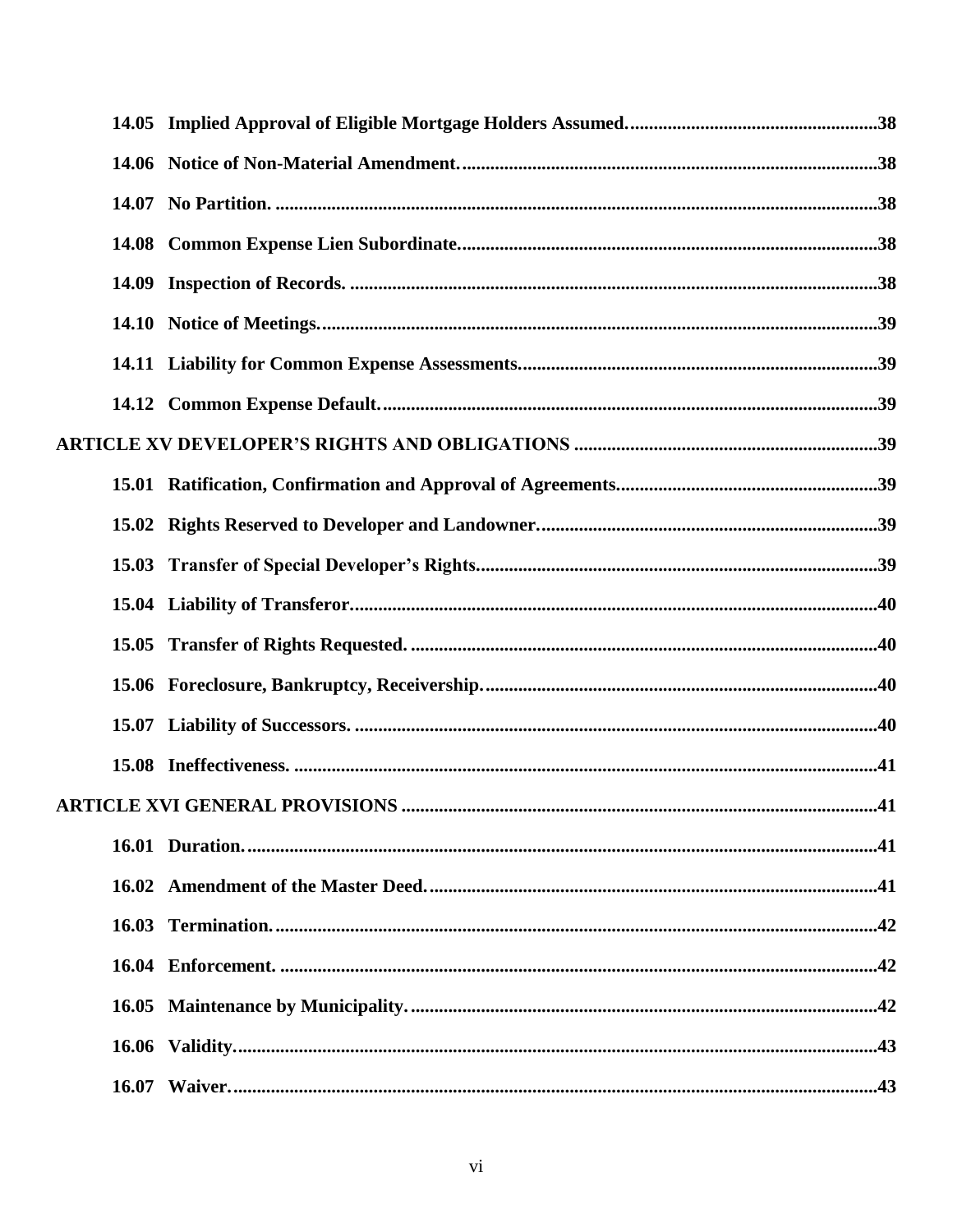| 17.04 EXHIBIT "A-3" – Interim and Full Buildout Phasing Schedules of the Units 43 |  |
|-----------------------------------------------------------------------------------|--|
|                                                                                   |  |
|                                                                                   |  |
|                                                                                   |  |
| 17.08 EXHIBIT "D" - Certificate of Incorporation of The Fairways at Laguna Oaks   |  |
| 17.09 EXHIBIT "E" - By-Laws of The Fairways at Laguna Oaks Condominium            |  |
| 17.10 EXHIBIT "F"- Percentage Interest Schedule - Interim and Full Buildout 44    |  |
|                                                                                   |  |
|                                                                                   |  |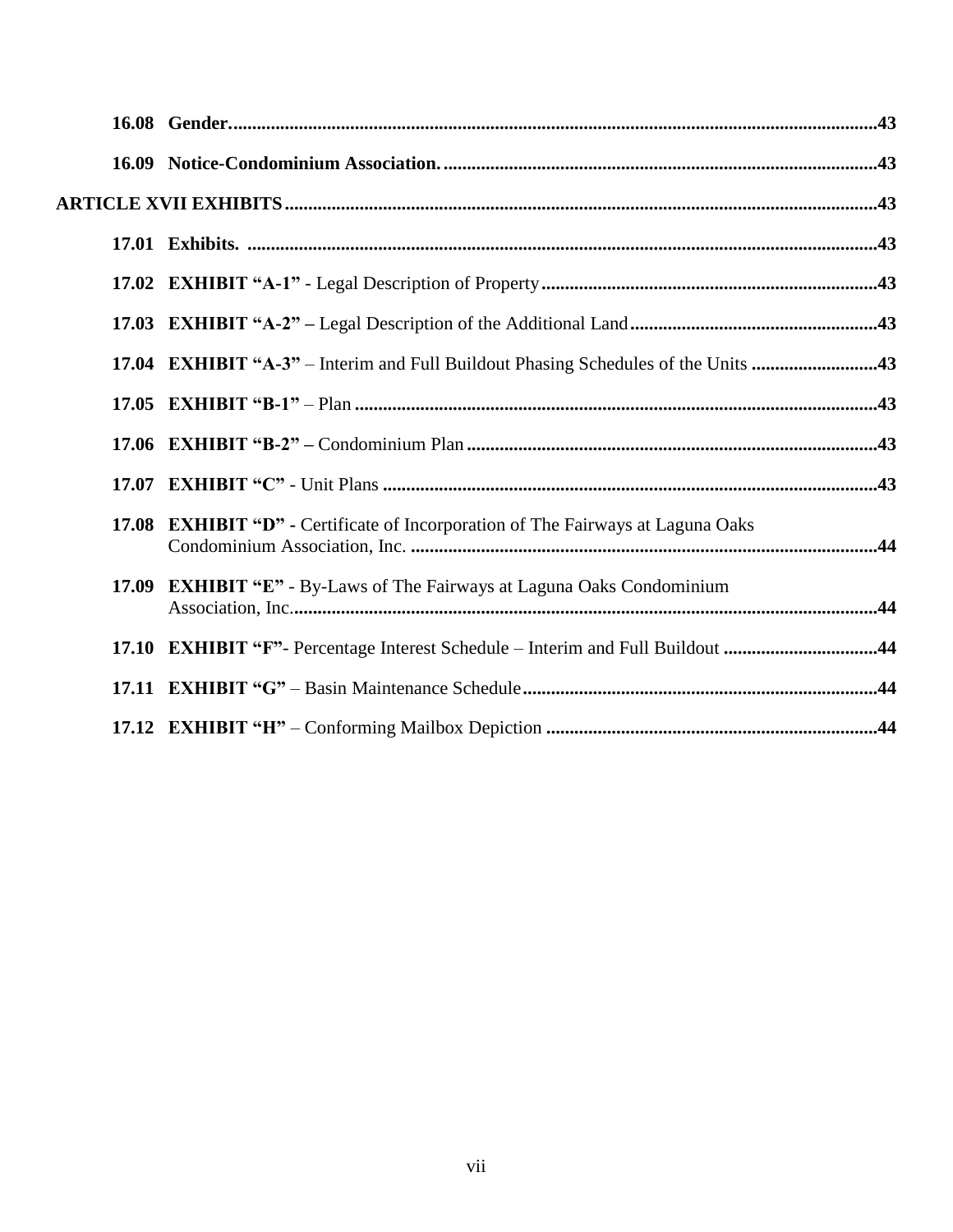#### **AMENDED AND RESTATED MASTER DEED**

#### **FOR**

#### **THE FAIRWAYS AT LAGUNA OAKS, A CONDOMINIUM**

**THIS AMENDED AND RESTATED MASTER DEED**, is made this \_\_\_ day of \_\_\_\_\_, 2016, by Laguna Oaks Development, LLC, a New Jersey limited liability company, with a principal office at 212 Crest Road, Cape May, New Jersey 08210, its respective successors and assigns (referred to as "Developer") and serves to supercede, in its entirety, the Master Deed for The Fairways at Laguna Oaks, a Condominium, made by Developer and recorded in the Office of the Cape May County Clerk, on June 21, 2016, in Deed Book 3682, beginning at Page 320.

**WHEREAS**, certain lands and premises located in the Township of Middle, County of Cape May, State of New Jersey, which are more particularly described in Exhibit "A-1" attached hereto and made a part hereof (the "Property"), are owned by Mr. Fred Langford, individually (referred to as "Landowner"); and

**WHEREAS**, the Developer established the Condominium upon the recordation in the Office of the Clerk of Cape May County, New Jersey, of that certain Master Deed for The Fairways at Laguna Oaks, a Condominium, on June 21, 2016, in Deed Book 3682, beginning at Page 114 (the "Original Master Deed"); and

**WHEREAS**, the Original Master Deed is hereby amended, restated, substituted, and replaced in its entirety with this Amended and Restated Master Deed; and

**WHEREAS**, Landowner is joining in this Amended and Restated Master Deed for the sole purpose of submitting, declaring and establishing, in accordance with N.J.S. 46:8B-1 *et seq*., the condominium form of ownership for the Property described in Exhibit "A-1" aforesaid, together with all improvements thereon, which shall be known as "The Fairways at Laguna Oaks, a Condominium" (the "Condominium"); and

**WHEREAS**, the Property is depicted on a certain site plan entitled, "The Fairways Major Site Plan", dated August 26, 2014, as revised, prepared by Mott Associates, LLC and signed by James A. Mott, a New Jersey-licensed engineer (the "Plan"), a copy of which is attached hereto and made a part hereof as Exhibit "B-1"; and

**WHEREAS**, Developer has obtained certain land development approvals for the Property which permit the development of (i) up to forty-five (45) townhouse-style, condominium dwellings (the "Units") situated among seven (7) buildings (the "Buildings"), as depicted on certain architectural drawings, copies of which are attached hereto and made a part hereof as **Exhibit "C"**, and (ii) certain common area improvements serving the Property and the Units (collectively referred to herein as the "Common Elements"), as shown on a certain plan of the Condominium, dated March 23, 2016, as revised, prepared by Mott Associates, LLC and signed by James A. Mott, a New Jersey-licensed engineer (the "Condominium Plan"), a copy of which is attached hereto and made a part hereof as **Exhibit "B-2"**; and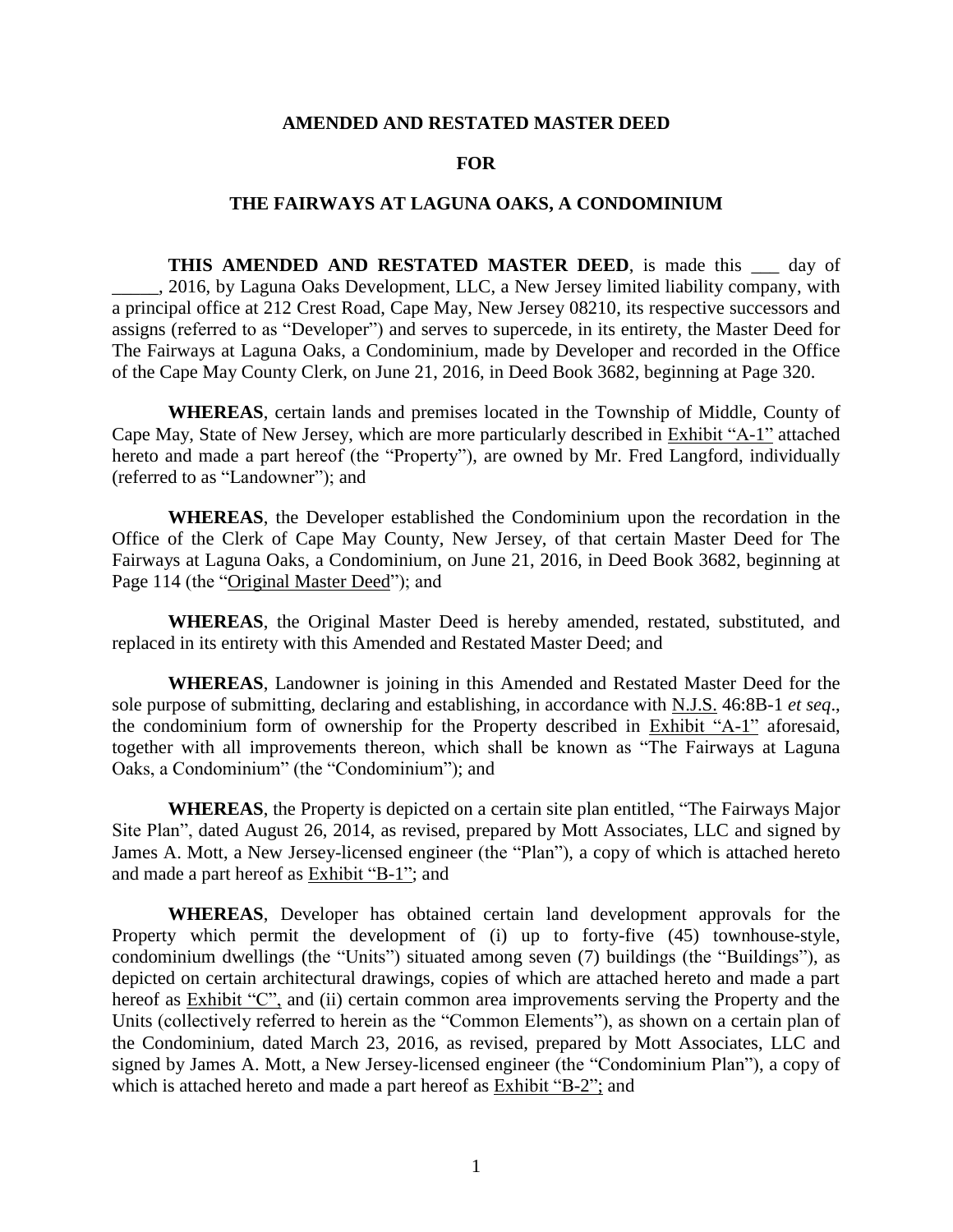**WHEREAS**, Developer and Landowner have each reserved the right to, but are not obligated to, expand the Condominium with an additional fifty-five (55) townhouse-style, condominium dwellings (the "Additional Units") on a parcel of land located adjacent to the Condominium (the "Additional Land"), which is more particularly described in Exhibit "A-2" attached hereto and made a part hereof, and which such right must be exercised within fifteen (15) years from the date of recordation of this Master Deed, as more fully described in Article III, Section 3.02 and in Article X, Section 10.02 of this Master Deed; and

**WHEREAS**, Developer intends to install certain of the Common Elements planned the Condominium, including the road(s), curbing, certain portions of the sidewalks, the storm water management facilities, the irrigation system for the common lawn areas, certain landscaped buffers, and open space areas for which Developer shall provide the applicable warranties; and

**WHEREAS**, the Units and the Additional Units (together, sometimes, referred to as the "Units"), when and if developed, are intended to be developed by a Builder (as defined below), which Builder shall (i) construct the Units and the Buildings and certain of the Common Elements; (ii) sell the Units to third party purchasers; and, (iii) provide the applicable warranties for any of the Units, the Buildings and the Common Elements that it constructs; and

**WHEREAS**, Developer intends to cause the annexation of the Units and the Additional Units, when and if developed, to the Condominium, in phases, on a building by building basis, as described in the Interim and Full Buildout Phasing Schedules (together, the "Phasing Schedule") attached hereto and made a part hereof as Exhibit "A-3", and as depicted on the Condominium Plan attached hereto and made a part hereof as Exhibit "B-2", which Phasing Schedule and Condominium Plan are subject to change at Developer's, Landowner's and Builder's sole discretion, at any time; and

**WHEREAS**, the five (5) Units situated in Building "1" ("the Phase 1 Units"), which are described in the Phasing Schedule attached hereto as Exhibit "A-3" and shown on the Condominium Plan attached hereto as Exhibit "B-2", shall be annexed to the Condominium upon recordation of this Master Deed; and

**WHEREAS**, The Fairways at Laguna Oaks Condominium Association, Inc., a New Jersey, non-profit corporation (hereinafter referred to as the "Condominium Association" or "Association"), shall be established by Developer for the purpose of administering, operating and managing the Condominium, the Common Elements and certain of the Limited Common Elements, as more fully described in Articles V and VIII of this Master Deed; and

**WHEREAS**, each Owner of a Unit and Additional Unit in the Condominium will automatically become a member of the Association, and subject to the terms, conditions, easements and restrictions set forth in this Master Deed and in the Certificate of Incorporation and By-Laws of the Association and any Rules and Regulations adopted/promulgated by Association (collectively, the "Condominium Documents").

#### THEREFORE, WITNESSETH:

**ESTABLISHMENT OF CONDOMINIUM.** Developer and Landowner hereby submit, declare and establish, in accordance with N.J.S. 46:8B-1 *et seq*., the condominium form of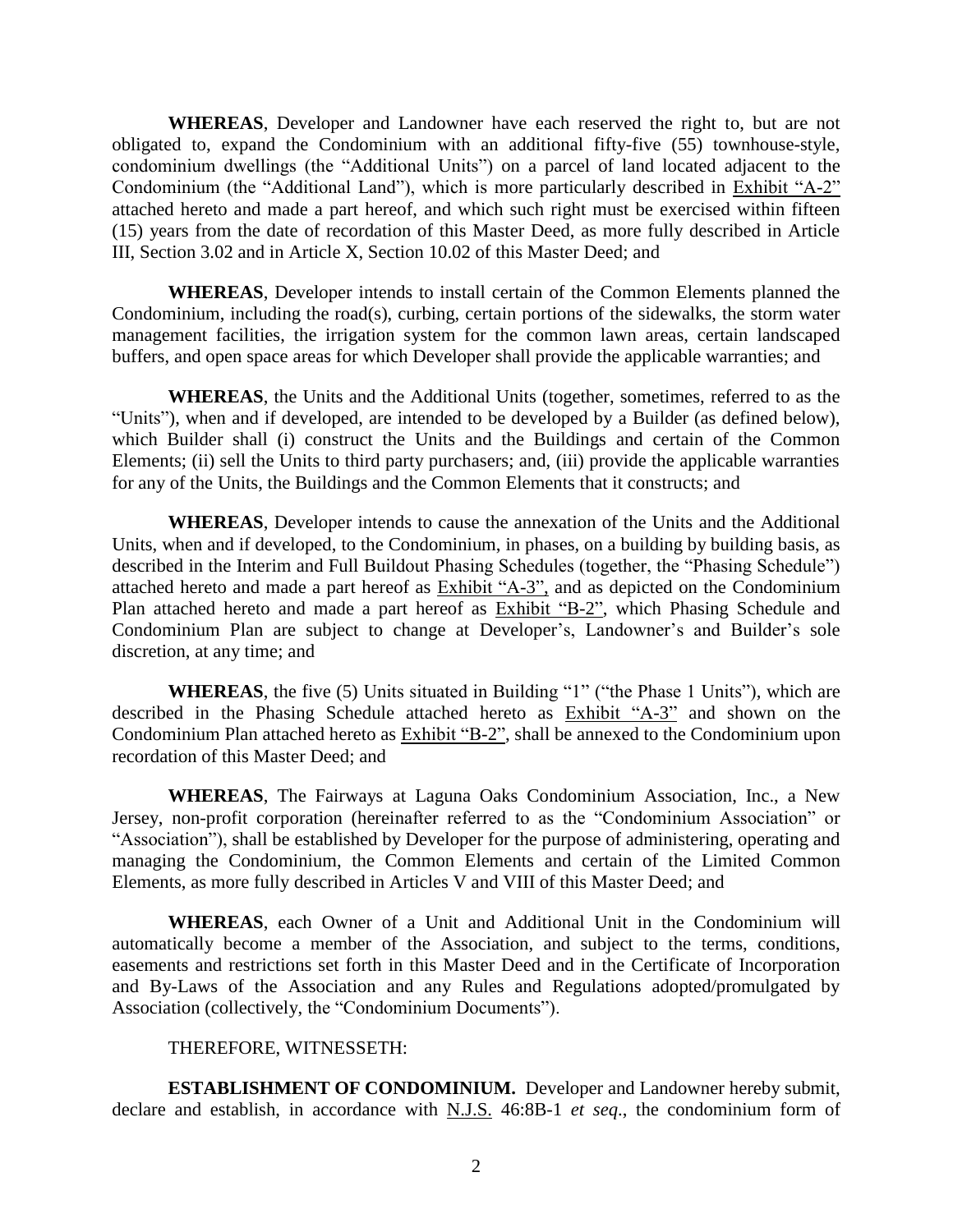ownership for the Phase 1 Units and the Property described in Exhibit "A-1" aforesaid, together with all improvements thereon, and as more particularly shown on Exhibits "B-1" and "B-2" and Exhibit "C", respectively, which shall be known as "The Fairways at Laguna Oaks, a Condominium". Developer and Landowner each reserved the right to expand the Condominium with the balance of the Units and the Additional Units, as more fully described in Article III, Section 3.02 below, pursuant to the power of attorney reserved by each in Article X, Section 10.02 of this Master Deed.

#### **ARTICLE I**

**1.01 Recordation of Master Deed.** Upon the recording of this Master Deed, the Condominium shall be established and Landowner shall be the Owner of every Unit, whether built or unbuilt, and its appurtenant percentage interest in the Common Elements, and shall have the right to sell and convey, lease, or otherwise dispose of each such Unit as it may deem appropriate.

#### **ARTICLE II DEFINITIONS**

**2.01 General.** The following words and terms, when used in this Master Deed, the Certificate of Incorporation, or the By-Laws, shall have the following meanings unless the context in which same are utilized clearly indicates otherwise. All definitions set forth in N.J.S. 46:8B-3 are incorporated herein by reference and the definitions set forth herein shall be used in conjunction therewith, unless context clearly indicates otherwise.

**2.02 "Affiliate"** of Developer shall mean any entity which controls, is controlled by, or is under common control with Developer. An entity controls a Developer if the entity (i) is a general partner, officer, member, director, or employer of Developer, (ii) directly or indirectly or acting in concert with one or more other entities, or through one or more subsidiaries, owns, controls, holds with power to vote, or holds proxies representing more than twenty (20%) percent of the voting interest in Developer, or (iii) has contributed more than twenty (20%) percent of the capital of Developer. An entity "is controlled by" Developer if Developer (i) is a general partner, officer, member, director, or employer of the entity, (ii) directly or indirectly or acting in concert with one or more other entities, or through one or more subsidiaries, owns, controls, holds with power to vote, or holds proxies representing more than twenty (20%) of the voting interest in the entity, (iii) controls in any manner the election of a majority of the directors of the entity, or (iv) has contributed more than twenty (20%) of the capital of the entity. Control does not exist if the powers described in this paragraph are held solely as security for an obligation and are not exercised.

**2.03 "Annual Common Expense Assessment(s) or Common Expense Assessment(s)"** shall mean those assessments imposed upon the Unit Owner(s) as described in Section 7.03 of this Master Deed.

**2.04 "Assessment(s)"** shall mean those assessments imposed upon Unit Owners as described in Article VII of this Master Deed.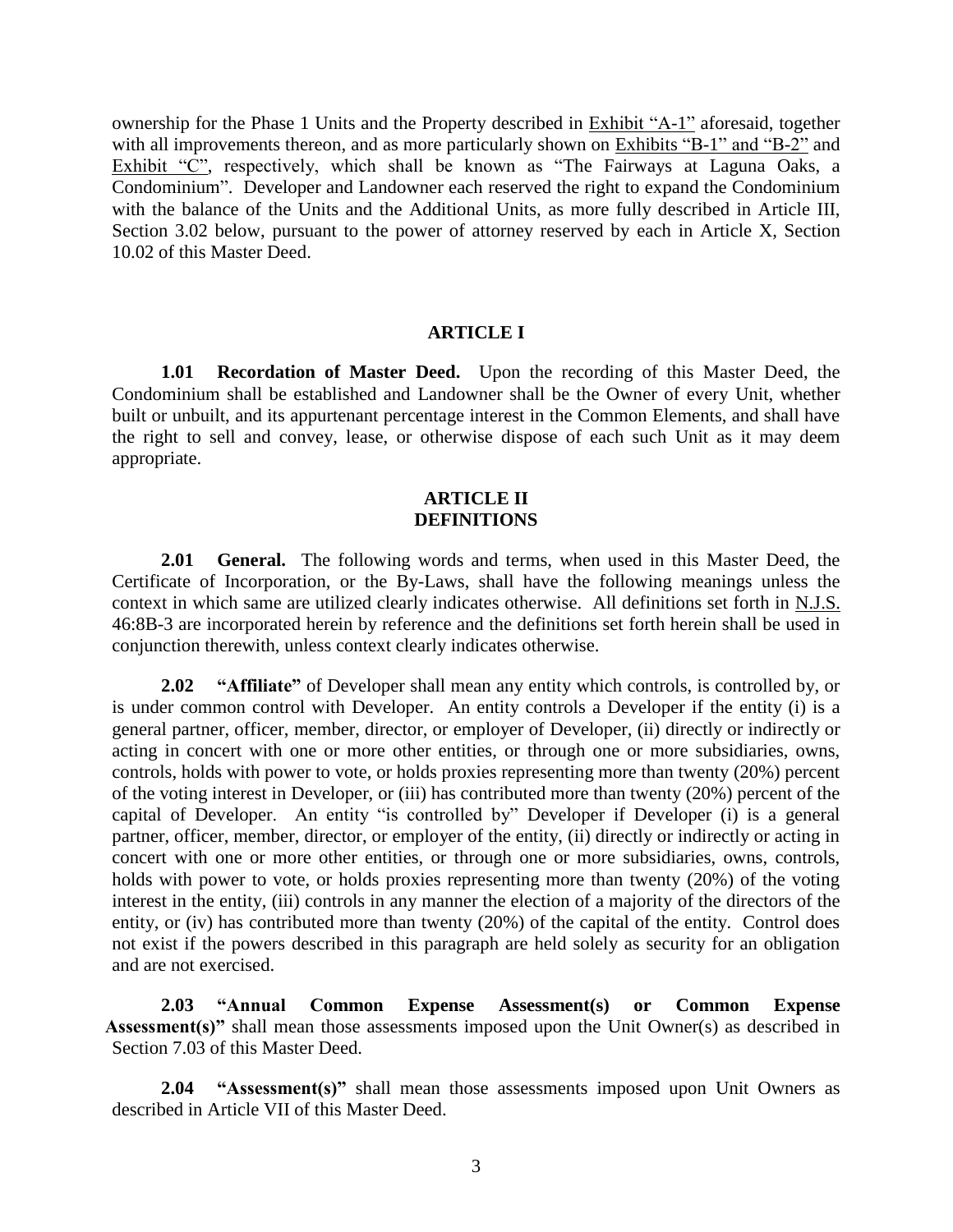**2.05 "Association"** shall mean The Fairways at Laguna Oaks Condominium Association, Inc., a New Jersey non-profit corporation, formed to administer, manage and operate the common affairs of the Unit Owners of the Condominium and to maintain, repair and replace the General and certain of Limited Common Elements of the Condominium as provided in this Master Deed and the By-Laws.

**2.06 "Board"** shall mean the Board of Directors of the Association and any reference in the Condominium Documents to any power, duty, and right of approval or any other right of the Association shall be deemed to refer to the Board and not the Membership of the Association, unless the context expressly indicates to the contrary. In any reference herein to any power or duty, right of approval or any other right which may be delegated, "Board" shall mean the entity to which such power or duty, right or approval or any other right has been delegated.

**2.07 "Builder"** shall mean any person or entity to whom Developer and/or Landowner has transferred any number (but less than all) of the Units and/or the Additional Units held by Developer and/or Landowner in the ordinary course of business, and such person or entity holds such Units and/or Additional Units for resale or to construct or to complete such Units and/or Additional Units in process and offer such as completed Units for sale in the ordinary course of business.

**2.08 "Building(s)"** shall mean the enclosed structures containing the Units and the Additional Units, when, and if, annexed to the Condominium, and the structural improvements appurtenant thereto, which are depicted on the Plan attached hereto as Exhibit "B-1" and the Condominium Plan attached hereto as "Exhibit B-2".

**2.09 "By-Laws"** shall mean the By-Laws of the Association, a copy of which document is attached hereto and made a part hereof as Exhibit "E", together with all future amendments or supplements thereto.

**2.10 "Capital Improvement Assessment"** shall mean those assessments imposed upon the Unit Owner(s) as described in as described in Section 7.11 of this Master Deed.

**2.11 "Certificate of Incorporation"** shall mean the form of Certificate of Incorporation of the Association, a copy of which is attached hereto and made a part hereof as Exhibit "D", together with all future amendments or supplements thereto.

**2.12 "Common Elements"** shall mean "General Common Elements" and "Limited Common Elements" unless otherwise indicated.

**2.13 "Common Expenses"** shall mean, subject to the provisions of Article VII hereof, all those expenses anticipated by N.J.S. 46:8B-3e, in addition to all expenses, including reserves, incurred or assessed by the Association, or its respective directors, officers, agents or employees, in the lawful performance of their respective duties or powers.

**2.14 "Condominium"** shall mean (i) all the land and premises described in Exhibit "A-1"; (ii) all improvements now or hereinafter constructed in, upon, over or through such lands and premises; (iii) all privileges or appurtenances pertaining or belonging to the land described in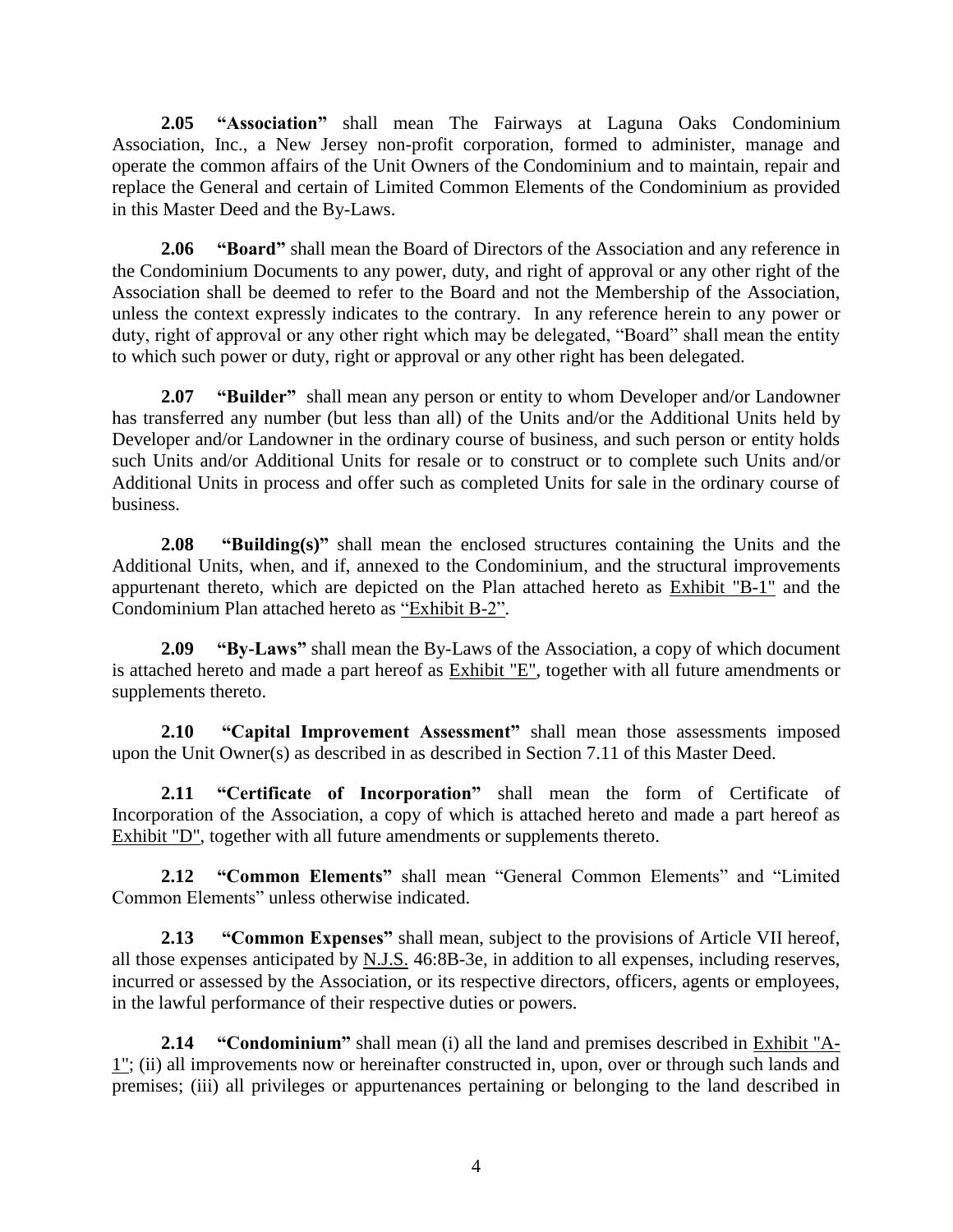Exhibit "A-1"; and (iv) the entire entity created by the execution and recording of this Master Deed.

**2.15 "Condominium Act"** shall mean the provisions of N.J.S. 46:8B-1 *et seq*., and all applicable amendments and supplements thereto.

**2.16 "Condominium Documents"** shall mean this Master Deed and its exhibits, which Developer and Landowner have recorded in the Office of the Clerk of Cape May County, along with the Association's Certificate of Incorporation and By-Laws and any Rules and Regulations which may be adopted by the Board from time to time, and any duly adopted resolution of the Board, as all of the same may be amended from time to time.

**2.17 "Developer"** shall mean Laguna Oaks Development LLC, a New Jersey limited liability company, its respective successors and assigns, including any successor to Developer contemplated by Section 15.07(a) or (b) of this Master Deed.

**2.18 "Eligible Mortgage Holder"** shall mean the holder, insurer or guarantor of a First Mortgage encumbering any portion of the Property or any Unit which has given written notice to the Association in the manner provided in Section 16.10 of this Master Deed, stating its desire to have notice of those matters which are the subject of Sections 14.02 through 14.06 and 14.09 of this Master Deed. The notice to the Association must (i) state the name of the Mortgage Holder and the address to which notices should be sent to it and (ii) sufficiently identify the Unit for which the Mortgage Holder holds a First Mortgage. It shall be the obligation of the Eligible Mortgage Holder to keep the Association informed of any change of address to which required notices should be sent.

**2.19 "Emergency Assessment"** shall mean those assessments imposed upon the Unit Owner(s) as described in Section 7.09 of this Master Deed.

**2.20 "First Mortgage"** shall mean the first or paramount Mortgage, the lien of which encumbers a Unit.

**2.21 "General Common Elements"** shall have the same meaning as "Common Elements" pursuant to N.J.S. 46:8B-3d, except as same may be modified by the provisions of Article V hereof.

**2.22 "Institutional Lender"** shall mean any bank, mortgage banker, trust company, insurance company, savings and loan association, pension fund or other financial institution or governmental agency providing, acquiring, insuring, guaranteeing or proposing to provide, acquire, insure or guarantee Mortgages. It shall also mean and include the Federal National Mortgage Association (FNMA), the Veteran's Administration (VA), the Federal Home Loan Mortgage Corporation (FHLMC) and the Federal Housing Administration (FHA) and other similar governmental or quasi-governmental entity that provides, acquires, insures or guarantees or proposes to provide, acquire, insure or guarantee Mortgages.

**2.23 "Lease"** shall mean any agreement for the leasing or rental of any Unit in the Condominium.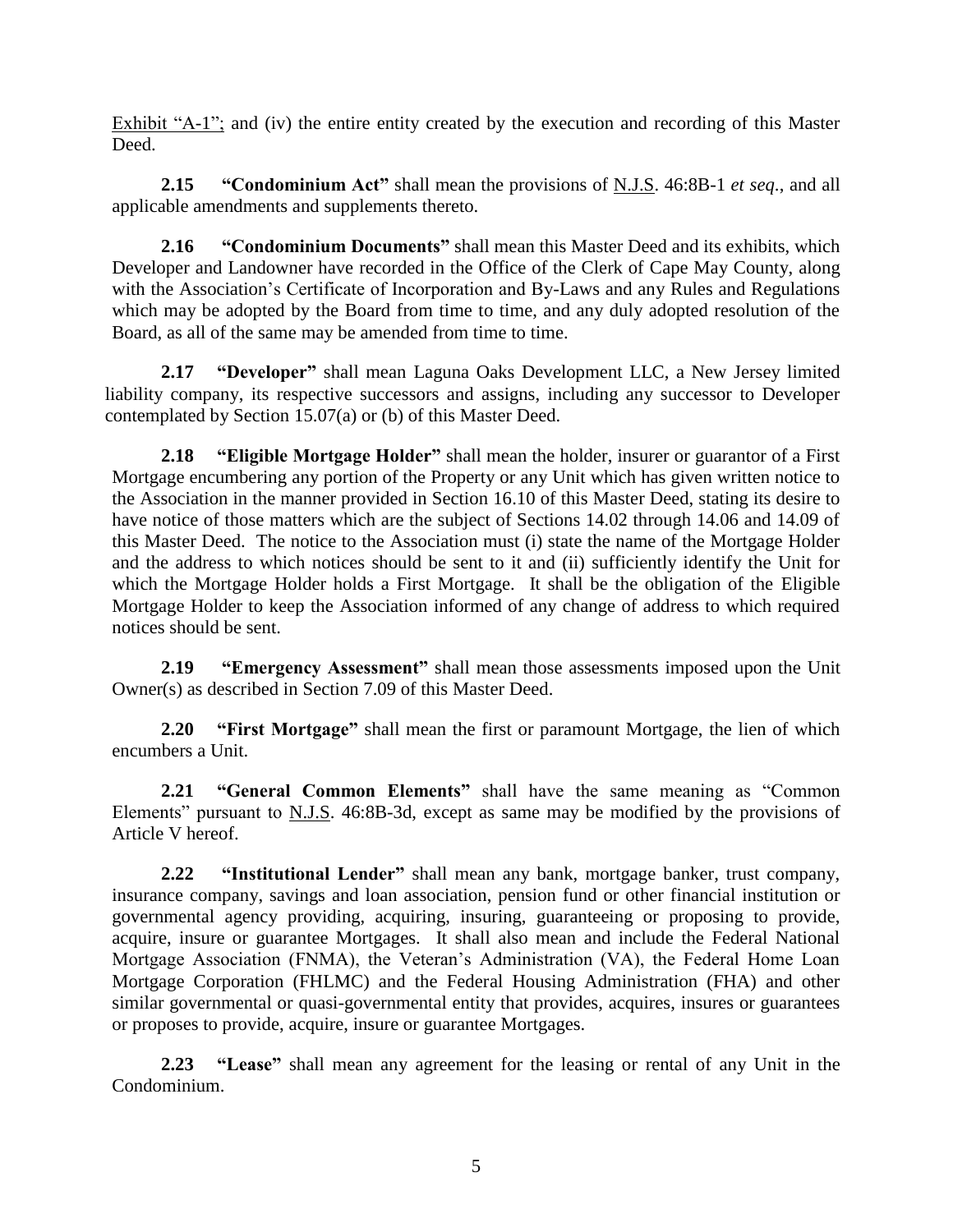**2.24 "Limited Common Elements"** shall have the same meaning as "limited common elements" pursuant to N.J.S. 46:8B-3k, except as same may be modified by the provisions of Article V hereof.

**2.25 "Master Deed"** shall mean this Master Deed for The Fairways at Laguna Oaks, a Condominium, together with all future amendments and supplements thereto which are to be recorded in the Office of the Clerk of Cape May County, New Jersey.

**2.26 "Member"** shall mean the Unit Owners who are members of the Association as provided in Article II of the By-Laws.

**2.27 "Member in Good Standing"** shall mean any Member who has, at least thirty (30) days prior to the date fixed for any meeting or other Association action, fully paid all installments due for assessments made or levied against him or her and his or her Unit by the Board together with all interest, costs, attorneys' fees, penalties, and other expenses, if any, properly chargeable to him or her and his or her Unit.

**2.28 "Miscellaneous Assessments"** shall mean those assessments imposed upon the Unit Owner(s) as described in Section 7.14 of this Master Deed.

**2.29 "Mortgage"** shall mean the duly recorded instrument and underlying obligation giving rise to a mortgage lien upon any Unit.

**2.30 "Mortgage Holder"** shall mean the holder of a record of a Mortgage or one who insures or guarantees any Mortgage.

**2.31 "Owner" or "Unit Owner"** shall mean those persons or entities in whom record fee simple title to any Unit is vested as shown in the records of the Cape May County Clerk, including Developer, Landowner or any Builder, unless the context expressly indicates otherwise, but despite any applicable theory of mortgage, shall not mean or refer to any mortgagee or Director under a deed of trust unless and until such mortgagee or Director has acquired title to any such Unit pursuant to foreclosure proceedings or any proceeding in lieu of foreclosure, nor shall the term "Unit Owner" refer to any lessee or tenant of a "Unit Owner".

**2.32 "Permitted Mortgage"** shall mean any Mortgage that is held by an Institutional Lender or which is a purchase money First Mortgage held by Developer or any other seller of a Unit. It shall also mean and include any other Mortgage, the lien of which by the expressed terms of the Mortgage is subordinate to any and all existing or future Common Expense liens imposed by the Association. Any acquisition, construction, permanent or other Mortgage placed by Developer upon all or a portion of the Property including any Unit, shall also be a Permitted Mortgage so long as same is expressly made subordinate to the Condominium Documents and provides a mechanism for securing partial releases for Units and their respective percentage interest in the Common Elements encumbered by same.

**2.33 "Property"** shall mean the land and premises described in Exhibit "A-1" and depicted on Exhibits "B-1" and "B-2" and all improvements now or hereafter constructed in, upon, over or through such land and premises.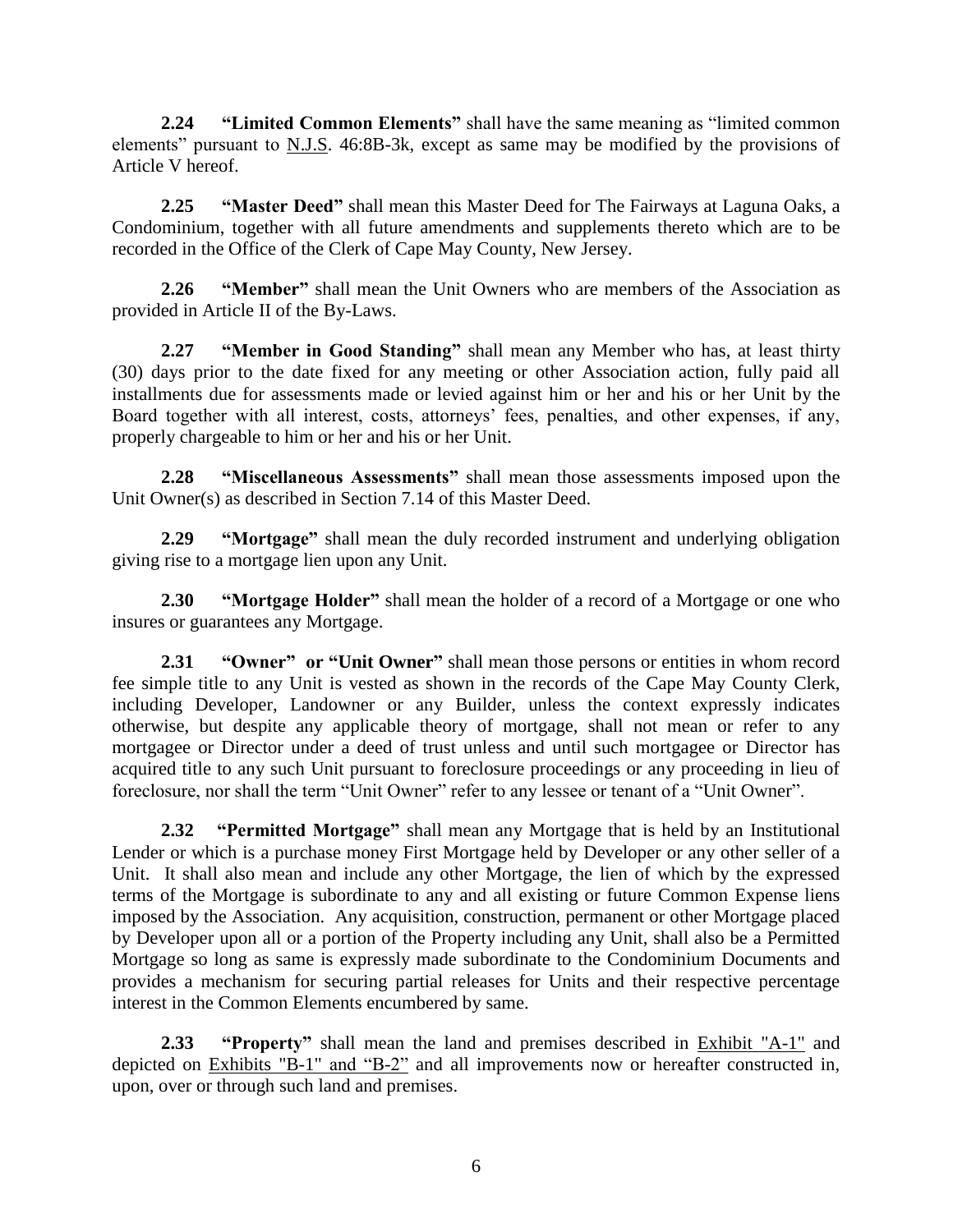**2.34 "Remedial Assessment"** shall mean those assessments imposed upon the Unit Owner(s) as described in Section 7.13 of this Master Deed.

**2.35 "Rules and Regulations"** shall mean those Rules and Regulations of the Association that may be promulgated by same, together with all future amendments or supplements thereto.

**2.36 "Special Common Expense Assessments"** shall mean those assessments imposed upon the Unit Owner(s) as described in Section 7.10 of this Master Deed.

**2.37 "Unit"** shall mean a part of the Condominium designated and intended for independent ownership and use, regardless of type, all as more specifically described in Article IV hereof, including the proportionate undivided interest in the Common Elements and in any Limited Common Elements assigned thereto in this Master Deed or in any amendment thereof.

#### **ARTICLE III GENERAL DESCRIPTION OF THE CONDOMINIUM**

**3.01 The Condominium.** The Condominium is intended to initially include the lands described in Exhibit "A-1" aforesaid, consisting of approximately ten (10) acres in the aggregate, and five (5) of the forty-five (45) Units planned for the Condominium (the "Phase 1 Units"), together with all appurtenant site improvements, all as shown on Exhibits "B-1", "B-2" and "C" aforesaid, and including all rights, privileges, roads, waters and appurtenances thereto, as applicable. Each Unit is designated by a number as described in Exhibit "A-3". Upon the recordation of this Master Deed, the Phase 1 Units, which are more fully described in Exhibit "A-2" and depicted on Exhibits "B-1" and "B-2", shall be annexed to the Condominium. The balance of the Units (being 40) and the Additional Units, if, and when, developed, shall be annexed to the Condominium on a phased, building-by-building basis, as more fully described in Section 3.02 below.

**3.02 Changes to the Condominium.** Developer and Landowner each reserve the right, in their sole discretion, for a period of fifteen (15) years from the date of recordation of this Master Deed, to annex (i) the remaining forty (40) Units planned for the Condominium, by executing and recording a series of amendments to this Master Deed. Developer and Landowner each further reserve the right, in their sole discretion, to annex the Additional Land and up to a maximum of fifty-five (55) Additional Units thereon, which Additional Land is more particularly described in Exhibit "A-2" attached hereto, by executing and recording a series of amendments to this Master Deed. Upon the annexation of the balance of the Units (being 40) and the Additional Units (being 55), there will be a maximum of one hundred (100) Units situated in the Condominium, when and if, fully developed. No approval of the Association, any Unit Owner(s) or any Eligible Mortgage Holder(s) shall be required in order to expand the Condominium as described in this section. Developer and/or Landowner, in such Amendment(s), shall redesignate the percentage interest appurtenant to all Units in the Condominium in accordance with the Percentage Interest Schedules attached as Exhibit "F". Such re-designation of the percentage interests in the Condominium shall automatically change the stated percentage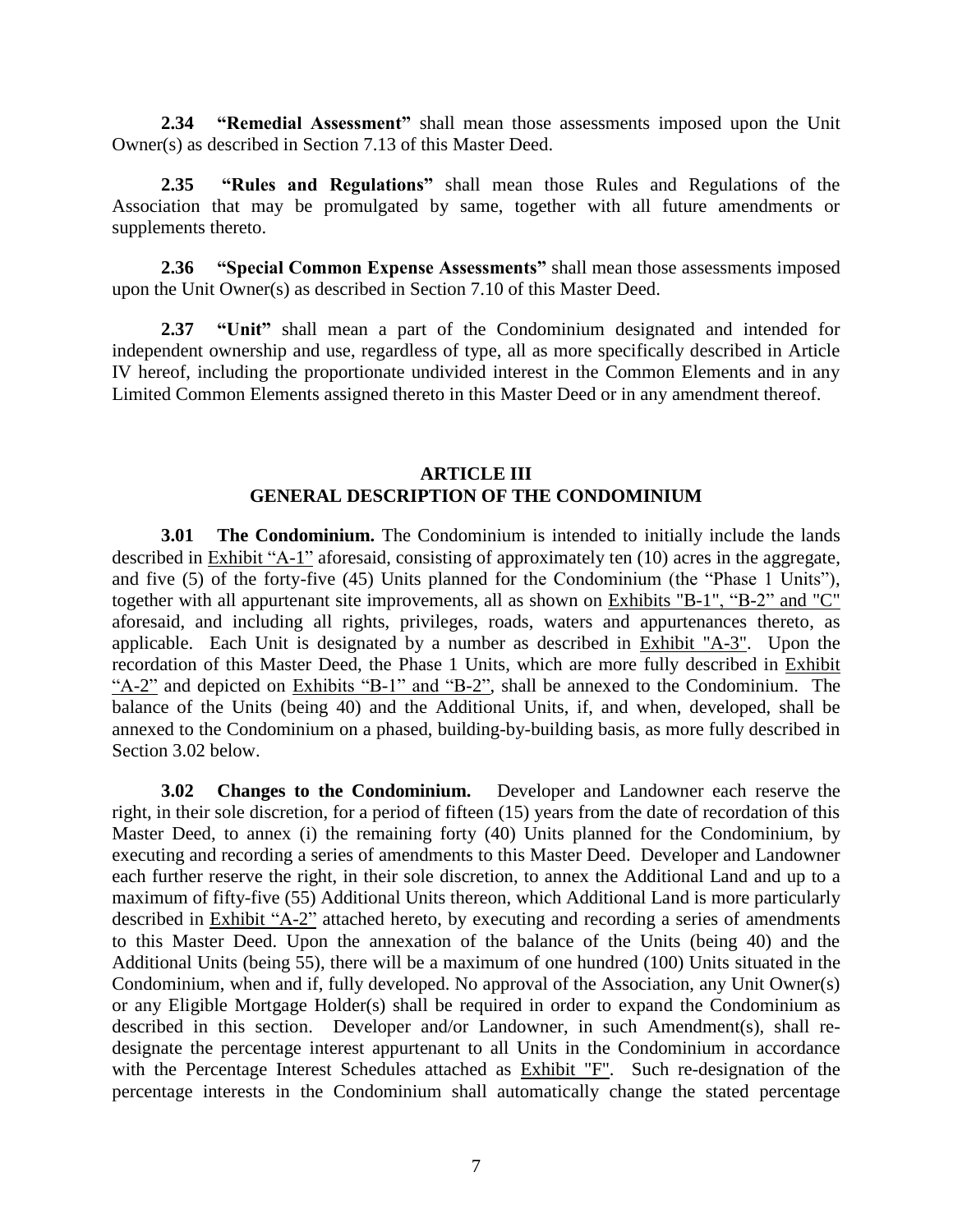interest in any document, instrument, Deed or Mortgage recorded prior to the effective date of the amendment. Such amendment shall be effective upon its recording in the Office of the Clerk of Cape May County.

### **ARTICLE IV DESCRIPTION OF THE UNITS**

**4.01 Boundary of Units.** The dimensions, area and location of each Unit are shown graphically on Exhibits "B-1", "B-2" and "C" attached hereto and are described as follows:.

BOTTOM: The bottom is an imaginary horizontal plane through the lowest point of the interior surface of each portion of the lowermost subfloor, if any, within the Unit, and extending in every direction to the point where it closes with a side of such Unit.

TOP: The top of each Unit is coincident with the unfinished outer surface of the sheetrock or other material which forms the uppermost ceiling of the Unit and extending in every direction to the point where it closes with every side of such Unit.

SIDES: The sides of each Unit are imaginary vertical planes along and coincident with the innermost surface of the studding of the perimeter walls. Where no wall exists, the side is an imaginary vertical plane along and coincident with the exterior surface of the windows or doors located on the perimeter of such Unit. The sides of each such Unit are bounded by the bottom and top of the Unit.

**4.02 Items Included in Each Unit.** Each Unit, regardless of type, also includes appliances, fixtures, doors (both interior and exterior), window frames, window panes, hardware and systems; interior walls and partitions, gypsum board and/or other facing material on the walls and ceilings thereof; the inner decorated and/or finished surface of the floors (including all flooring tile, ceramic tile, finished flooring, carpeting and padding); all plumbing, electrical, heating, ventilating, and air conditioning system as extends from the interior surface of the walls, floors and ceilings into the Unit; and all other improvements which are located within the boundaries of the Unit as set forth in Section 4.01, or which are exclusively appurtenant to a Unit, although all or part of the improvement may not be located within the boundaries of the Unit as set forth in Section 4.01. Such appurtenant improvements include the following, to the extent that they serve an individual Unit only and not any other Unit or any portion of the Common Elements:

- (a) All the electrical wires which extend from the interior surface of walls, floors or ceilings into the Unit and fixtures, switches, outlets and circuit breakers; and
- (b) All master antennae, cable wiring, internet or other technology or conduit and telephone wiring which extends from the perimeter boundaries of the Unit into the Unit; and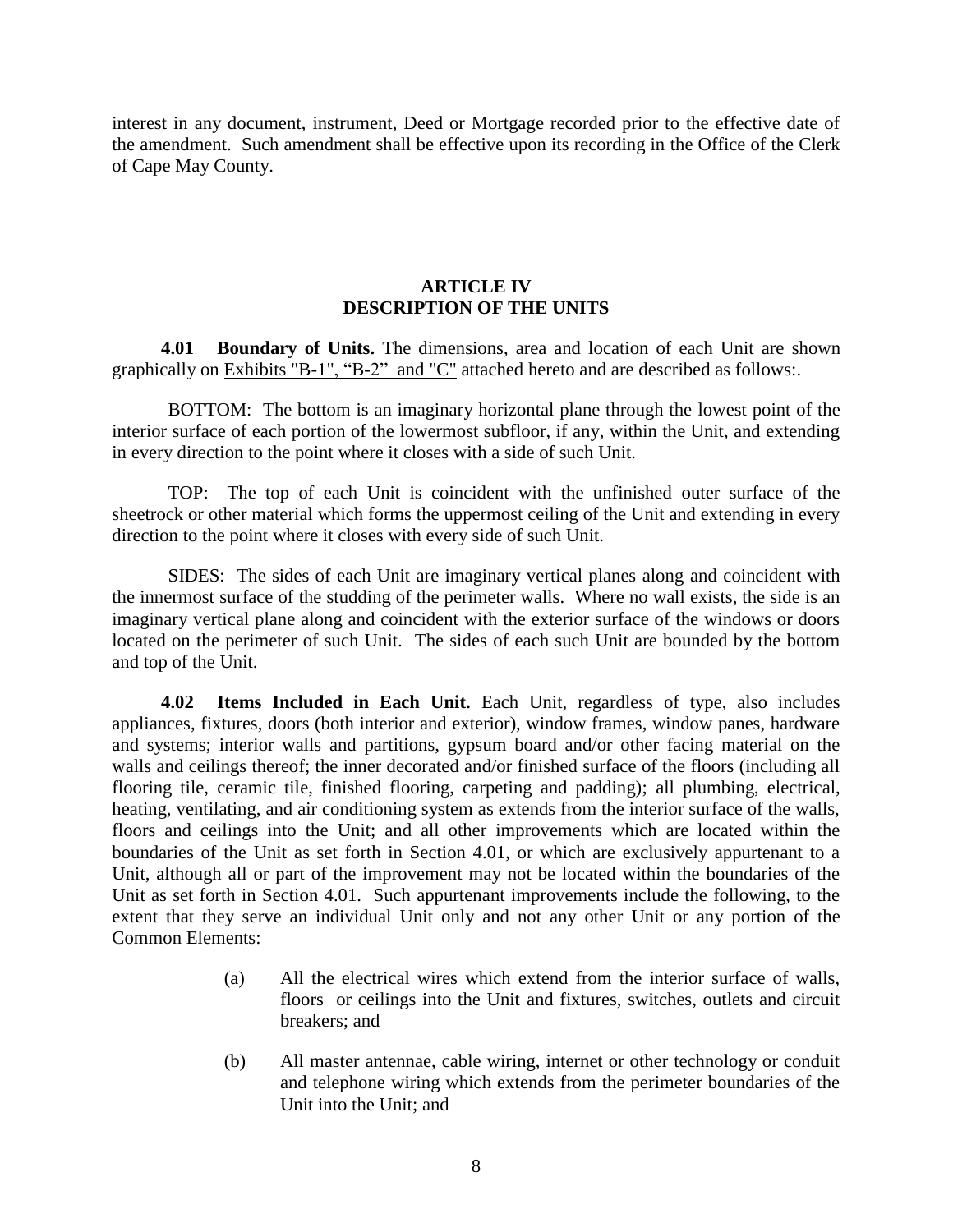- (c) All utility meters not owned by the public agency supplying the service; and
- (d) All equipment, appliances, machinery, mechanical or other systems whether or not same are located within or without the Unit including, but not limited to, the heat pumps or HVAC condenser units located within the Unit and on concrete pads upon the Common Elements.

## **ARTICLE V DESCRIPTION OF GENERAL AND LIMITED COMMON ELEMENTS**

**5.01 General Common Elements.** All appurtenances and facilities and other items which are not part of the Units hereinbefore described in Article IV or part of the Limited Common Elements hereinafter described in Section 5.02 of this Article shall comprise the General Common Elements, which are also graphically shown on Exhibits "B-1" and "B-2" attached hereto. The General Common Elements shall also include, by way of description, but not by way of limitation:

- (a) All land described in Exhibit "A-1", whether improved or unimproved;
- (b) All private streets, access road(s), paths, walkways, curbs, benches and sidewalks, subject to the easements and provisions set forth in Article IX hereof;
- (c) Any landscaped areas and buffers, street trees, shrubbery, plantings located in any of the common areas throughout the Condominium, excluding any plantings installed by Unit Owners;
- (d) Any conduits, common water or sewer laterals located under each Building's slab, and other utility tanks and lines, any irrigation system(s), if any, street and path lighting, waterways, pump station, if any, storm water management basin(s) (including any and all related infrastructure improvements, landscaping and fencing), and drainage systems, subject to the easements and provisions set forth in Article IX;
- (e) Public connections and meters for gas, electricity, telephone or water not owned by the public utility or other agencies providing such services;
- (f) The exterior components of each Building, including the roof, the gutters and leaders, the foundations, footings, columns, girders, beams, supports, exterior or interior bearing or main walls between the Units and any privacy fencing between the Units;
- (g) Any common parking areas;
- (h) Certain open space areas;
- (i) Any entrance sign/monument feature(s);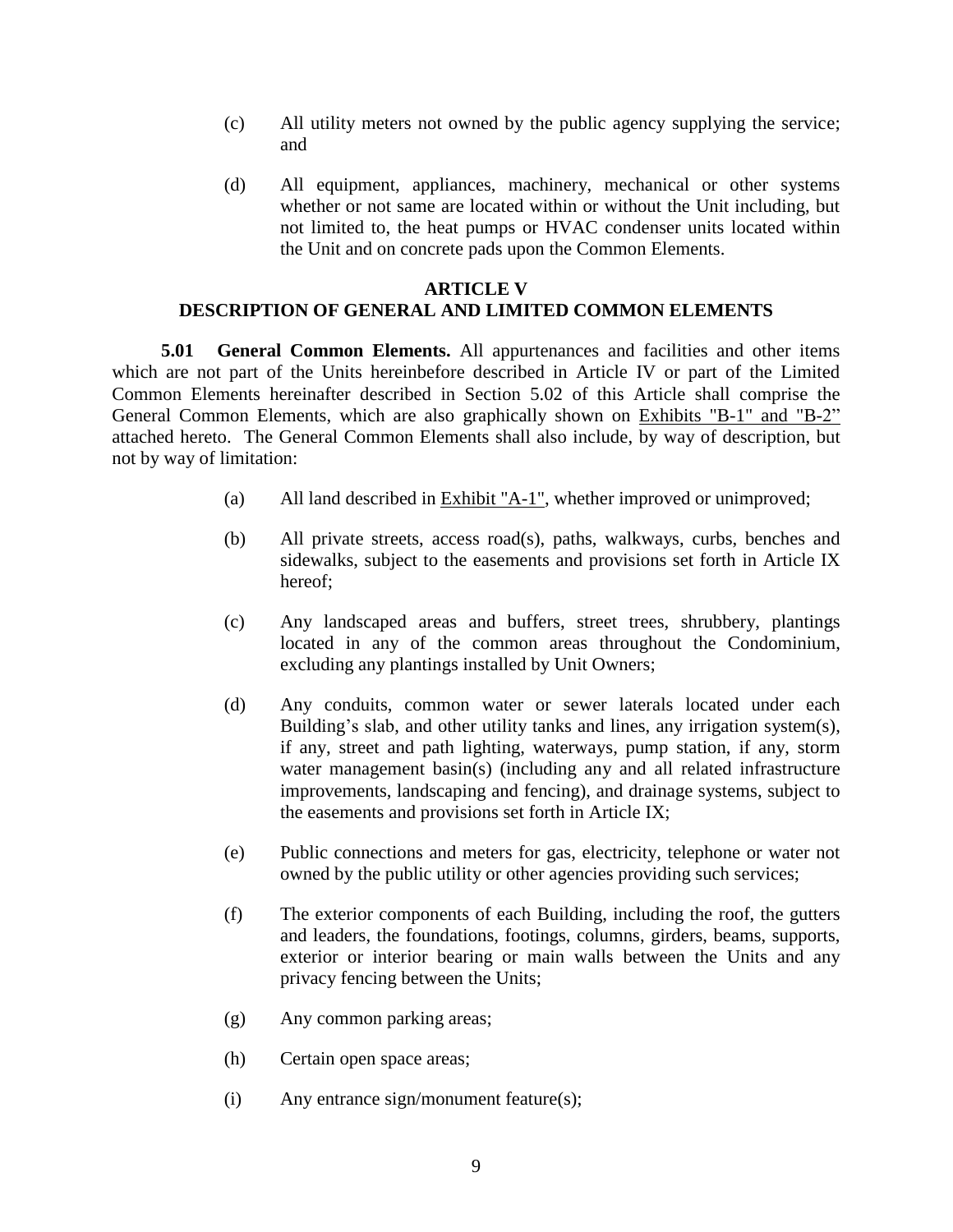- (j) Any grill pads located behind the Buildings (if any);
- (k) The lawn areas throughout the Property, including the front, rear and side lawn areas appurtenant to each Unit;
- (l) All tangible personal property required exclusively for the operation, maintenance and administration of the Condominium which may be owned by the Association; and
- (m) All other facilities or elements of any improvement within the Building or within the Condominium necessary or convenient to the existence, management, operation, maintenance or safety of the Condominium or normally in common use.

**5.02 Limited Common Elements Appurtenant to the Units.** The Limited Common Elements appurtenant to each of the Units shall be those graphically shown on Exhibit "B-2" and shall include, by way of description and not by way of limitation, all of the following:

- (a) Any exterior landing, walkway, or stairway to which there is direct access from the interior of a Unit shall be a Limited Common Element and shall be for the exclusive use of Owner(s) of such Unit. All maintenance, repair and replacement of such exterior landings, walkways or stairways shall be the responsibility of the Unit Owner(s), including, but not limited to, snow clearing therefrom, subject to any Rules and Regulations which may be promulgated by the Board of Directors; and
- (b) Any balcony, terrace or patio or deck to which there is direct access from the interior of a Unit shall be a Limited Common Element and shall be for the exclusive use of Owner(s) of such Unit. All maintenance, repair and replacement of any such balcony, terrace, patio or deck shall be the responsibility of the Unit Owner(s), including, but not limited to, snow clearing therefrom, subject to any Rules and Regulations which may be promulgated by the Board of Directors; and
- (c) Any driveway appurtenant to a Unit shall be a Limited Common Element and shall be for the exclusive use of the Owner(s) of such Unit. All maintenance, repair and replacement of such driveway shall be the responsibility of the Unit Owner(s), including, but not limited to, snow clearing therefrom, subject to any Rules and Regulations which may be promulgated by the Board of Directors; and
- (d) Any mailbox appurtenant to a Unit which is for the exclusive use of the Owner(s) of such Unit shall be a Limited Common Element. All maintenance, repair and replacement of such mailbox shall be the responsibility of the Unit Owner(s), subject to Article XI, Section 11.01(p) of this Master Deed; and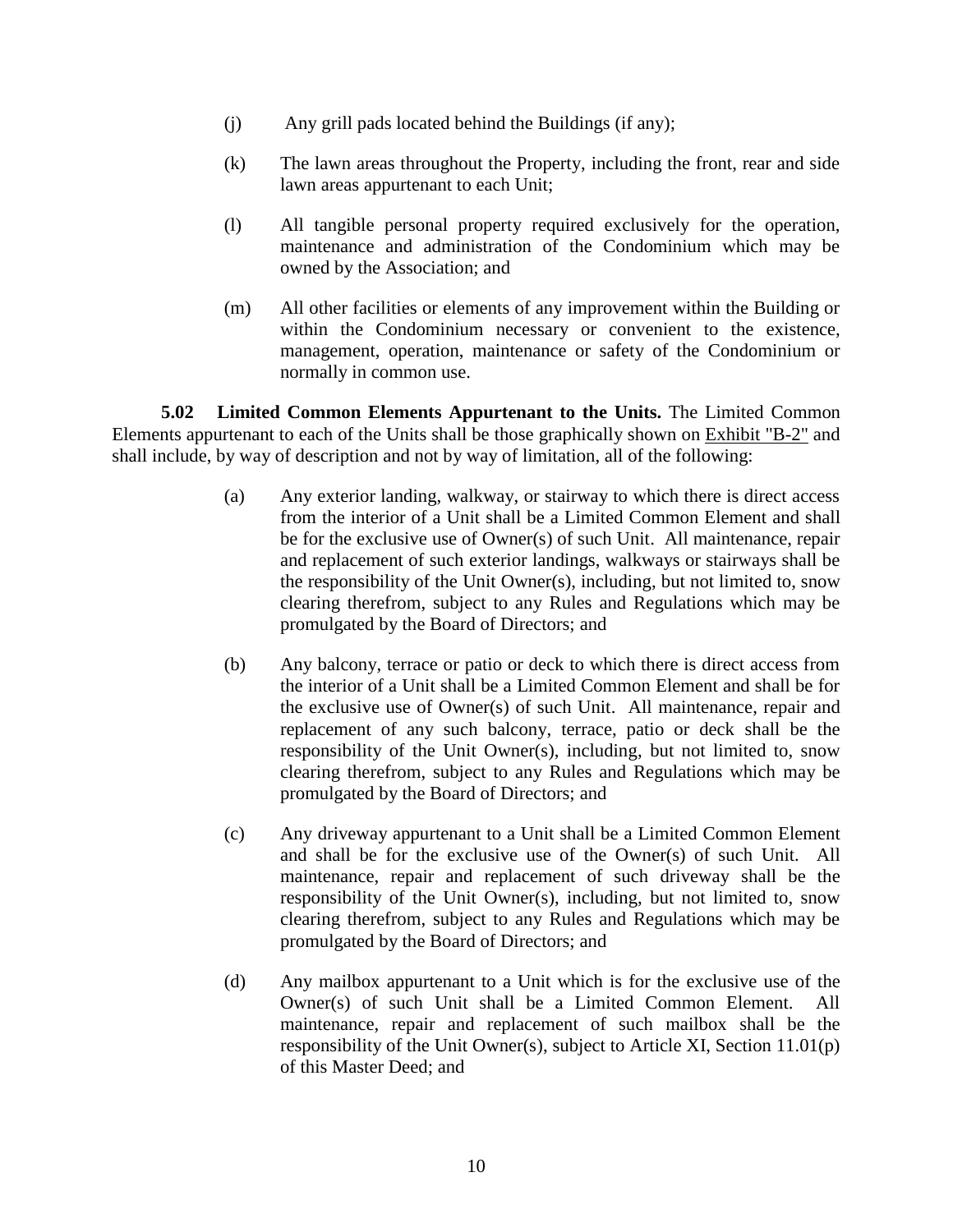(e) The grass median located between the driveways of abutting Units is for the exclusive use of the Owners of those abutting Units and shall be a Limited Common Element. All maintenance, repair and replacement of such grass median shall be the responsibility of the Association.

**5.03 Maintenance, Repair and Replacement of Limited Common Elements.** The Owner(s) of a Unit(s) having use of any Limited Common Element shall be responsible to pay the cost and expenses of any maintenance, repairs or replacement for that Limited Common Element as set forth in Section 5.02, including the cost to insure such Limited Common Element, except where otherwise indicated is the responsibility of the Association. However, each Owner is required to provide adequate insurance to cover those Limited Common Elements appurtenant to his or her Unit, regardless of whether or not the Association is obligated to maintain.

**5.04 Right to Use Limited Common Elements.** Each Unit Owner's right to use the Limited Common Elements appurtenant to his or her Unit may not be transferred apart from the conveyance of title to his or her Unit.

### **ARTICLE VI DETERMINATION OF PERCENTAGE INTEREST, COMMON EXPENSES AND VOTING RIGHTS**

**6.01 Estate Acquired.** The Owner of each Unit shall have such an estate therein as may be acquired by deed, by purchase or by operation of law, including an estate in fee simple; and shall acquire as an appurtenance thereto an undivided percentage interest in the Common Elements of the Condominium, which shall not be divisible from the Unit to which it appertains, as set forth in Exhibit "F" attached hereto and made a part thereof.

**6.02 Percentage Interest.** The percentage interest shall be used to allocate the division of proceeds, if any, resulting from casualty loss or any eminent domain proceedings which affect any portion of the Common Elements within the Condominium. Except as otherwise provided in Article XIII hereof pertaining to reallocations following the exercise of eminent domain proceedings, the percentage interest shall remain fixed.

**6.03 No Partition.** Subject to the provisions of this Master Deed, the Certificate of Incorporation and the By-Laws of the Association, and the Condominium Act, the Common Elements shall remain undivided and no Unit Owner(s) shall bring any action for partition or division thereof. In addition, the undivided percentage interest in the Common Elements shall not be separated from the Unit to which it appertains and shall be deemed conveyed or encumbered with the Unit even if such interest is not expressly mentioned or described in the conveyance or other instrument.

**6.04 Common Expenses.** All assessments for the Common Expenses of each Unit in the Condominium shall be allocated in accordance with the percentage interest of each Unit as set forth in Exhibit "F". The Association shall be prohibited from changing the allocation of the Common Expense Assessments, except that it shall have the right to change the allocation of certain types of expenses which may benefit one or more Units, but less than all of the Units (the "Benefitting Units"), to the Benefitting Units only, as described in Article VII, Section 7.06. Any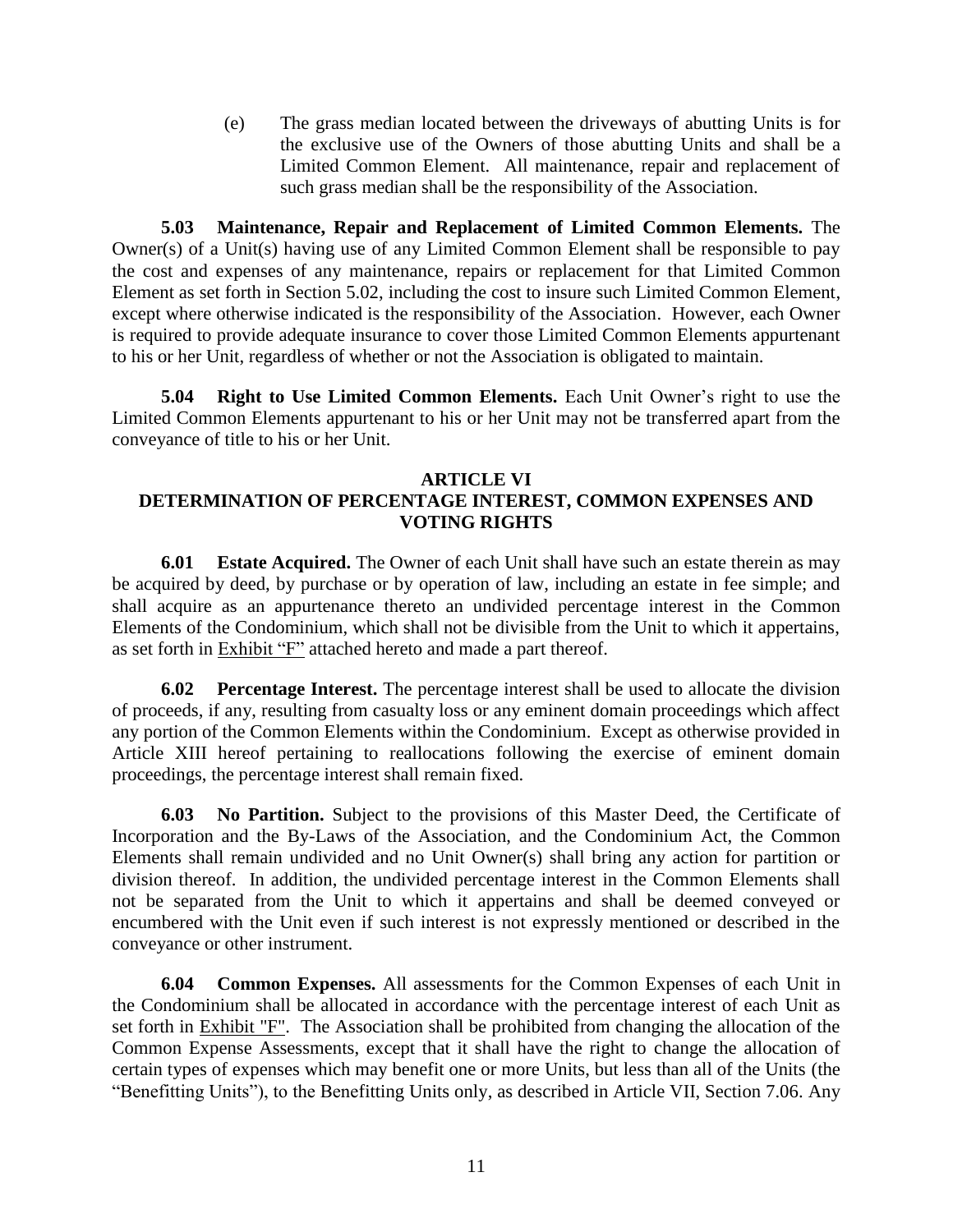common surplus of the Association resulting from the operations of the Association shall also be allocated among all the Unit Owners, based upon the percentage interest of each Unit.

**6.05 Voting.** Each Member in Good Standing shall be entitled to cast one (1) unweighted vote for each Unit to which he or she holds title in all elections of Board Members. Developer and/or Landowner shall be entitled to cast all votes for Units owned by it, but Developer and/or Landowner shall not be permitted to cast any votes held by it for unsold Units for the purpose of electing Unit Owner Board Members, amending the Master Deed, By-Laws or any other document or for the purpose of changing the permitted use of a Unit or for the purpose of reducing the Common Elements.

**6.06 Membership in the Association.** Upon acceptance of a Deed to a Unit, each Unit Owner shall automatically become a member of the Association, and shall be a member for so long as he or she shall hold legal title to his or her Unit subject to all provisions of the Condominium Act and the Condominium Documents which may now or hereafter be established by the Association and any other documents, amendments or supplements thereto. Developer and Landowner shall be a Member of the Association with respect to all Units owned by the Landowner and covered by the Master Deed and not yet conveyed to others.

**6.07 Compliance by Owners.** Each Owner or occupant of a Unit shall comply with, and shall assume ownership or occupancy subject to the laws, rules and regulations of governmental authorities having jurisdiction over the Condominium, the provisions of the Condominium Documents and any other documents, amendments or supplements to the foregoing as described in Section 6.06 above. Failure to comply with any of the foregoing shall be grounds for commencement of an action for the recovery of damages, or for injunctive relief, or both, by Developer, the Association, or any Unit Owner, in any court or administrative tribunal having jurisdiction, against any person or persons, firm or corporation violating or attempting to violate or circumvent any of the aforesaid, and against any Unit Owner, to enforce any lien created by this Master Deed or any covenant contained herein. Failure by Developer, the Association, any Unit Owner, to enforce any covenant herein contained for any period of time shall in no event be deemed a waiver or estoppel of the right to thereafter enforce the same.

#### **ARTICLE VII ASSESSMENTS**

**7.01 Covenant to Pay Assessments.** Every Unit Owner by acceptance of a deed or other conveyance for a Unit, whether or not it shall be so expressed in any such deed or other conveyance, shall be deemed to covenant and agree to pay to the Association all Assessments and all fines and other charges contemplated herein or in the By-Laws.

**7.02 Liability for Assessments.** No Unit Owner may waive or otherwise avoid liability for Common Expense Assessments by non-use of the Common Elements. Each Common Expense Assessment shall be a continuing lien upon the Unit against which it was made and shall also be the joint and several personal obligation of the Owner of such Unit at the time when the Common Expense Assessment fell due, and of each subsequent record Owner of such Unit, except as otherwise contemplated by Article XIV of this Master Deed or N.J.S. 46:8B-21 together with such interest thereon as may be permitted by law and cost of collection thereof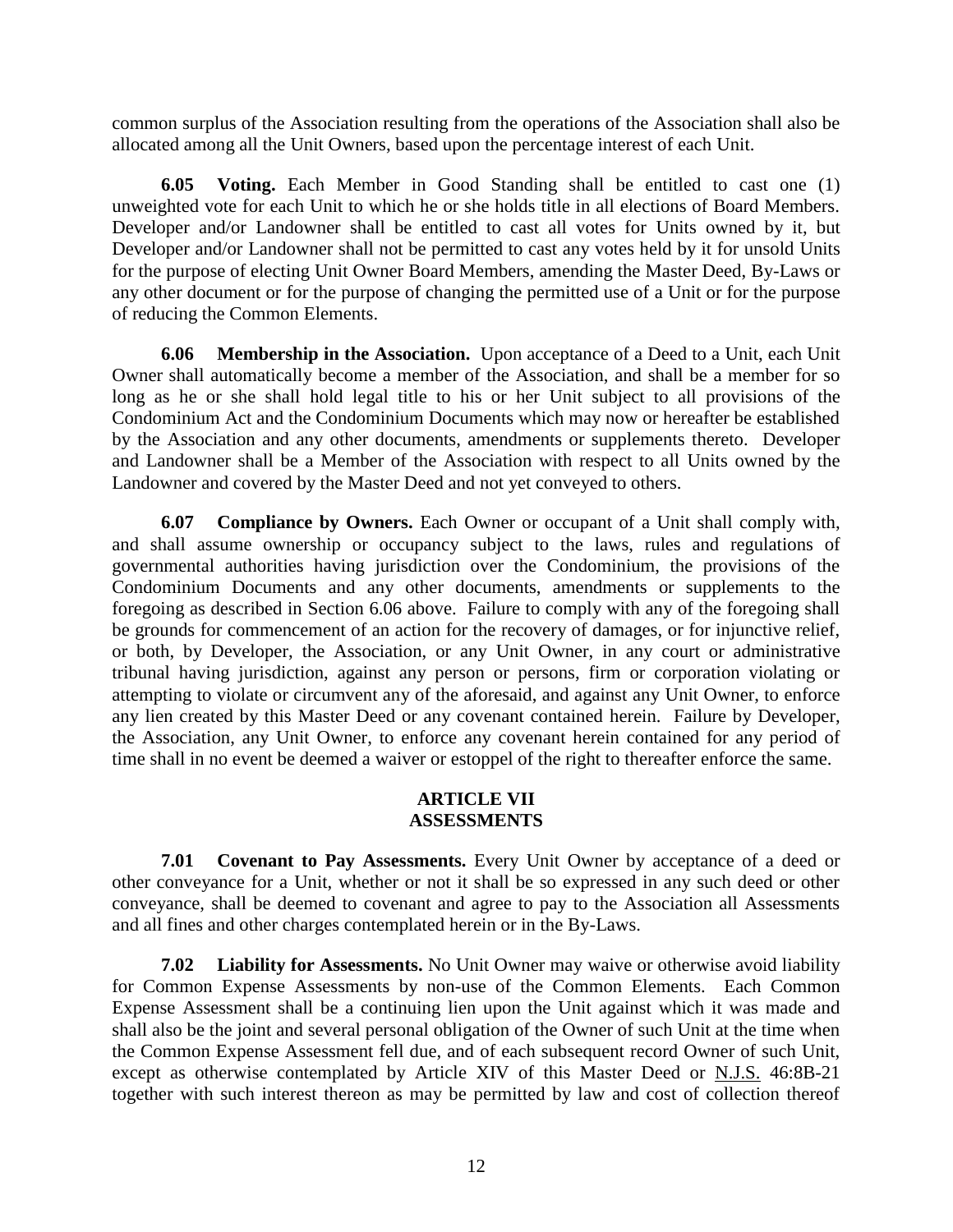including reasonable attorney's fees. Liens for unpaid Common Expense Assessments may be foreclosed by suit brought in the name of the Association in the same manner as a foreclosure of a mortgage on real property. Suit to recover a money judgment for unpaid Common Expense Assessments may be maintained without waiving the lien securing the same.

**7.03 Annual Common Expense Assessments.** It shall be an affirmative and perpetual obligation of the Board to fix Annual Common Expense Assessments in an amount estimated by the Board to be sufficient to maintain and operate the Common Elements and Limited Common Elements, as applicable, as contemplated by the Master Deed or By-Laws and as required by the Condominium Act. The amount of monies for Annual Common Expense Assessments of the Association deemed necessary by the Board and the manner of expenditure thereof shall be a matter for the sole discretion of the Board. The Board shall prepare an annual budget of the Common Expenses of the Association which is sufficient to insure the Association's financial solvency, which budget shall include capital reserve funds for the replacement and/or repair of the existing Common Elements.

The Annual Common Expense Assessments do not include the following charges and expenses, which are the responsibility of each Unit Owner, in addition to the Annual Common Expense Assessment attributable to his or her Unit:

- (a) All property taxes, special assessments and other charges imposed by any taxing authority are to be separately assessed against and collected on each Unit as a single parcel, as provided in the Condominium Act. In the event that for any year such taxes are not separately taxed to each Unit, but are taxed on the Property as a whole, then such Unit Owner shall pay his or her proportionate share thereof in accordance with his or her proportionate undivided percentage interest in the General Common Elements; and
- (b) Charges for telephone service, cable and internet service and other utilities which are separately metered or billed to an individual Unit shall be paid by each Unit Owner.

**7.04 Notice of Annual Common Expense Assessments.** The Board shall cause to be prepared annually, at least thirty (30) days in advance of the due date of the first Annual Common Expense Assessment installment, a list of the Units and the Annual Common Expense Assessment applicable to each, according to the names of the Unit Owners. This list shall be kept in the Office of the Association and shall be open to inspection, upon request, by any Unit Owner. Written notice of the Annual Common Expense Assessments shall be sent by mail or delivered to every Unit Owner, as more particularly described in Article XIV of the By-Laws.

**7.05 Use of Annual Common Expense Assessments.** The Annual Common Expense Assessments shall be used exclusively for promoting the health, safety, pleasure and welfare of the members of the Association and for (i) the maintenance, repair and replacement of the Common Elements; (ii) the payment of applicable taxes and insurance premium; (iii) the payment of all costs and expenses incidental to the operation and administration of the Association and its Property; and (iv) the payment such other items as may from time to time be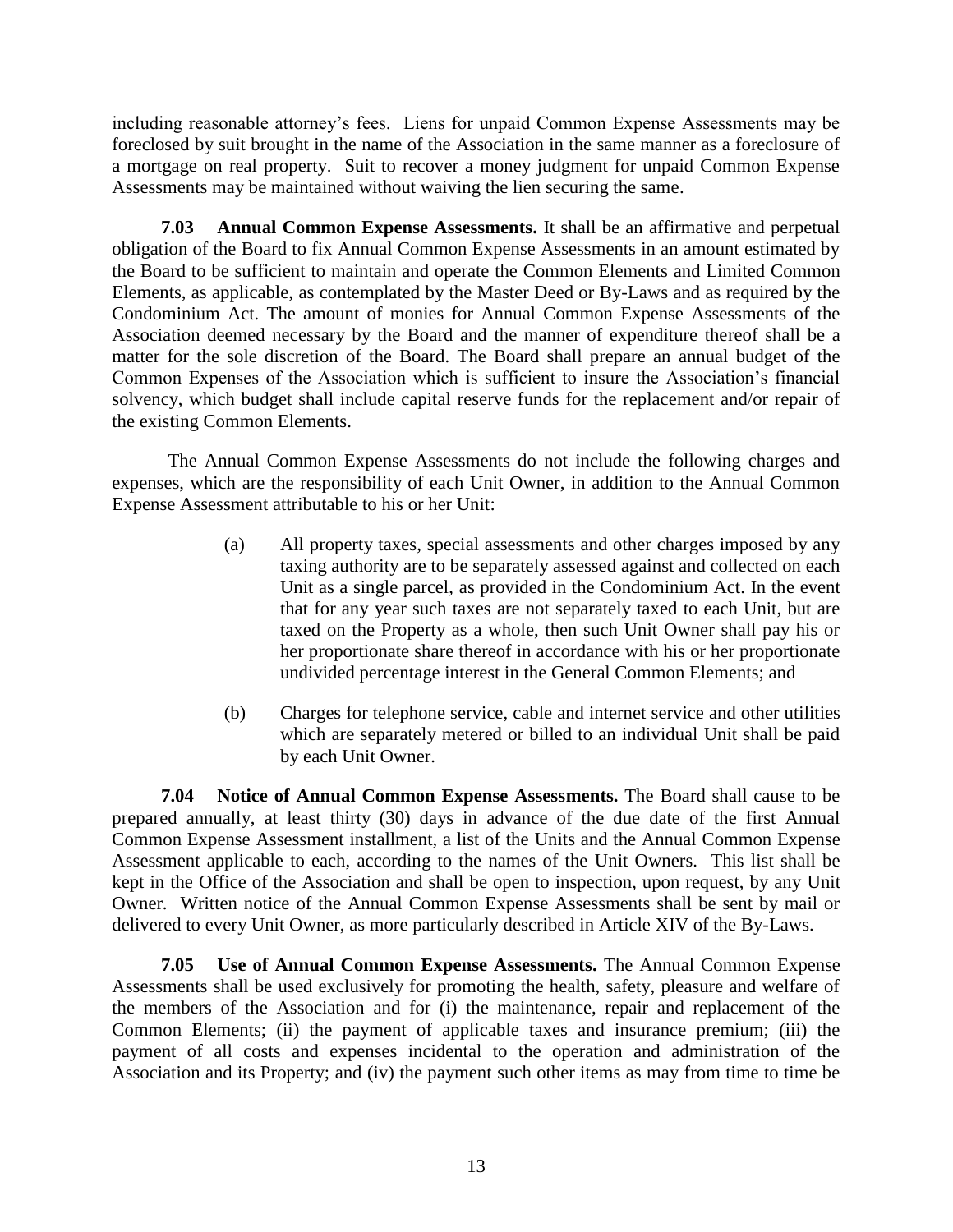deemed appropriate by the Board, provided that Annual Common Expense Assessments shall not be used for new capital improvements subject to Section 7.11 hereof.

**7.06 Allocation.** The Annual Common Expense Assessment, including, but not limited to, all other Assessments set forth in this Article, levied against each Unit in the Condominium shall be allocated in accordance with the percentage interest of each Unit as set forth in Exhibit "F". However, should any expense incurred by the Association for services which benefit a group of Units which is LESS THAN all of the Units (the "Benefitting Units"), the Association shall allocate those expenses among the Benefitting Units ONLY on an equal basis.

Until the conveyance of title to the first Unit, Developer shall be responsible for all Common Expense Assessments in accordance with Section 7.15 hereof. Following the first conveyance, the Owners of Units to whom title shall have been conveyed shall be responsible for their share of all Common Expense Assessments based on their percentage interest.

**Furthermore, as described in Exhibit "F", during the development of the initial forty-five (45) Units planned for Condominium (the "Initial Units") by the Developer and the Builder and prior to the annexation of the Additional Units, the Condominium Association shall allocate the Common Expenses and all other expenses contemplated in the Master Deed among the Initial Units based on an Interim Percentage Interest Schedule based on full occupancy of the Initial Units only (being 45), with each Initial Unit having a 2.223% percentage interest.** 

**7.07 Due Dates of Annual Common Expense Assessment.** Annual Common Expense Assessments shall be made for a yearly period to be determined by the Board, and shall be payable in advance in monthly installments or in such other installments as may be established by the Board. Upon the conveyance of title to a Unit, the portion of the then current annual Common Expense Assessment payable by the new Unit Owner shall be an amount which bears the same relationship to the annual Common Expense Assessment as the remaining number of months in the then current annual assessment period bears to twelve. Such first annual Common Expense Assessment or portion thereof for which a new Unit Owner is liable shall be immediately due upon such Owner's acquisition of title.

**7.08 Membership Fee and Contribution to Reserves.** At the time an Owner acquires title to a Unit from Developer, Landowner, Builder or any other Owner (i.e., on a resale of a Unit), he or she shall be obligated to pay to the Association (i) a nonrefundable, one-time membership fee to the Association in an amount of Seven Hundred Fifty Dollars (\$750.00); and (ii) a nonrefundable, one-time contribution to the reserves of the Association in an amount equal to one (1) month of the then estimated Annual Common Expense Assessment for such Unit. The Unit Owner-controlled Board shall not have the right to alter the amount of membership fee or contribution to the reserves so long as Developer, Landowner or Builder owns a Unit for sale in the ordinary course of business. The membership fee paid by each Owner shall not be transferable and may be utilized by the Association for the payment of any of the Association's start-up expenses for each of the Buildings as well as any unanticipated expenses of the Association. The contribution to the reserves made by each Owner shall not be transferable and shall be utilized for deferred repairs and replacements of the Common Elements. This Section 7.08 shall not apply to Eligible Mortgage Holders who acquire title by foreclosure or deed in lieu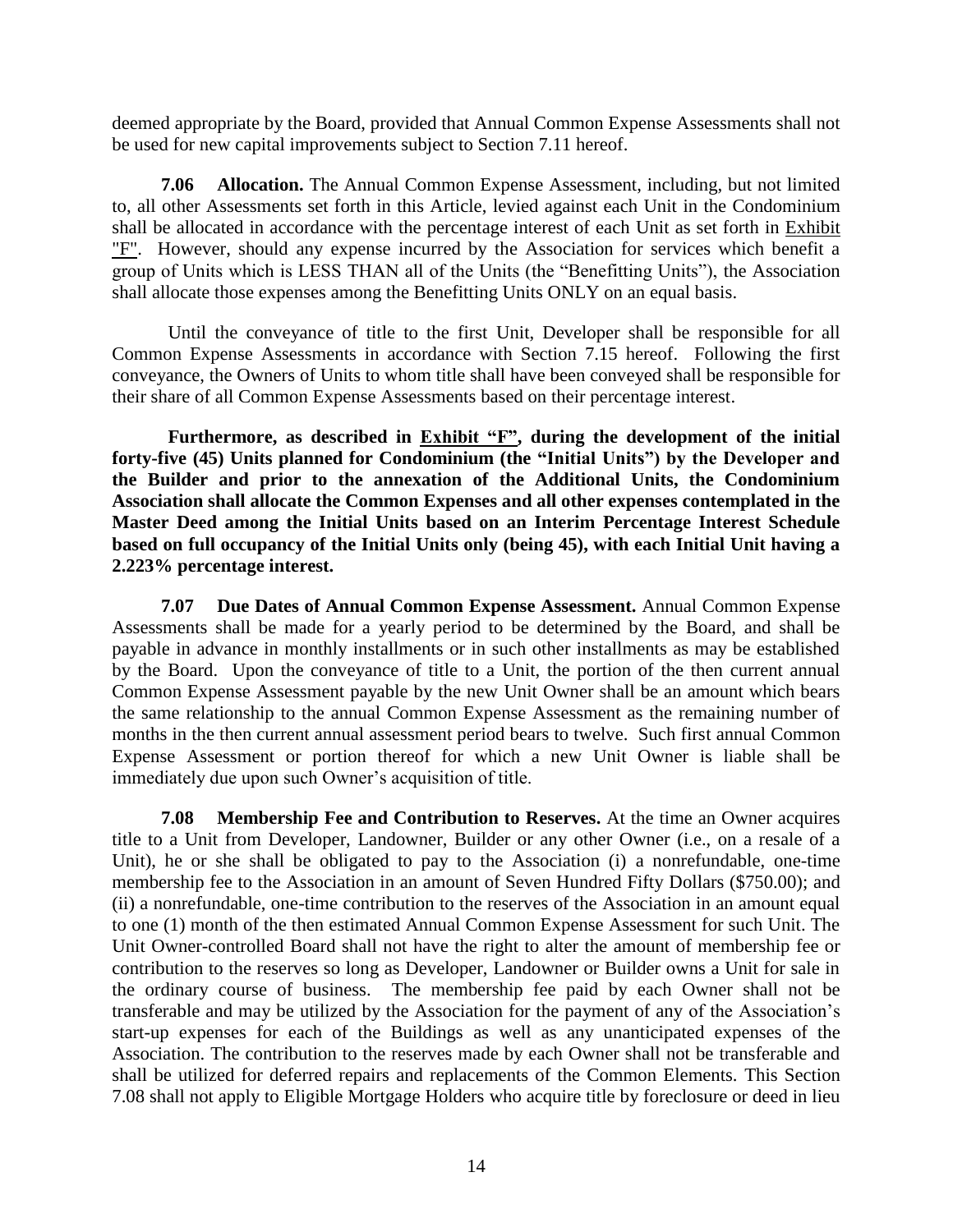thereof, or to Developer, Landowner or to any successor to all or a portion of Developer's and/or Landowner's interest hereunder including any Builder.

**7.09 Emergency Assessment.** In the event the Annual Common Expense Assessment proves to be insufficient for an immediate need or emergency, the budget and Common Expense Assessment may be amended at any time by the Board and the Board may impose an Emergency Assessment. The determination of an immediate need or emergency shall be in the sole discretion of the Board.

**7.10 Special Common Expense Assessment.** In addition to the other Assessments herein authorized, the Board may levy, in any assessment year, a Special Common Expense Assessment, for the purpose of defraying in whole or in part, the cost of any reconstruction, repair or replacement of an existing Common Element not determined by the Board to constitute an emergency or immediate need but for which funds held in reserve are inadequate, or for any other lawful purpose, other than the construction or acquisition of new capital improvements, which shall be subject to Section 7.11 hereof. If, during any assessment year, there are Special Common Expense Assessments which exceed in the aggregate more than ten percent (10%) of the Annual Common Expense Assessment provided for in the last annual budget, the Board shall receive the assent of sixty-seven percent (67%) of the affected Members in Good Standing. This vote shall be taken at a meeting duly called for this purpose. Written notice of such a meeting, stating the purpose of the meeting, shall be sent to all Unit Owners no less than thirty (30) days in advance. The due date of any Special Common Expense Assessment, or any installment(s) thereof, shall be fixed in the resolution authorizing the Special Common Expense Assessment.

While Developer maintains a majority on the Board of Directors, it shall make no additions, alterations, improvements or purchases which necessitate a Special Common Expense Assessment or a substantial increase in the Annual Common Expense Assessment installments unless required by a governmental agency, title insurance company or Institutional Lender or in the event of an emergency.

**7.11 Capital Improvement Assessment.** In addition to the other Assessments herein authorized, the Board may levy, in any assessment year, a Capital Improvement Assessment for the purpose of acquiring real or personal property or constructing a new capital improvement, provided that the acquisition of real or personal property or construction of any new capital improvement, the cost of which exceeds, in the aggregate more than ten percent (10%) of the Annual Common Expense Assessment provide for in the last annual budget, shall receive the assent of sixty seven percent (67%) of the affected Members in Good Standing. This vote shall be taken at a meeting duly called for this purpose. Written notice of such a meeting, stating the purpose of the meeting, shall be sent to all Unit Owners no less than thirty (30) days in advance. The due date(s) of any Capital Improvement Assessment, or any installment(s) thereof, shall be fixed in the resolution authorizing the Capital Improvement Assessment.

**7.12 Exemption for Capital Improvement Assessment.** Despite anything to the contrary herein, neither Developer, Landowner, Builder nor any Eligible Mortgage Holder shall be required to pay any Capital Improvement Assessments for any capital improvement authorized by the Association, which is not contemplated on the Plan attached as "Exhibit B-1", unless they have consented to such capital improvement in writing. Further, this provision may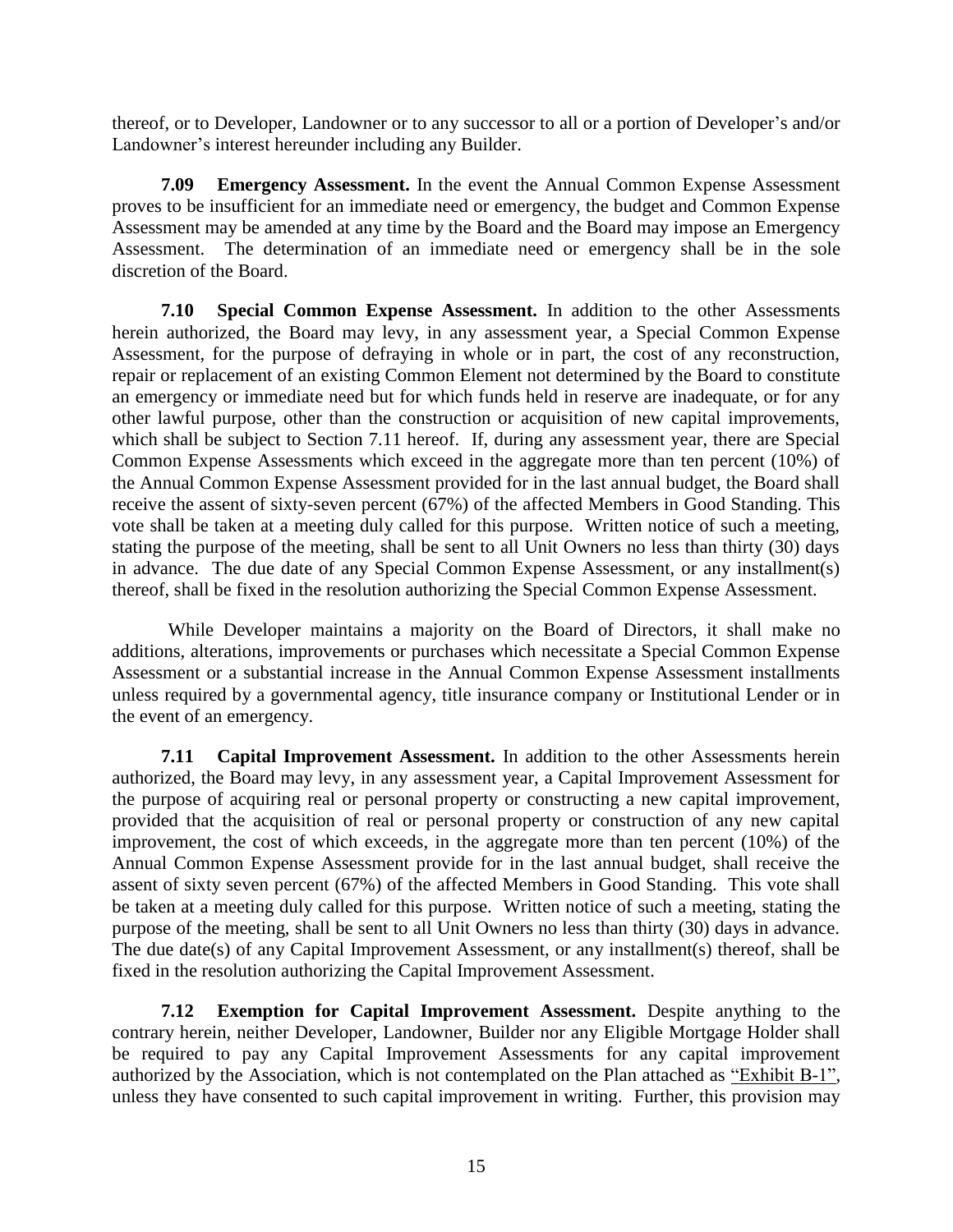not be amended without the written consent of Developer, Landowner and every Eligible Mortgage Holder.

**7.13 Remedial Assessment.** In addition to the other Assessments herein authorized, the Board may levy a Remedial Assessment against any individual Unit(s) in accordance with the provisions of this Article VII regarding any maintenance performed by the Association to any Unit. The Board may also provide, by its Rules and Regulations, for ordinary maintenance and minor repairs and replacements to be furnished to Units by Association personnel or representatives and charged as a Remedial Assessment.

**7.14 Miscellaneous Assessment.** Any and all fines, late charges, costs of collection (including reasonable attorneys' fees), interest on unpaid Assessments, capital contributions, membership fees, or any other sums required to be paid to the Association by a Unit Owner(s) by the provisions of this Master Deed, the By-Laws, the Certificate of Incorporation, the Rules and Regulations of the Association or any duly adopted Resolution of the Board, shall be deemed Assessments for which each Unit Owner has covenanted and agreed to pay according to the provisions of Section 7.01 herein and for which each Unit Owner is liable according to the provisions of Section 7.02 herein, and shall be collectible by the Association in the same manner as other Assessments pursuant to the provisions hereof and N.J.S. 46:8B-21.

**7.15 Developer's Assessment Obligations.** Until the conveyance of title to the first unit, Developer shall be solely responsible for all common expenses including insurance and fidelity bond premiums, if applicable. Following the first conveyance, the owners of the Units to whom title has been conveyed shall be responsible for their proportionate share of all common expenses and Developer shall be responsible for payment of any operating deficit for each fiscal year after taking into account any other revenues of the Association except the reserve contributions made by the Unit Owners at the time of acquisition of title from Developer. This means that Developer shall pay the difference between the total amount assessed and due from the individual Unit Owners and the actual amount of operating expenses incurred during the Association's fiscal year. Any expenses incurred beyond budgeted amounts due to unforeseen events shall be borne equally by all Units either existing or under development. Developer shall not be responsible for operating deficits caused by delinquencies of the Unit Owners. Developer will also pay a proportionate share of common expense assessments, including reserves for replacement, for each Unit which has been issued a Certificate of Occupancy, if not yet conveyed to individual Unit Owners. If multiple dwellings are located in one (1) building and at least one (1) Certificate of Occupancy has been issued, Developer shall be responsible for payment of replacement reserves for all unsold Units in the building whether completed or under development. After Developer relinquishes control of the Board, Developer shall only be responsible for payment of its proportionate share of all budgeted common expenses for all Units which have been declared of record but not yet conveyed to individual Unit Owners in proportionate to the benefit derived from the items included in the budget. At the time of relinquishing the control of the Board to the Unit Owners, Developer shall account for and turn over all of the un-used membership fees and replacement reserve contributions collected from the Unit Owners to the Association as per the accounting by an independent accountant.

Further, neither Developer, Landowner, any Builder nor any Eligible Mortgage Holder shall be required to pay any membership fee or contribution to reserves for any Unit which it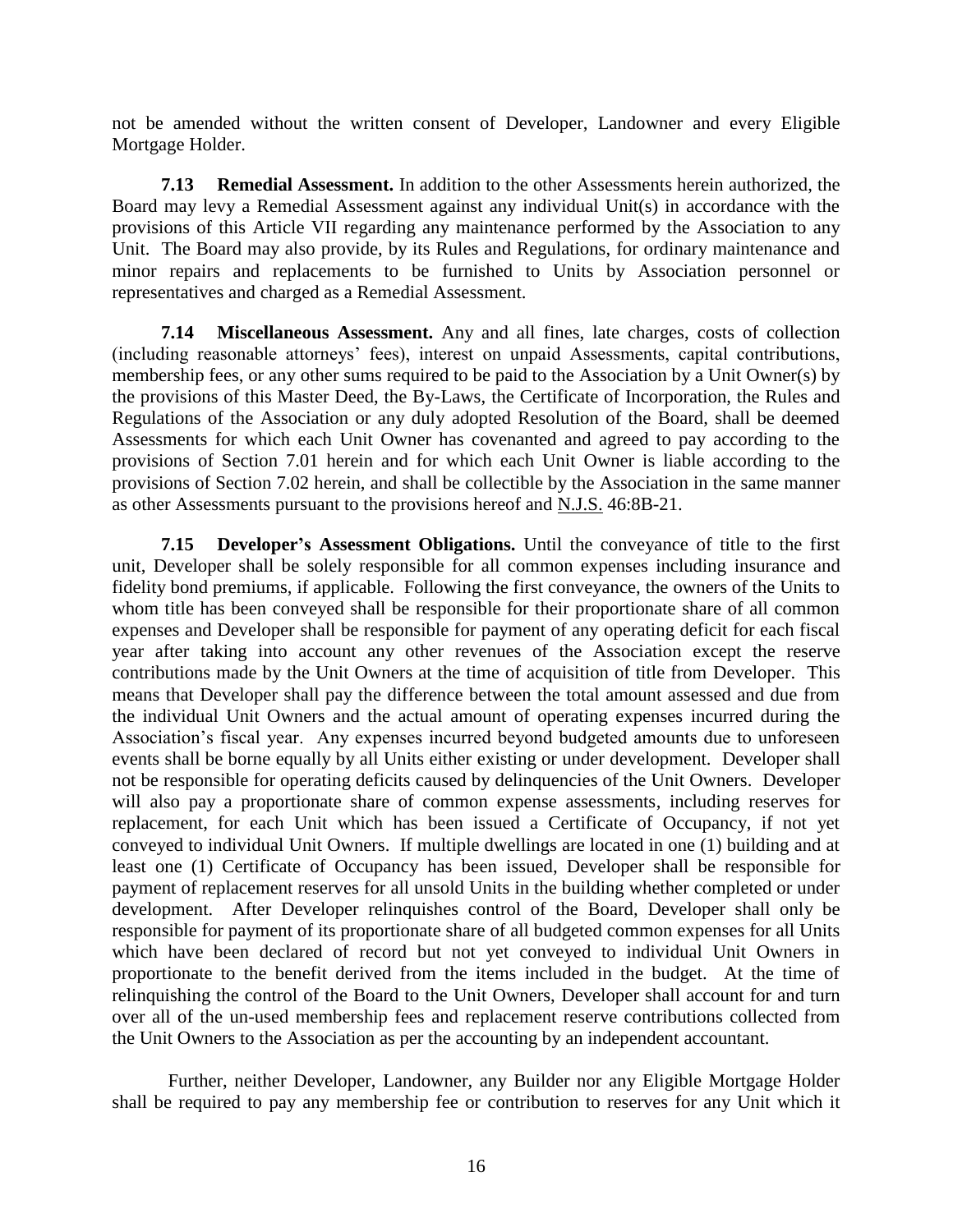owns. This Section may not be amended without the prior written consent of Developer, Landowner and Builder, as applicable.

**7.16 Certificate of Payment.** The Association shall, upon receipt of the written request of any Unit Owner, Purchaser of any Unit, or of the Eligible Mortgage Holder for any Unit, furnish to that Unit Owner, Purchaser, or Eligible Mortgage Holder, a certificate in writing, signed by an officer or agent of the Association, setting forth whether or not such Assessment, fine or other charge as would constitute a continuing lien against the Unit pursuant to Section 7.02, has been paid. Such certificate shall constitute conclusive evidence of the payment of any Assessments therein stated to have been paid.

**7.17 Interest in Common Surplus.** Any common surplus of the Association resulting from the excess of income over expenses shall be allocated among the Members in the same manner as those expenses were assessed. Any common surplus of the Association resulting from the distribution of proceeds of liquidation of assets of the Association shall be allocated among the members of the Association, including Developer and/or Landowner and Builder, according to their percentage interests and in accordance with general accounting principles.

## **ARTICLE VIII MAINTENANCE RESPONSIBILITIES**

**8.01 Responsibilities of Unit Owners.** Each Unit Owner is responsible to perform all of the maintenance, repairs and replacements that may be required within the boundaries of and to his or her own Unit, as described in Article IV, Sections 4.01 and 4.02 of this Master Deed, and any Limited Common Element assigned to and/or appurtenant to his or her Unit for which the Unit Owner bears the responsibility to maintain, as described in Article V, Section 5.02 of this Master Deed, including obtaining the requisite insurance for his or her Unit, as described in Article XII, Section 12.05 of this Master Deed, at his or her sole expense, and in accordance with the requirements of this Master Deed, the By-Laws and any and all Rules and Regulations of the Association.

**8.02 Responsibilities of the Association.** The Association shall be responsible for the maintenance, repairs and replacements and insurance associated with the Common Elements defined in Article V, Section 5.01 of this Master Deed as well as certain of the Limited Common Elements defined in Article V, Section 5.02 of this Master Deed. The Association shall, among other things, provide the following services: snow clearing of the common sidewalks, irrigation of certain portions of the lawn areas throughout the Property, and street lighting along the private roadway serving the Property, in accordance with the requirements of the land development approvals for the Property, this Master Deed, the By-Laws and any Rules and Regulations of the Association. The Association shall maintain the storm water management facilities located upon the Property in accordance with the Basin Maintenance Schedule attached hereto and made a part hereof as Exhibit "G". The Township of Middle is anticipated to provide snow clearing services to the private roadway located in the Condominium and trash collection for the Units. In the event that the Township does not provide these services, the Association shall arrange to provide same and adjust its budget accordingly.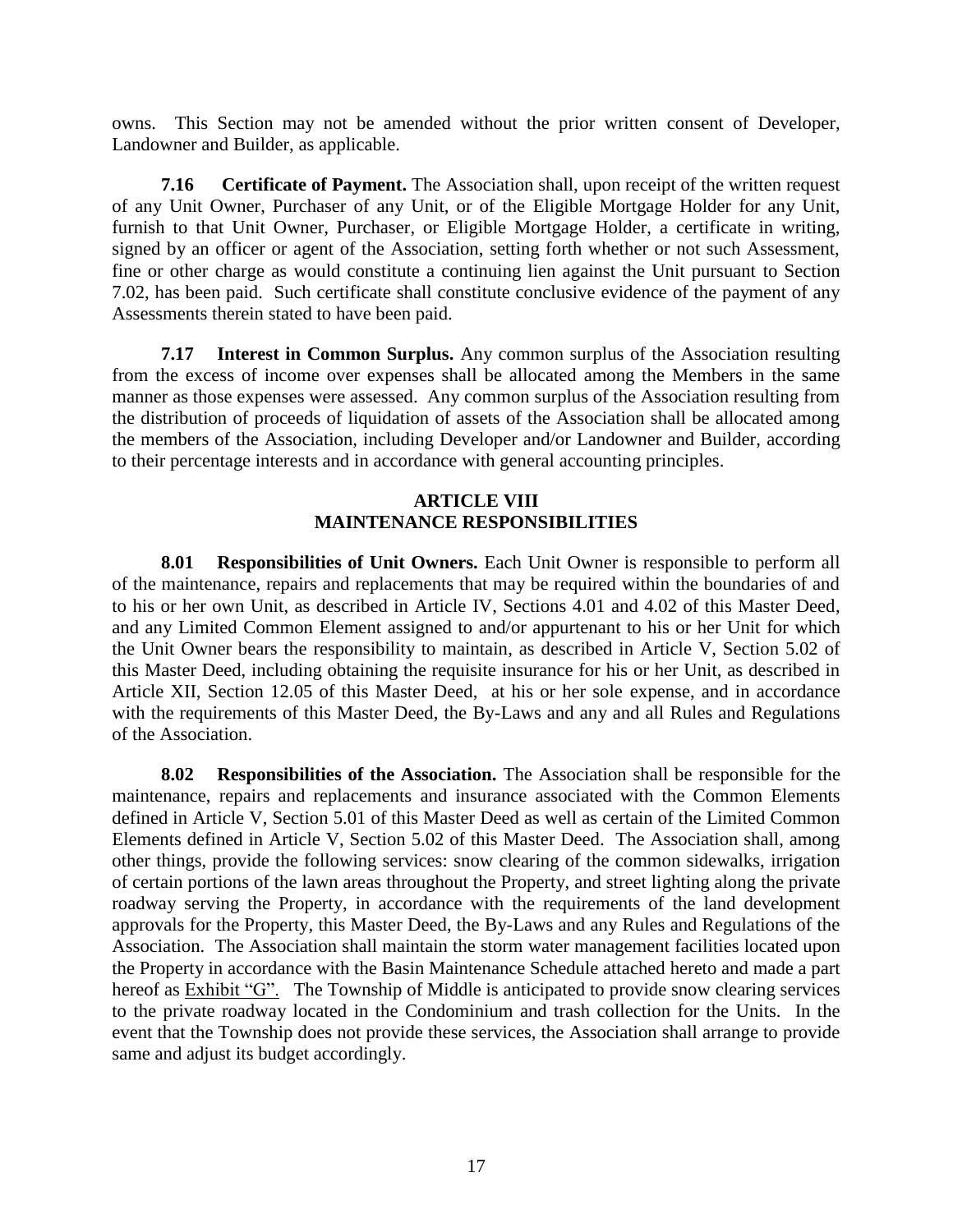**8.03 Rights of the Association.** The Association may affect emergency repairs to any Unit which the Owner of that Unit has failed to perform, but the expenses incurred by the Association in doing so shall be levied against the Owner of that Unit as a Remedial Assessment. The Association may also effect non-emergency repairs within the boundaries of a Unit which the Unit Owner has failed to perform and charge the reasonable expenses of the repair to the Unit Owner as a Remedial Assessment, but only if (i) any such failure to maintain by the Unit Owner will have a material and adverse impact upon any other portion of the Condominium, and (ii) the Unit Owner(s) responsible for maintenance, repair or replacement have failed to remedy the situation within thirty (30) days after written notice is given by the Association to do so.

**8.04 Rights of the Township of Middle.** In the event the Association fails to affect any repairs as required under this Master Deed for the Common Elements or Limited Common Elements, the Township of Middle shall have the right to require the Association to affect such repair or maintenance by notifying the Association in writing. In the event the Association shall fail to effect any such repairs or maintenance within thirty (30) days of receipt of the aforesaid notice from the Township of Middle, then the Township of Middle shall have the right to effect such repairs or maintenance and charge the Association therefor; provided, however, that the Township of Middle shall not be obligated to wait for the expiration of such thirty (30) day period if an emergency shall be determined by the Township of Middle to exist. No action taken by the Township of Middle pursuant to the authority conveyed under this Section 8.04 shall be deemed in any way (i) to relieve the Association from the performance of its obligations under the Condominium Documents of the Association, (ii) to obligate the Township of Middle to perform such service(s) on a regular basis, or (iii) to be deemed an acceptance by the Township of Middle of the Common Elements or Limited Common Elements.

Payment for such services or repairs made by the Township of Middle as provided in this Section shall be made to the Township of Middle from any funds under the control of the Association for any purpose. In the event the Association fails to reimburse the Township of Middle within thirty (30) days of receipt of a written bill for such assessment or if funds received from the Association are insufficient to fully reimburse the Township of Middle, the Township of Middle shall have the right, after first providing written notice to the Association and the Owners, to assess the Owners directly, in accordance with the Percentage Interest Schedule, for their proportionate share of such cost or deficiency. Each such assessment shall be an assessment hereunder which each Member has covenanted and agreed to pay in accordance with the provisions of Section 7.01 hereof, and shall entitle the Township of Middle to the same enforcement rights and remedies afforded to the Association for delinquent and unpaid assessments, including, without limitation, the right to record a lien upon the Association. Each such assessment, together with interest and the cost of collection thereof (including but not limited to reasonable fees for legal counsel and court costs), shall be a continuing obligation against all Units of the Association, even if title to the Unit shall change. This section may not be amended without the written consent of the Township of Middle.

**8.05 Damage Due to Negligence, Omission or Misuse.** If, due to the negligent act or omission of or misuse (whether authorized or unauthorized by the Unit Owner) by a Unit Owner, or a member of his or her family or household pet, or a guest, tenant, occupant or visitor, damage shall be caused to the Common Elements, or to Unit(s) owned by others, or maintenance, repairs or replacements shall be required which would otherwise be a Common Expense, the Unit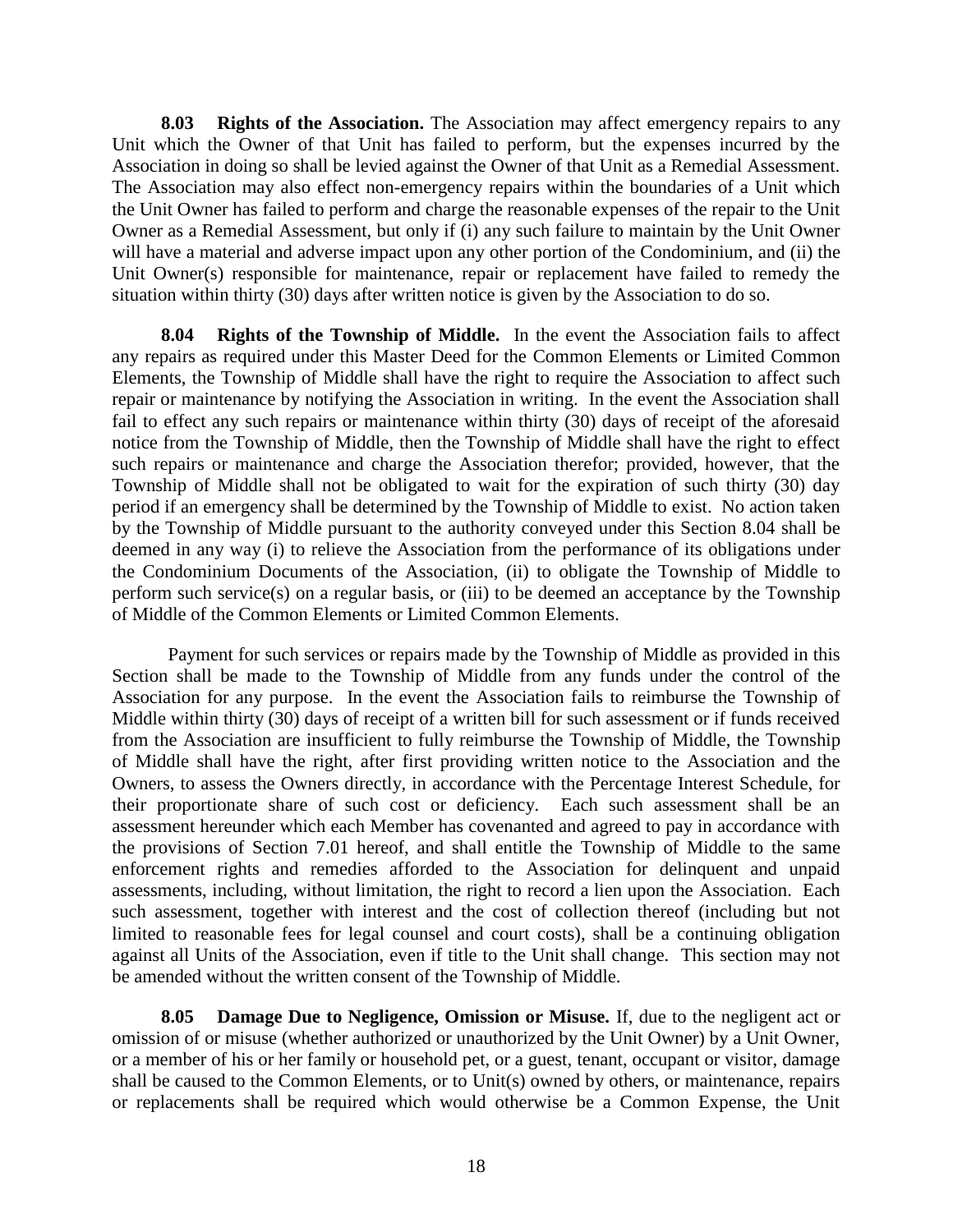Owner so responsible shall pay for such damage as a Remedial Assessment and in addition be liable for any damages, liability, costs and expense, including attorney's fees, caused by or arising out of such circumstances; and such maintenance, repairs and replacements to the Common Elements or the Unit(s) shall be subject to the By-Laws and the Rules and Regulations.

### **ARTICLE IX EASEMENTS**

**9.01 Unit Owner Easements.** Every Unit Owner, his or her successors and assigns, shall have the following perpetual easements with respect to the Property, which shall be for the benefit of all Owners and occupants of Units in the Condominium and their invitees:

- (a) A non-exclusive easement in, upon, over, under, across and through the Common Elements to keep, maintain, use operate, repair and replace his or her Unit in its original position and in every subsequent position to which it changes by reason of the gradual forces of nature and the elements; and
- (b) An exclusive easement for the existence and continuance of any encroachment by his or her Unit upon any adjoining Unit or upon any Common Element, now existing or which may come into existence hereafter as a result of construction, reconstruction, repair, shifting, settlement or movement of any portion of a Building or Unit, including the encroachment of each Unit's gas utility box upon the exterior surface of each of the end Units within a Building as well as the encroachment upon each Unit of the gas utility line which runs through an existing bulkhead in each Unit, or as a result of condemnation or eminent domain proceedings, so that any such encroachment may remain undisturbed so long as the Building stands; and
- (c) A non-exclusive easement for ingress and egress to his or her Unit in, upon, under, over, across and through the General Common Elements; and
- (d) An easement in common with the Owners of all other Units to use all pipes, wires, ducts, cables, conduits, public utility lines, television cable systems or other General Common Elements located within any of the other Units or Common Elements and serving his or her Unit; and
- (e) A perpetual and non-exclusive easement in, over and through the Common Elements to use the common facilities, tot lot and any other recreational amenities within the Condominium, subject to the right of the Board to:
	- (1) promulgate Rules and Regulations for the use and enjoyment thereof; and
	- (2) suspend the enjoyment thereof, and voting rights and other membership privileges of any Unit Owner for any period during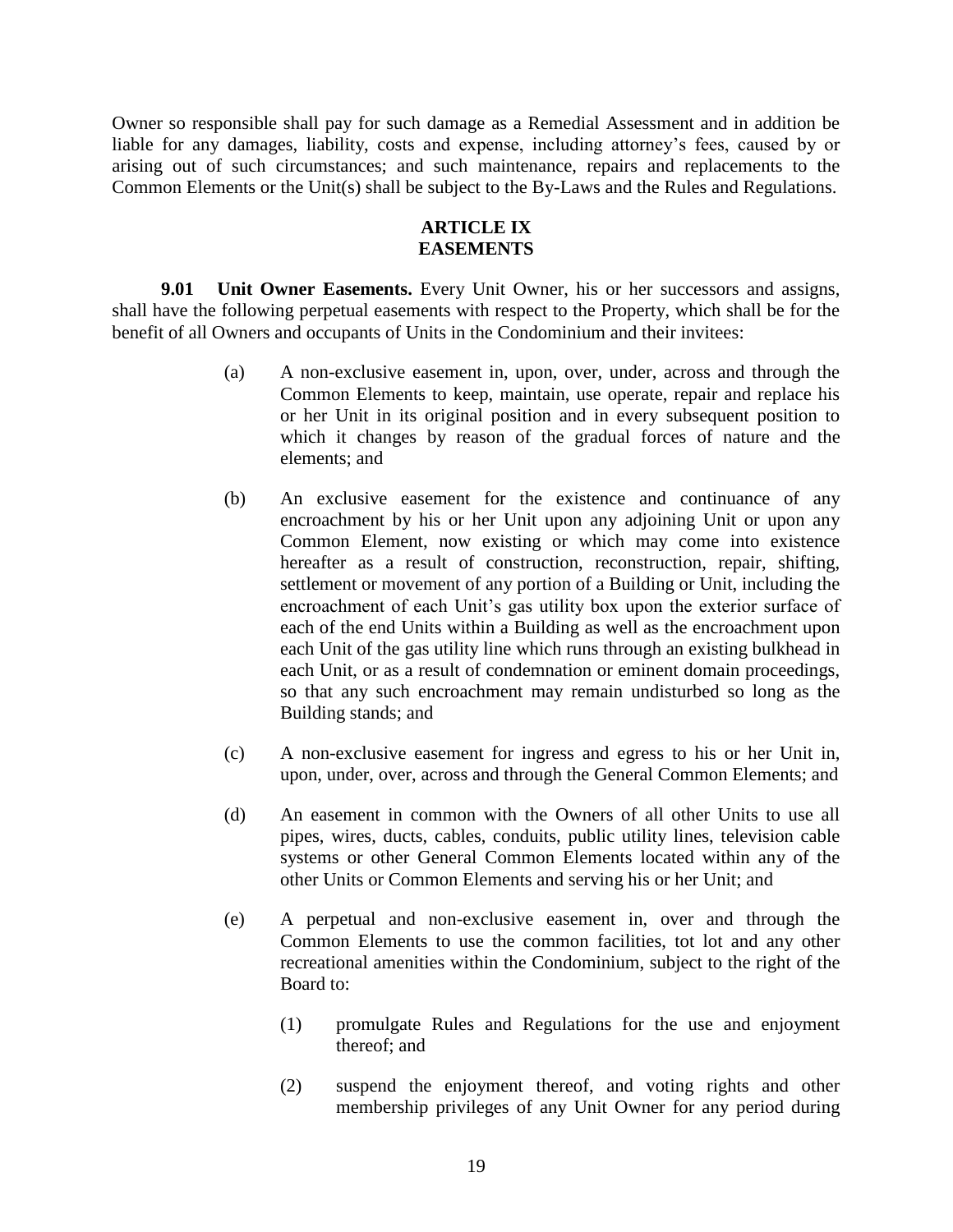which any Assessment, fine or other charge remains unpaid, or for any period during which any infraction of its published Rules and Regulations continues, it being understood that any suspension for either non-payment of any Assessment or a breach of the Rules and Regulations of the Association shall not constitute a waiver or discharge of the Unit Owner's obligation to pay the Assessment;

- (f) A non-exclusive easement for pedestrian ingress and egress to and from the other Unit(s) over and through all common walkways and roadways located within the General Common Elements, which easement shall be for the benefit of all Unit Owners and occupants in the Condominium or their invitees;
- (g) A non-exclusive easement for access to or use of the General Common Elements within the Condominium for any other purposes not prohibited by the Condominium Documents, which easement is for the benefit of all Owners and occupants of Units in the Condominium and their invitees; and
- (h) A non-exclusive easement for vehicular ingress and egress reasonably required to and from the Units over and through roadways in the Condominium, which easement shall be for the benefit of all Owners and occupants of Units in the Condominium and their invitees.

**9.02 Developer, Landowner and Builder Easements.** Developer, its respective successors and assigns, Landowner and any Builder of a Unit in the Condominium, shall have the following easements with respect to the Property:

- (a) A blanket and non-exclusive easement in, upon, through, under and across the Property and the Additional Land, when and if annexed to the Condominium, for the purpose of (i) construction, installation, maintenance and repair of any improvements to the Units, and Common and Limited Common Elements, (ii) ingress and egress over, through and upon all driveways and parking areas at the Property, and (iii) installation, maintenance and repair of all sales, promotional, directional and identification signs deemed appropriate by Developer and any Builder, all of which may be illuminated and located anywhere on the Common Elements at the sole cost and discretion of Developer and/or Builder, until the expiration of two (2) years from the date the last Unit is sold and conveyed in the normal course of business and (iv) the utilization of existing and future model Units and Additional Units, if and when annexed to the Condominium, for sales promotion and exhibition until the last Additional Unit held by Developer or Builder in the normal course of business is sold;
- (b) The irrevocable right to enter into, upon, over or under any Unit for such purposes as may reasonably be necessary for Developer or Builder or its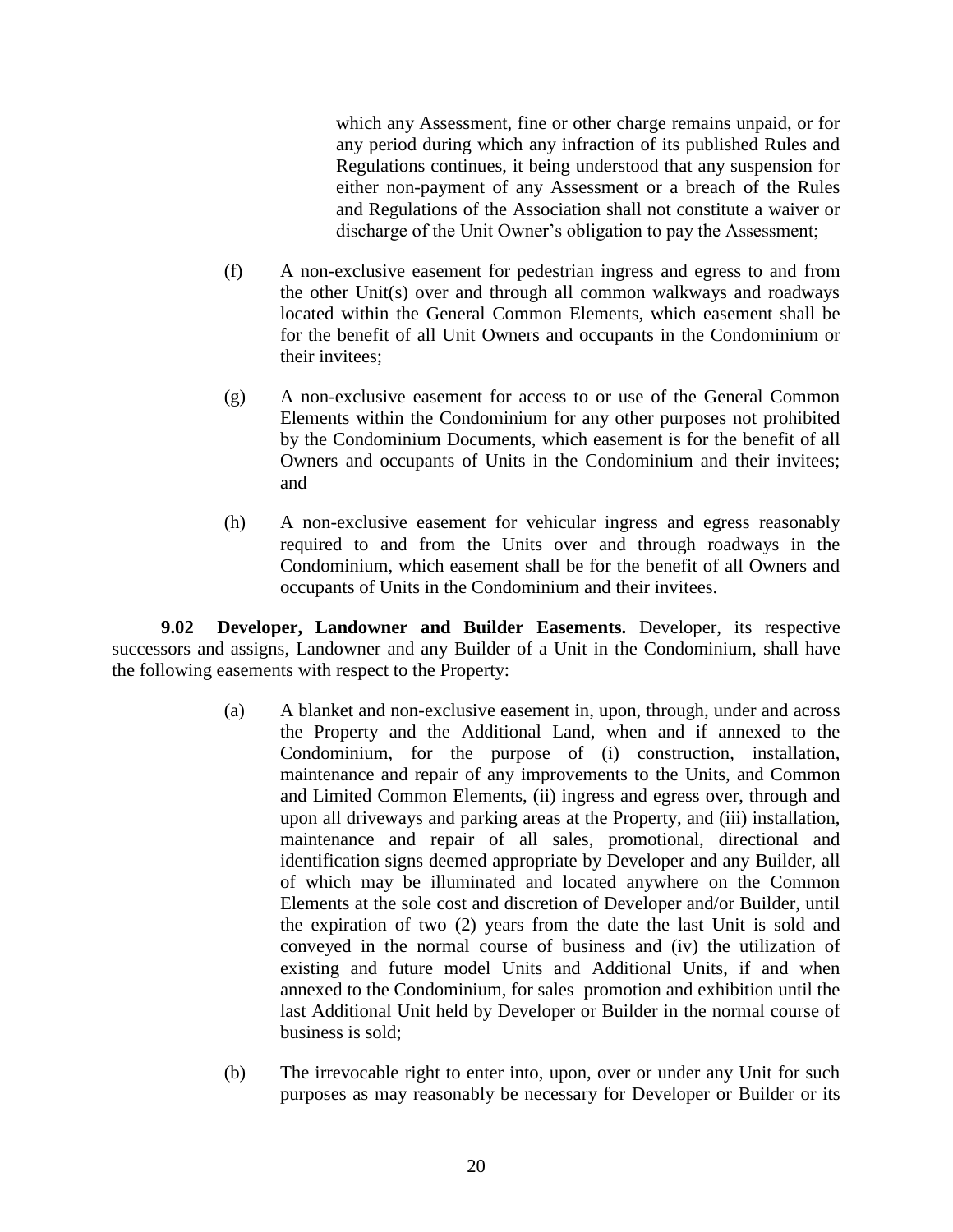respective agents to service such Unit or any part of the Building, provided that requests for entry are made in advance and that such entry is at a time reasonably convenient to the Unit Owner. In case of an emergency, such right of entry shall be immediate whether the Unit Owner is present at the time or not;

- (c) A blanket and non-exclusive easement in, upon, over, through, under and across the Property, Common Elements and Limited Common Elements to use all driveways and parking areas located upon the Property to perform any service or repair required pursuant to Developer's or Builder's warranty obligations, as applicable, until the expiration of Developer's or Builder's warranty obligations pursuant to law, as applicable;
- (d) A perpetual, blanket and non-exclusive easement in, upon, over, under, across and through the Property for surface water runoff and drainage caused by natural forces and elements, grading and/or the improvements located upon the Property. No individual Unit Owner shall directly or indirectly interfere with or alter the drainage runoff patterns and systems within the Property; and
- (e) A blanket and non-exclusive easement in, upon, over, through, under and across the Property and the Additional Land, when and if annexed to the Condominium, for the purpose of (i) utilizing model units for sales promotion and exhibition, including the posting of signs and other forms of advertisements throughout the Property, and (ii) utilizing the Property for marketing purposes, until the last Unit and/or Additional Unit in the Condominium is sold and conveyed in the normal course of business.

**9.03 Association Easements.** The Property shall also be subject to the following perpetual easements for the benefit of the Association:

- (a) The Association shall have a perpetual and exclusive easement in, over, through and across all portions of the Property, including the Units, for the purpose maintaining, repairing and replacement of any Common Elements and Limited Common Elements as required by this Master Deed and any utility lines, as may be applicable, including those which presently or may hereafter encroach upon a Unit; and
- (b) The Association, through the Board or any manager, or managing agent, or their respective agents or employees shall have the perpetual and nonexclusive right of access to each Unit (i) to remedy any violations of the provisions of Condominium Documents of the Association if adversely impacting any other Unit or any of the Common Elements; and, (ii) to perform any operations required in connection with its maintenance, repairs and replacements as set forth in Article VII hereof; provided that requests for entry are made in advance and that any such entry is at a time reasonably convenient to the Unit Owner. In case of an emergency, such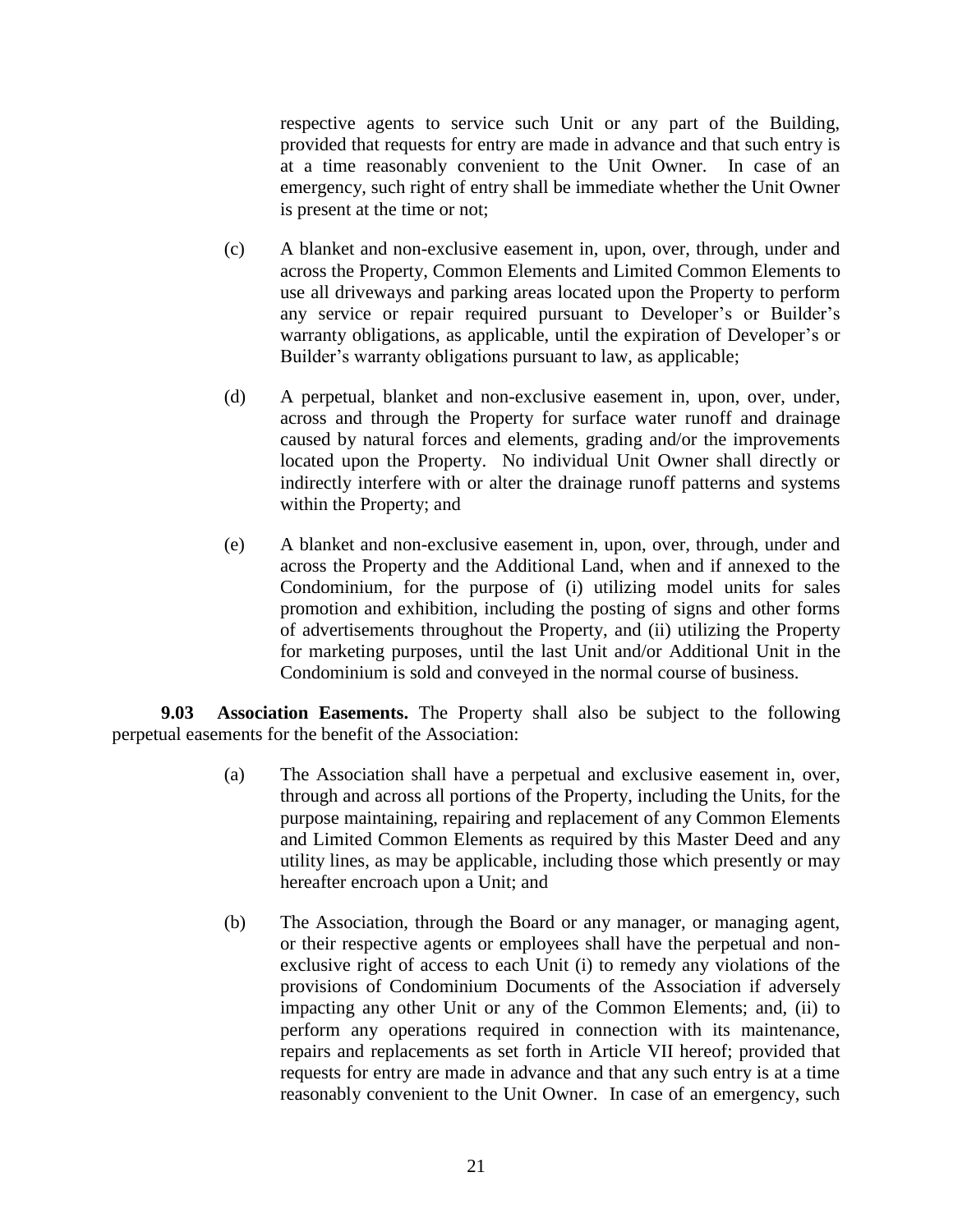right of entry shall be immediate, whether the Unit Owner is present at the time or not.

**9.04 Eligible Mortgage Holder Easements.** Any Eligible Mortgage Holder, its officers, agents and employees, shall have a blanket, perpetual and non-exclusive easement to enter the Condominium or any part thereof to inspect the condition and repair of the Common Elements, or any Units so encumbered by a first mortgage owned by it. This right shall be exercised only during reasonable daylight hours, and then whenever practicable, only after advance notice to and with the permission of the Board and the Unit Owner.

**9.05 Utility Easement.** A blanket, perpetual and non-exclusive easement in, upon, over, across and through the Common Elements for the purpose of the installation, maintenance, repair, service and replacement of all sewer, water, power and telephone pipes, lines, mains, conduits, waters, poles, transformers, master television antennas, cable television facilities and any and all other equipment or machinery necessary or incidental to the proper functioning of any utility systems serving the Property, which easement shall be for the benefit of any governmental agency, or utility company or other entity which requires same for the purpose of furnishing one or more of the foregoing services.

**9.06 Governmental Easement.** The Property shall also be subject to the following easements:

- (a) A blanket, perpetual and non-exclusive easement of unobstructed ingress and egress in, upon, over, across and through the Common Elements to the Township of Middle, its respective officers, agents and employees (but not the general public) and all police, fire, and ambulance personnel in the proper performance of their respective duties (including, but not limited to, emergency repairs to a Unit), and for repair and maintenance of the Common Elements. Except in the event of emergencies, the rights accompanying the easements provided for in this subparagraph shall be exercised only during reasonable daylight hours and then, whenever practicable, and with permission of the Unit Owner(s) directly affected thereby; and
- (b) A perpetual, blanket and non-exclusive easement in, upon, over, under, across and through the Common Elements to the Township of Middle, its respective officers, agents and employees (but not the general public) for surface water runoff and drainage caused by natural forces and elements, grading, and/or the improvements located upon the Property. No individual Unit Owner shall directly or indirectly interfere with or alter the drainage and run off patterns and systems within the Property.

**9.07 Additional Land Easement.** Developer and/or Landowner have each reserved the right to grant certain blanket, perpetual and non-exclusive easements of unobstructed ingress and egress in, upon, over, across and through the Property to the owner(s) of the Additional Land for the purposes of permitting the owner(s) of said Additional Land to (i) extend the roadway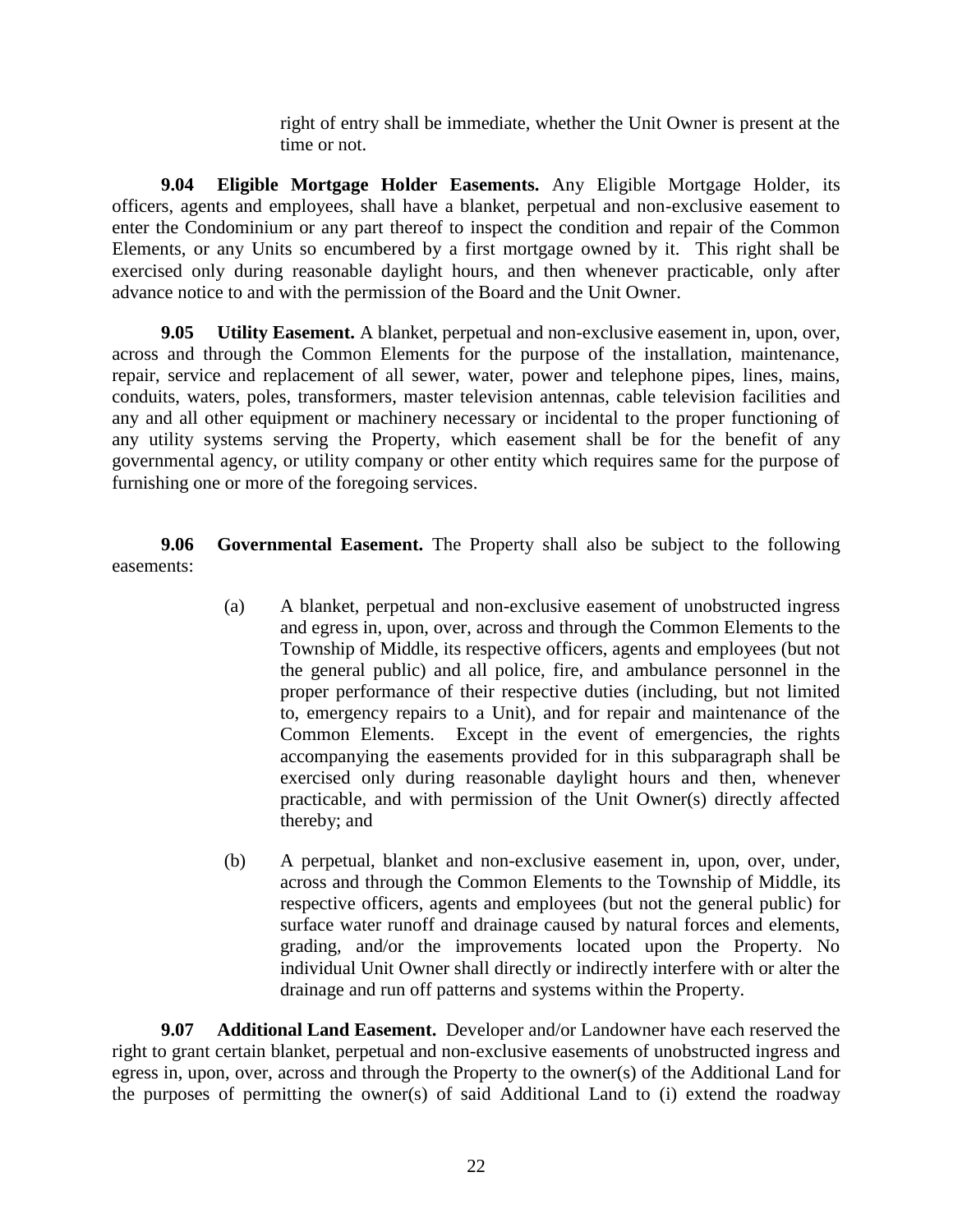serving the Property into the Additional Land pursuant to the required land development approvals for the Additional Land; (ii) utilize the roadway(s) of the Condominium for ingress and egress to the Additional Land; (iii) utilize the storm water management facilities of the Condominium; (iv) install any utilities required by the Additional Land and Additional Units; (v) install a golf cart crossing path upon the Property, the terms of which easements shall be further described in a certain Easement and Cost-Sharing Agreement between the Developer and/or Landowner, the owner(s) of the Additional Land and the Association to be recorded in the Office of the Cape May County Clerk.

**9.08 Golf Course Easements.** The Property shall be subject to a blanket, perpetual and non-exclusive easement of unobstructed ingress and egress in, upon, over, across and through the Common Elements to Fred Langford, individually, as the owner of the Laguna Oaks Golf Course, located at 600 Bayberry Drive, Cape May Courthouse, New Jersey ("LGC"), and his successors and assigns, as well as LGC's employees, members, business invitees, and vendors (collectively, the "LGC Parties"), for the purposes of permitting the LGC Parties to (i) install, maintain, repair, replace and utilize a golf hole located on a portion of the Property, as shown on the Plan attached hereto as Exhibit "B-1"; and, (ii) install, maintain, repair, replace and utilize a tee box and golf cart path on a portion of the Property, as shown on the Plan attached hereto as Exhibit "B-1". These easements shall be further described in a certain Easement and Cost-Sharing Agreement between LGC and the Association, which shall be recorded in the Office of the Cape May County Clerk.

**9.09 Responsibility for Damages.** In the event that any easement right set forth in this Article IX is exercised, the person or entity exercising such right shall be responsible for the repair of any damage and liable for any personal injury or property damage arising directly or indirectly from its use or maintenance of the easement area.

### **ARTICLE X BY-LAWS AND ADMINISTRATION, CHANGES IN DOCUMENTS; POWER OF ATTORNEY**

**10.01 Administration of Common Elements.** The administration, operation and maintenance of the Common Elements of the Condominium and all other common facilities shall be by the Association in accordance with the provisions of the Condominium Act, the Condominium Documents and any other agreements, documents, amendments or supplements to the foregoing which may be duly adopted or subsequently be required by any Institutional Lender designated by Developer or Builder or by any governmental or quasi-governmental agency having regulatory jurisdiction over the Condominium or by any title insurance company selected by Developer or Builder to insure title to any Unit(s).

While Developer maintains control of the Board, it shall take no action that adversely affects a Unit Owner's rights under N.J.A.C. 5:25-5.5. Claims relative to defects in the Common Elements shall be processed in accordance with N.J.A.C. 5:25-5.5.

**10.02 Developer's and Landowner's Power of Attorney.** Developer and Landowner hereby each reserve for themselves, their respective successors and assigns, including any Builder, for the earlier to occur of: (i) a period of ten (10) years from the date of recordation of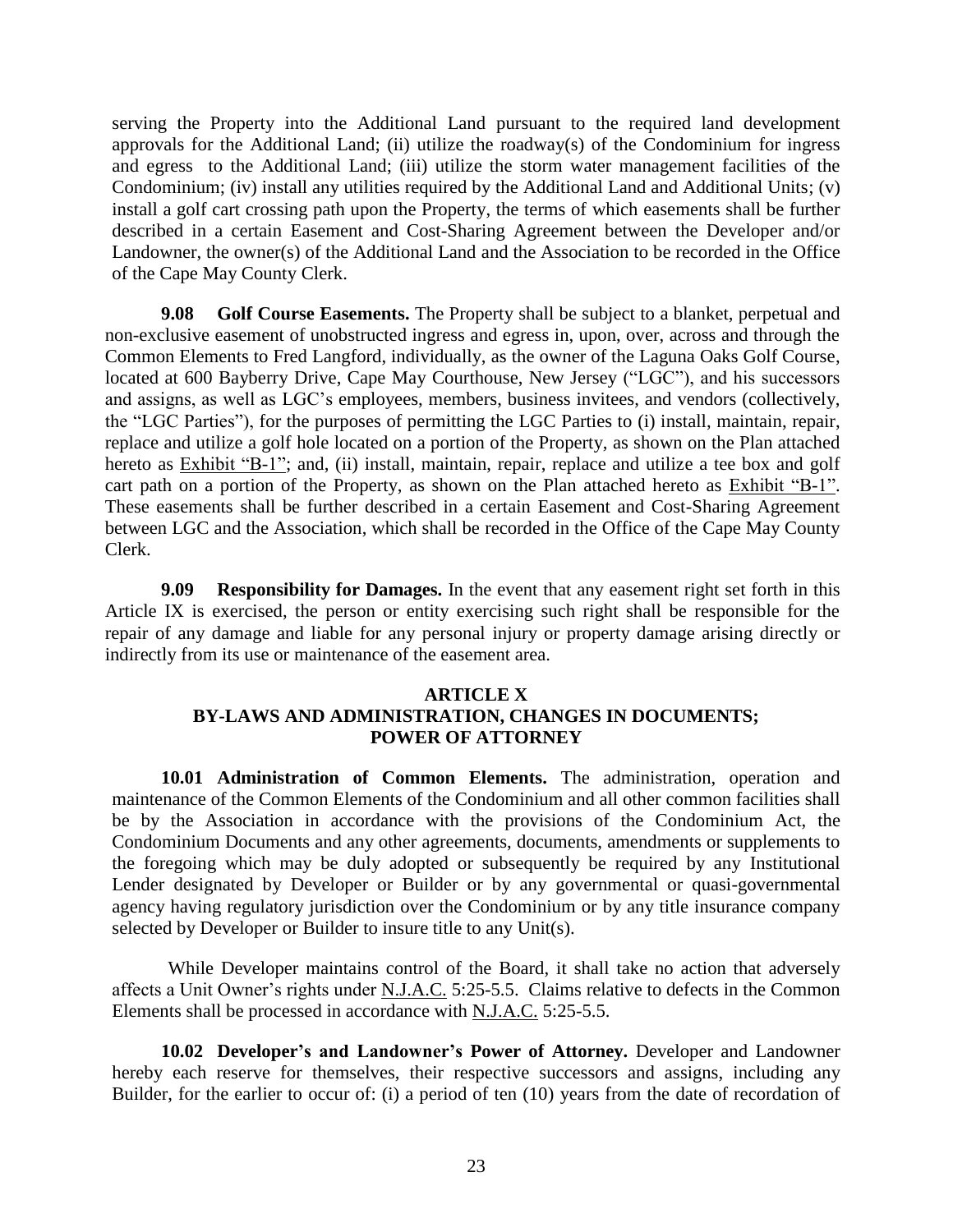this Master Deed; or, (ii) until Developer, Landowner or Builder conveys title to the last Unit held by it for sale in the ordinary course of its business, the right to execute on behalf of all contract purchasers, Unit Owners, mortgagees, other lien holders or parties claiming a legal or equitable interest in the Condominium, any such agreements, documents, amendments or supplements to the documents described in Section 10.01 which may be so required by any such governmental or quasi-governmental agency, or Institutional Lender or title insurance company.

- (a) Appointment. By acceptance of a deed to any Unit within the Condominium or by the acceptance of any other legal or equitable interest in the Condominium, each and every such contract purchaser, Unit Owner, mortgagee, or other lienholder or party having a legal or equitable interest in the Condominium does automatically and irrevocably name, constitute, appoint and confirm Developer and/or Landowner, their respective successors and assigns, as attorney-in-fact for the purpose of executing such agreements, documents, amendments or supplements to the Master Deed and other instrument(s) necessary to effect the foregoing subject to the limitations set forth herein.
- (b) Limitations. No such agreement, document, amendment or supplement or other instrument which adversely affects the value or substantially alters the floor plan of a Unit, or changes the percentage of the undivided interest in the Common Elements, or substantially increases the financial obligations of the Unit Owner, or reserves any additional or special privileges for Developer, Landowner or Builder not previously reserved, shall be made without the prior written consent of the affected Unit Owner(s) and all owners of any mortgage(s) encumbering the affected Unit Owner(s). Any such agreement, document, amendment or supplement which adversely affects the priority or validity of the lien of any mortgage which encumbers any Unit shall not be made without the prior written consent of the owners of all such mortgages.
- (c) Duration. The power of attorney aforesaid is expressly declared and acknowledged to be coupled with an interest in the subject matter hereof and the same shall run with the title to any and all Units and be binding upon the heirs, personal representatives, successors and assigns of any of the foregoing parties. Further, said power of attorney shall not be affected by the death or disability of any principal and is intended to deliver all right, title and interest of the principal in and to said powers. Said power of attorney shall be vested in Developer and Landowner, their respective successors and assigns, until the initial conveyance of all Units or the expiration of ten (10) years from the date of recordation of this Master Deed, whichever occurs first. Thereafter, said powers of attorney shall automatically vest in the Association to be exercised by its Board of Directors.

**10.03 Developer's and Landowner's Prohibited Voting.** Despite the foregoing, Developer and Landowner shall not be permitted to cast any votes held by it for unsold Units for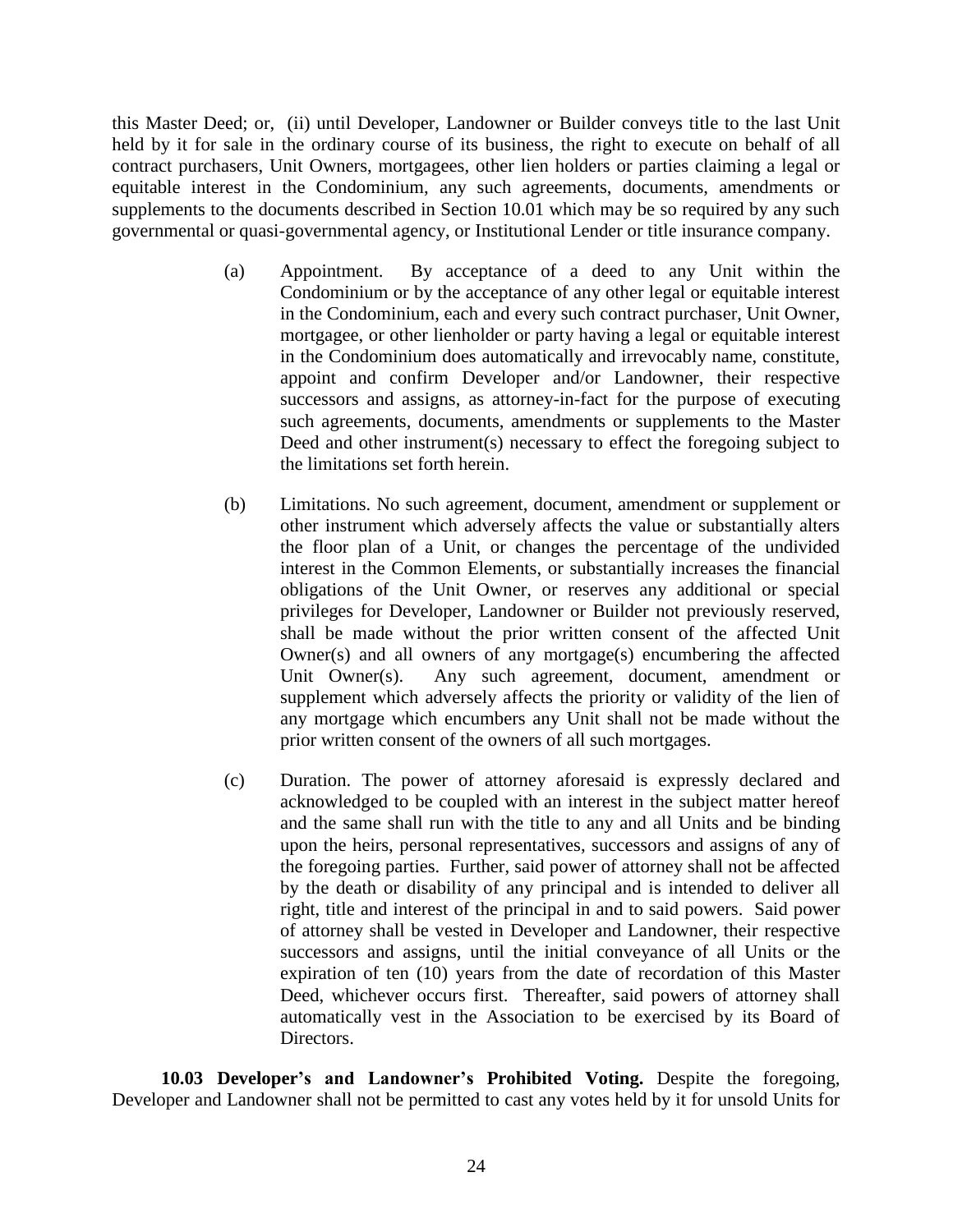the purpose of amending this Master Deed, the By-Laws or any other document for the purpose of changing the permitted use of a Unit or the purpose of reducing the Common Elements or common facilities.

**10.04 Association's Power of Attorney.** By acceptance of a deed to any Unit or by the acceptance of any other legal or equitable interest in the Condominium, each and every such contract purchaser, Unit Owner, mortgagee, or other lienholder or party having a legal or equitable interest in the Condominium does automatically and irrevocably name, constitute, appoint and confirm the Association as attorney-in-fact for the following purposes: (i) to acquire title to or lease any Unit whose Owner desires to surrender, sell or lease same, in the name of the Association or its designees, corporate or otherwise, on behalf of all Unit Owners to convey, sell, lease, mortgage (but not to vote the votes appurtenant thereto) or otherwise, dispose of any such Units so acquired or to sublease any Units so leased by the Association; (ii) to prepare, execute and record any amendments to the Master Deed required under Article XIII (Eminent Domain) hereof; (iii) to prepare, execute and record any amendments to the Master Deed required under Section 10.02 herein; (iv) to prepare, execute and record any amendments to the Master Deed made pursuant to Article XVI (General Provisions) hereof; and (v) to prepare, execute, record and grant perpetual, non-exclusive utility easements under, through or over the Common Elements, which are reasonably necessary to the ongoing development and operation of the Condominium.

### **ARTICLE XI RESTRICTIONS**

**11.01 General Covenants and Restrictions for the Units.** The Condominium is subject to all covenants, restrictions and easements of record. The Units are further subject to the following restrictions and to any and all additional Rules and Regulations that may be promulgated by the Board of Directors or the Unit Owners:

> (a) No Unit, except those Units owned by Developer, Landowner or Builder, shall be permitted to be used as sales offices, administrative offices or models or for any purpose other than that which is contemplated by this Master Deed with respect to the same. All Units owned by any individual or entity other than Developer, Landowner and/or Builder shall be used primarily as private single-family residences and such other uses as may be permitted under the zoning ordinances of the Township of Middle provided that no business, trade, or similar activity, may be conducted in any such Unit, except that an Owner or occupant residing in a such Units may conduct "discrete business activities" within the Unit so long as the existence or operation of the business activity is not apparent or detectable by sight, sound, or smell from outside the Unit; the business activity does not involve regular visitation of the Unit or door-to-door solicitation of residents; and the business activity is consistent with the residential character of the Property and does not violate the restrictions set forth in this Master Deed. Examples of "discrete business activities" include, but are not limited to, computer-based telecommunications, telecommuting, and literary, artistic, or craft activities. The Board may restrict any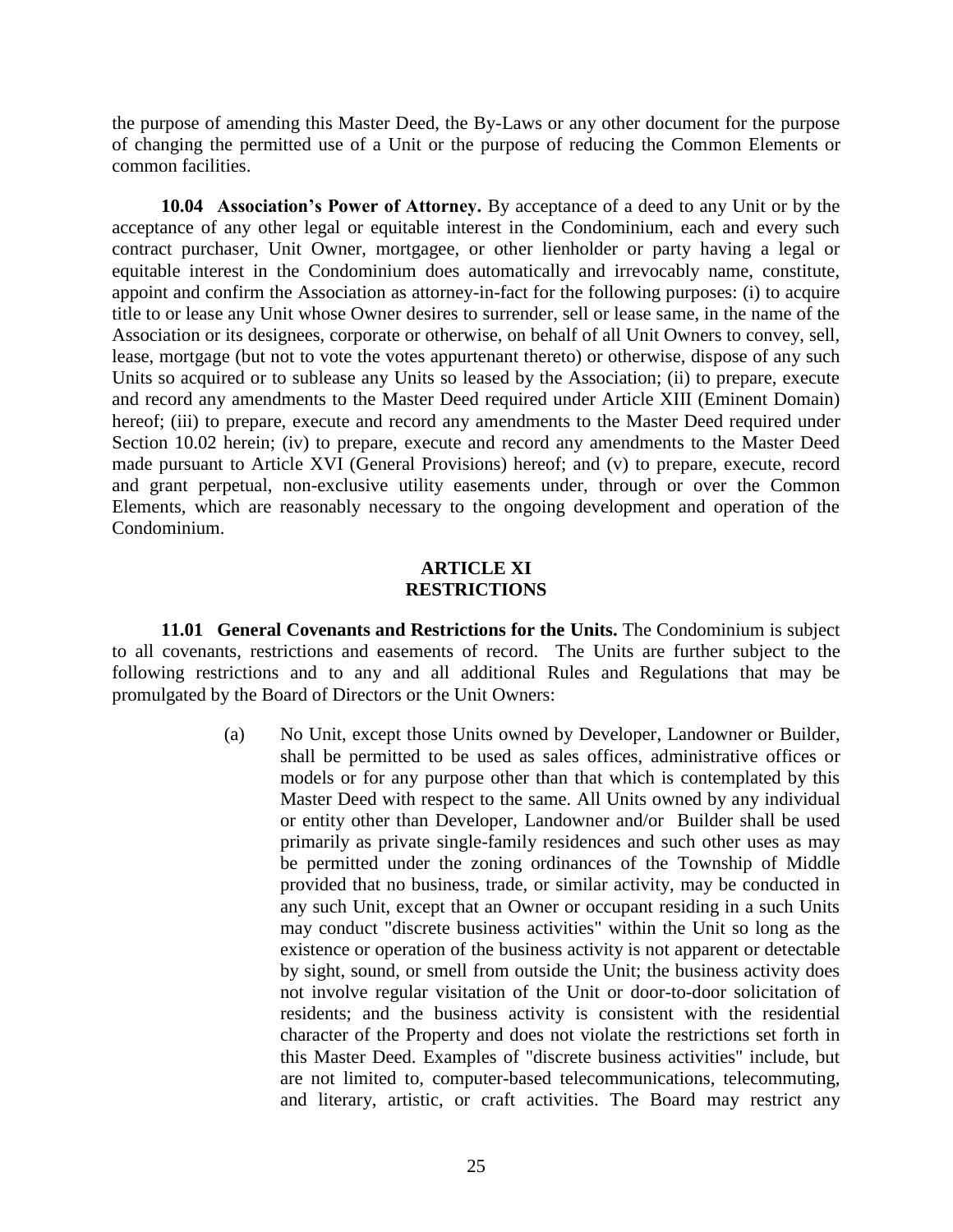business activities that it determines interfere with the enjoyment or residential purpose of the Property in its sale and absolute discretion.

- (b) No clothes poles or lines shall be installed or maintained. No clothes, sheets, blankets, or laundry of any kind or other articles may be hung or displayed on the outside of windows or placed on the outside window sills, walls or balconies of any Unit or in any part of the Common Elements.
- (c) No animal may be kept, bred, harbored or maintained in any Unit except not more than two (2) customary household pets, as defined by the Board, in its sole discretion, by adoption of a resolution. No Unit Owner shall permit any dog to cause any injury to any persons or other animals, or to cause damage to any Common Elements or any property of any other Unit Owner. Dogs must be leashed at all times and kept under control so as not to disturb the peace of residents. Owners are not permitted to tie pets or leave pets unattended outside on any Common or Limited Common Elements for any prolonged period of time. The Board may, by resolution, further limit the type of pets that may be kept or maintained in a Unit, provided, however, that in no event may the Board require the removal of pets validly kept or maintained within a Unit pursuant to a prior resolution of the Board, except that if the Board determines, in its sole discretion, that any particular type or breed of pet constitutes a safety or health risk to other owners ("malicious breed"). The Board may prohibit the keeping of specific malicious breeds, in which event the owners of any malicious breed may be required to remove it from the Condominium within 30 days of the effective date of the resolution. Unit Owners shall be required to immediately remove any waste committed by his or her pet on any Common Element or Limited Common Element and dispose of it in his or her sanitary containers and any failure to do so shall result in the imposition of monetary fines by the Association.
- (d) Until the last Unit held by Developer, Landowner or Builder in the normal course of business is sold, no sign of any kind shall be permitted upon a Unit or placed within a Unit that is visible on the exterior or upon the Common Elements, excluding those signs installed by Developer or Builder, except pursuant to the Rules and Regulations now or hereafter adopted by the Board. After the last Unit held by Developer, Landowner or Builder in the normal course of business is sold, the Board may determine the permitted use(s) of signage within the Condominium.
- (e) Driveways, roadways and other exterior parking areas on the Property shall be used by Unit Owners and residents for four wheel passenger vehicles only. For so long as Developer, Landowner or Builder owns a Unit for sale in the Condominium, no recreational vehicles, boats or other over-sized vehicles may be parked on any part of the Property, including the driveways; following the sale of the last Unit (including any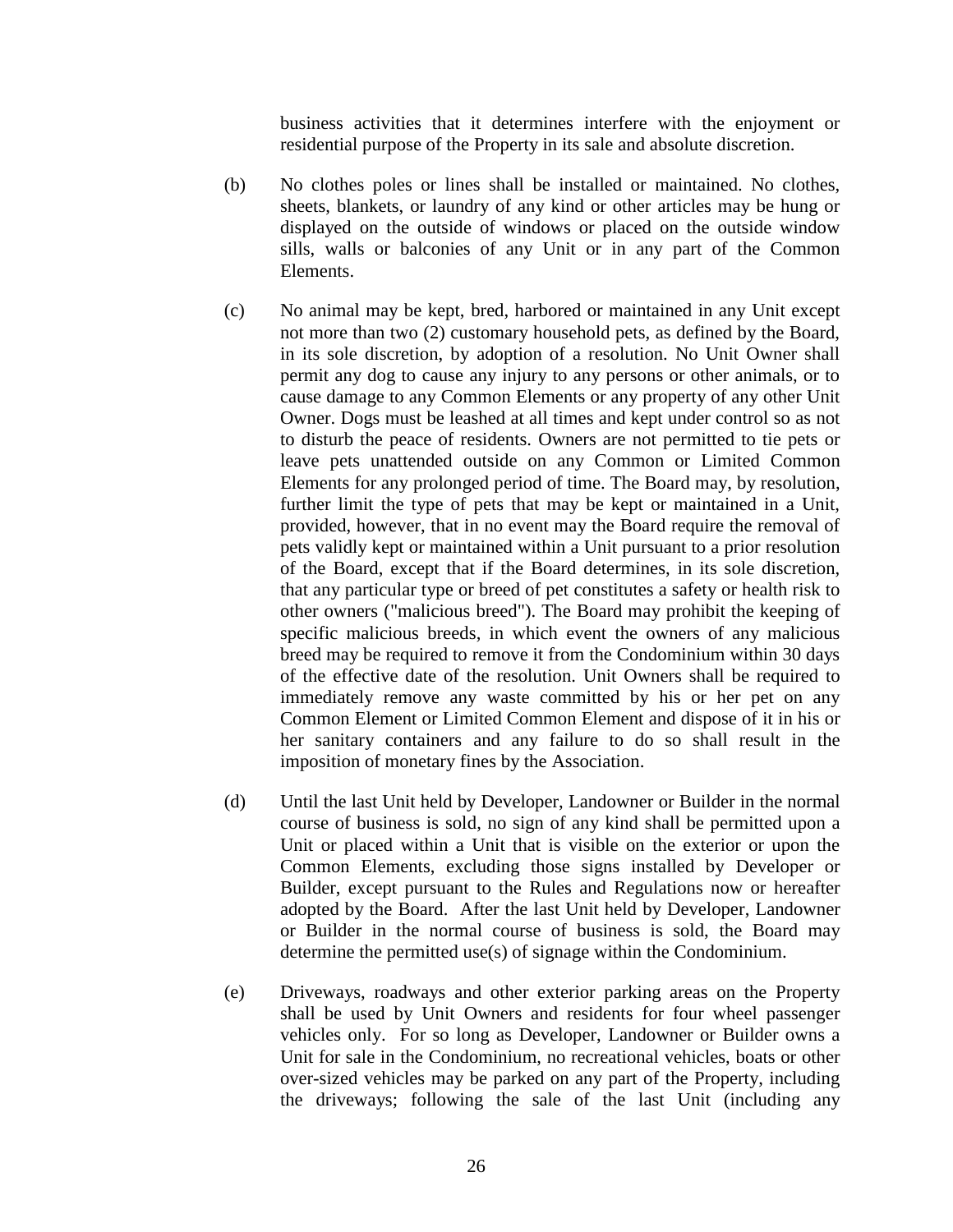Additional Unit) in the Condominium by Developer, Landowner or Builder, the Board of Directors shall have the authority to adopt a Regulation for the purpose of modifying the aforementioned restriction to permit temporary parking of boats and recreational vehicles on the Property. Vans (other than the non-commercial passenger vans), mobile homes, trailers, boats, trucks or commercial (whether or not registered as a commercial vehicle with the State Department of Transportation) vehicles shall be permitted to be parked outside on the Property only on a day-today temporary basis in connection with the servicing of the Condominium itself. This restriction shall not apply to Developer or any Builder in the course of their construction and development of the Property and shall not impair Developer's, Landowner's or Builder's rights, as set forth in the Master Deed. This restriction shall not be amended without the prior, written consent of the Township of Middle.

- (f) No on-street parking of vehicles of any kind is permitted, excluding any vehicle being used in connection with the development of the Condominium by Developer, Builder and their respective subcontractors, as set forth above in subsection (e).
- (g) Driveways and garages are to be utilized by Unit Owners for the primary parking of their vehicles and not for storage. The common parking spaces located throughout the Condominium are intended for guests and visitors to the Units and for use on a temporary basis only.
- (h) No Unit Owner shall be permitted to convert any garage area within his or her Unit to living space. This restriction cannot be amended without the written consent of the Township of Middle.
- (i) All non-electric grills or cooking appliances may only be used in areas on the Property, including any General or Limited Common Element, which have been designated for such use by the Association, subject to any and all municipal requirements and any requirements imposed by the Association's insurer. For example, non-electric grills may be used on the patios appurtenant to the Units only if permitted by the Township of Middle.
- (j) No outdoor storage facilities and/or sheds are permitted on any portion of the Property. This restriction cannot be amended without the written consent of the Township of Middle.
- (k) No portion of the Common and Limited Common Elements shall be used or maintained for (i) storing either the Association's or Unit Owners' personal property or (ii) the dumping of rubbish or debris. For the Units, trash, garbage or other waste and recyclables shall be kept in robo-cans or other sanitary containers as may be designated by resolution of the Board and/or required by the Township of Middle and must be stored in the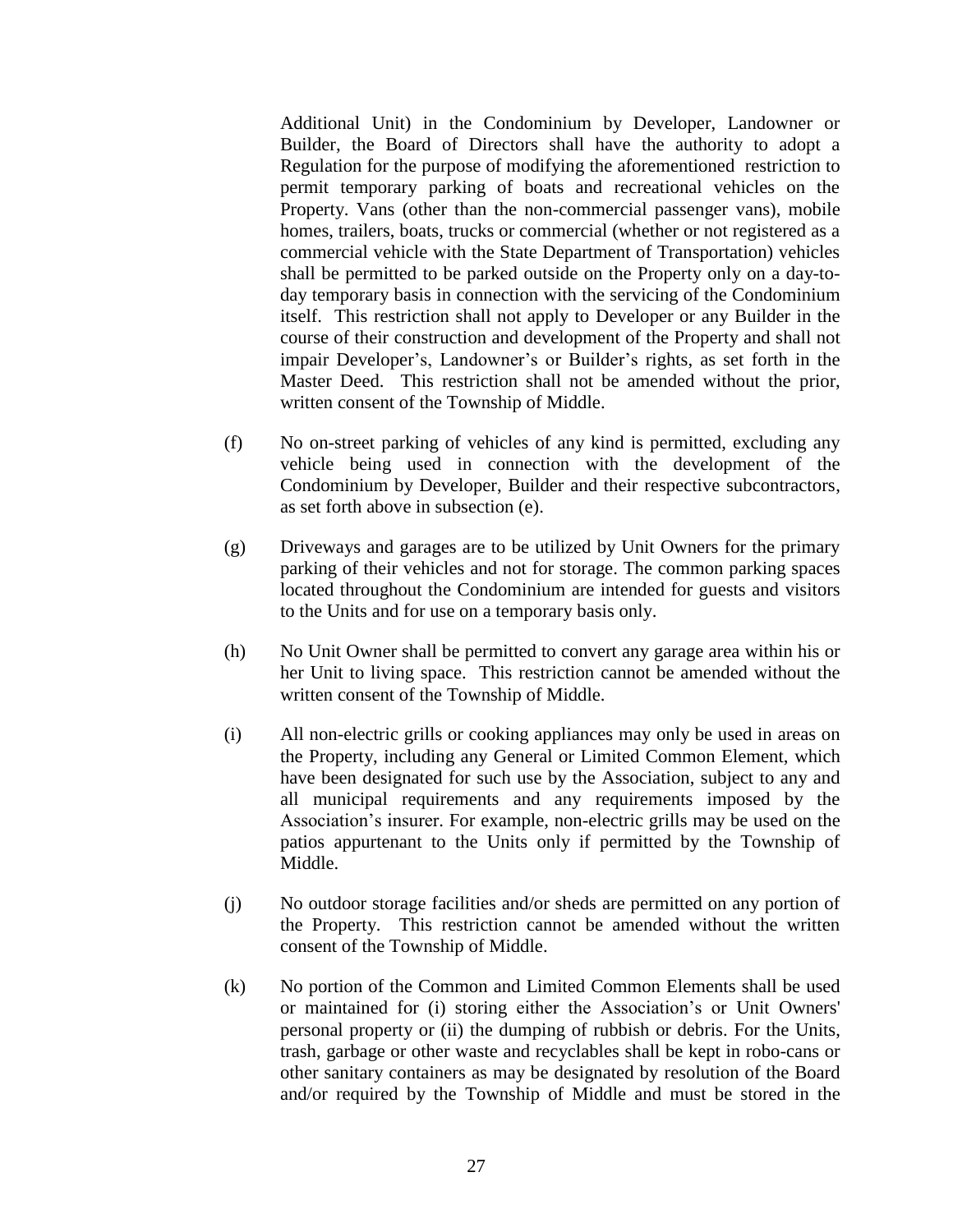garage of the Unit, with the exception of placement outside for weekly or more frequent collection, in accordance with the Township of Middle's regulations and with the Rules and Regulations which may be promulgated by the Association.

- (l) Any morning room/solarium situated within any Unit must be maintained as same and no Unit Owner shall be permitted to convert these areas within his or her Unit to additional bedroom spaces. This restriction cannot be amended without the written consent of the Township of Middle.
- (m) No Unit Owner or occupant shall build, plant, or maintain any matter or thing upon, in, over or under the Common Elements without the prior written consent of the Board.
- (n) Except as hereafter provided or as otherwise required by law, no radio, television or tower, pole, mast antenna or similar structure shall be erected on any part of the Building or Common Elements nor shall any drilling into any of the Common Elements (which includes any part of the exterior of a Building) be permitted without the prior, written consent of the Board of Directors. These devices may be located wholly within areas of which the Unit Owner has the exclusive use, such as a patio or deck, if applicable. The total number of these devices may not exceed the number necessary to receive the desired service. Any such installation shall further be conducted in accordance with applicable state and/or federal law and in such a manner so as to permit the safe use thereof.
- (o) Retractable, fabric awnings, which conform to the specifications to be determined by the Board of Directors, as same may be amended from time to time, may be installed above the rear patio or deck of any Unit, upon the prior, written consent of the Board of Directors.
- (p) Unit Owners or occupants shall not paint or otherwise decorate or change the appearance of any portion of the exterior of any Unit, without the prior, written consent of the Board of Directors. Any required painting to be performed by the Unit Owner to any part of the exterior of his or her Unit shall conform to the original colors of the Building or to any such colors which may be specified by the Association.
- (q) All mailboxes shall conform to the specifications promulgated by the Board of Directors. An example of a conforming mailbox is attached hereto as **Exhibit "H"**, the details of which shall be provided by the Association to any Unit Owner upon request. No mailbox may be installed without the prior, written consent of the Board of Directors.
- (r) Draperies, blinds, curtains or other window coverings must be installed by each Unit Owner on all windows of his or her Unit, excluding any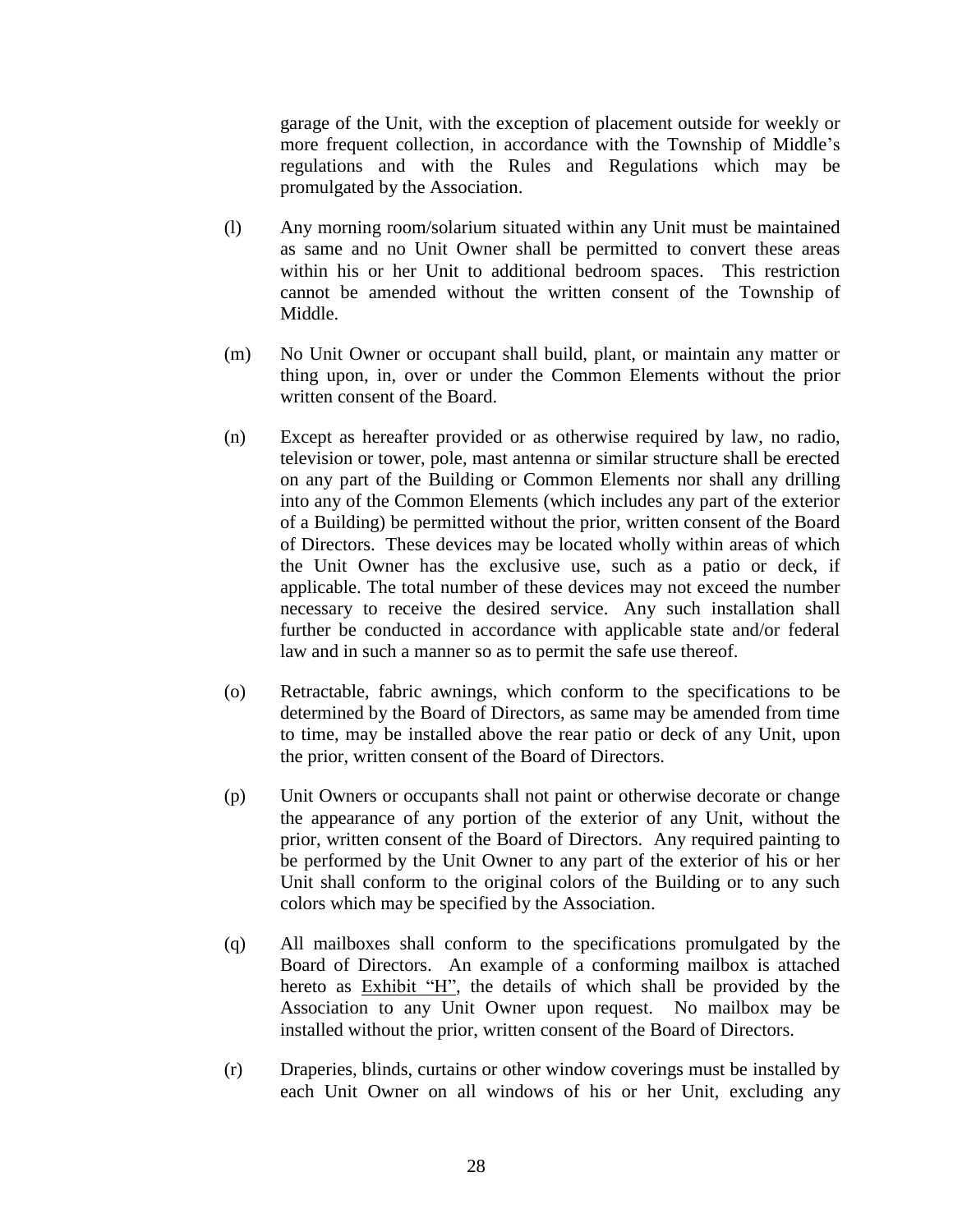sunroom or solarium, and in accordance with the Rules and Regulations of the Association. No draperies may be hung from any patio or deck.

- (s) No fences shall be permitted within any of the yard areas throughout the Property, except for any privacy fences installed by Developer or Builder.
- (t) Patios must be maintained free of clutter and any furniture used on any patio must be designed for outdoor use and must be maintained in good repair and condition at all times. All patio furniture must further be in colors that complement the exterior colors of the Buildings. During any storm event, all patio furniture must be removed from the patio by the Unit Owner and stored in his or her Unit.
- (u) Any planters displayed on any part of the Limited Common Elements must be maintained in good condition by the Unit Owner. No vegetables may be planted in any planter or in any lawn area of the Condominium.
- (v) To the extent that equipment, facilities and fixtures within any Unit(s) shall be connected to similar equipment, facilities or fixtures affecting or serving other Units or the Common Elements, then the use thereof by the individual Unit Owners shall be subject to the Condominium Documents.
- (w) Nothing shall be done or kept in any Unit or in or upon the Common Elements which will increase the rates of insurance of the Unit(s) or the contents of the Unit(s) beyond the rates applicable for Units, without the prior written consent of the Board. No Unit Owner shall permit anything to be done or kept in his or her Unit or in or upon the Common Elements that will result in the cancellation of insurance on any Units or the contents thereof, or that will be in violation of any law.
- (x) No noxious or offensive activities shall be carried on, in or upon the Common Elements or in any such Unit nor shall anything be done therein which may be or become an annoyance or nuisance to the others in the Condominium. (Whether a particular activity constitutes a "nuisance" will be determined by the Board, whose determination will be final and binding.)
- (y) No immoral, improper, offensive or unlawful use shall be made of any Unit; and all valid laws, zoning ordinances and regulations of all governmental bodies having jurisdiction over a Unit shall be observed.
- (z) Nothing shall be done to any Unit or on or in the Common and Limited Common Elements which will impair the structural integrity of any Unit or which will structurally change a Unit. No Unit Owner, other than Developer, may make any additions, alterations or improvements to the exterior surfaces of his or her Unit and the Common and Limited Common Elements, without the prior written approval of the Board and in accordance with procedures set forth in the By-Laws and Rules and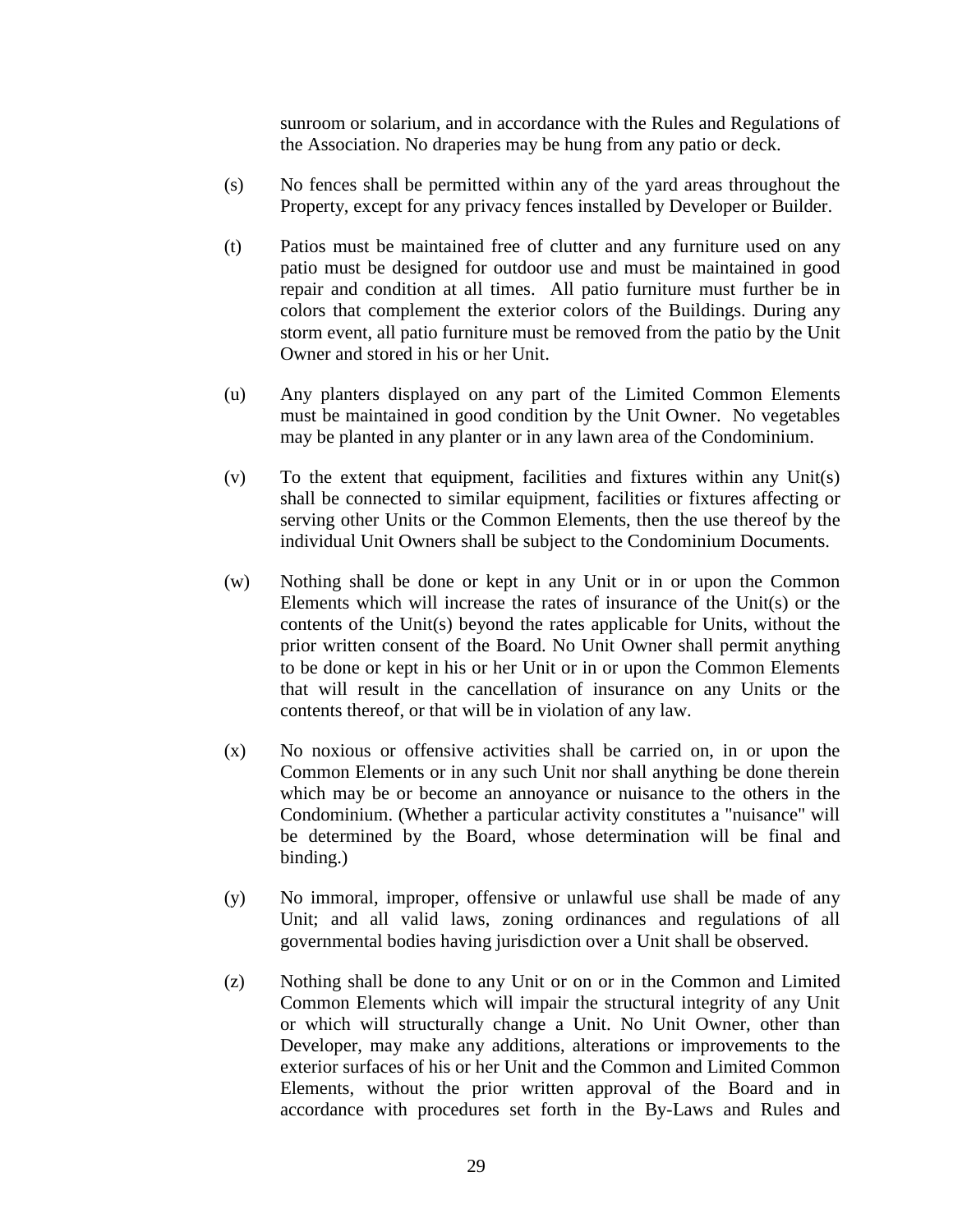Regulations. Board approval, however, shall not incur any liability on the part of the Condominium Association to any contractor, subcontractor or materialman on account of the addition, alteration or improvement, or to any person having any claim for injury to person or damage to property arising therefrom. The Unit Owner shall furnish the Condominium Association with a copy of any permit procured for non-structural changes to the Unit or for Board-approved changes to the Common and Limited Common Elements, if such permit is required by a municipal authority. All costs incidental to the approval, including any consultant's fees, shall be paid by the Unit Owner. The provisions of this subparagraph shall not apply to Units owned by Developer, Landowner or Builder.

- (aa) The Common Elements shall be used only for the furnishing of the services and facilities for which they are reasonably intended and suited and that are incident to the use and occupancy of the Units.
- (bb) In order to provide an orderly procedure in the case of title transfers, and to assist in the maintenance of a current, up-to-date roster of Unit Owners, the Owner of a Unit shall give the Association timely notice of his or her intent to list his or her Unit for sale and, upon closing of title, shall immediately notify the Association's manager of the names and home addresses of the purchasers. This provision shall not apply to sales by Developer, Landowner and Builder, as applicable.
- (cc) A Unit may be rented by the Owner(s) of such Unit for a term of twelve (12) months or more. Units may not be rented by the Owner(s) more than once in any 12-month period for less than one (1) year or otherwise utilized for transient or hotel purposes, which shall be defined as "(i) rental for any additional rental period of less than one year in one 12-month period; or (ii) any rental if the occupants of the Unit are provided customary hotel services, such as room service for food and beverages, maid service, furnishing laundry or linen, and concierge service. No Unit Owner may lease less than an entire Unit. Any person not an Owner, spouse or child of an Owner who resides in a Unit for more than 30 days (whether or not the Owner is present) will be deemed a tenant and the Owner must comply with all Use Restrictions and Rules and Regulations, if any, applying to tenancies, unless the Owner provides proof to the reasonable satisfaction of the Board that the person residing in the Unit is not a tenant. Other than the foregoing obligations, the Unit Owners shall have the right to lease provided that: (i) the lease is in writing and made subject to all the provisions of the Condominium Documents and other documents referred to herein; (ii) the lease provide the Condominium Association with the right to charge and collect from Unit Owner's tenant any and all delinquent Common Expense Assessments due and owing for the Unit; (iii) a copy of the written lease, containing the foregoing provision has been delivered to the property manager for the Condominium Association; and (iv) that any failure of a tenant to comply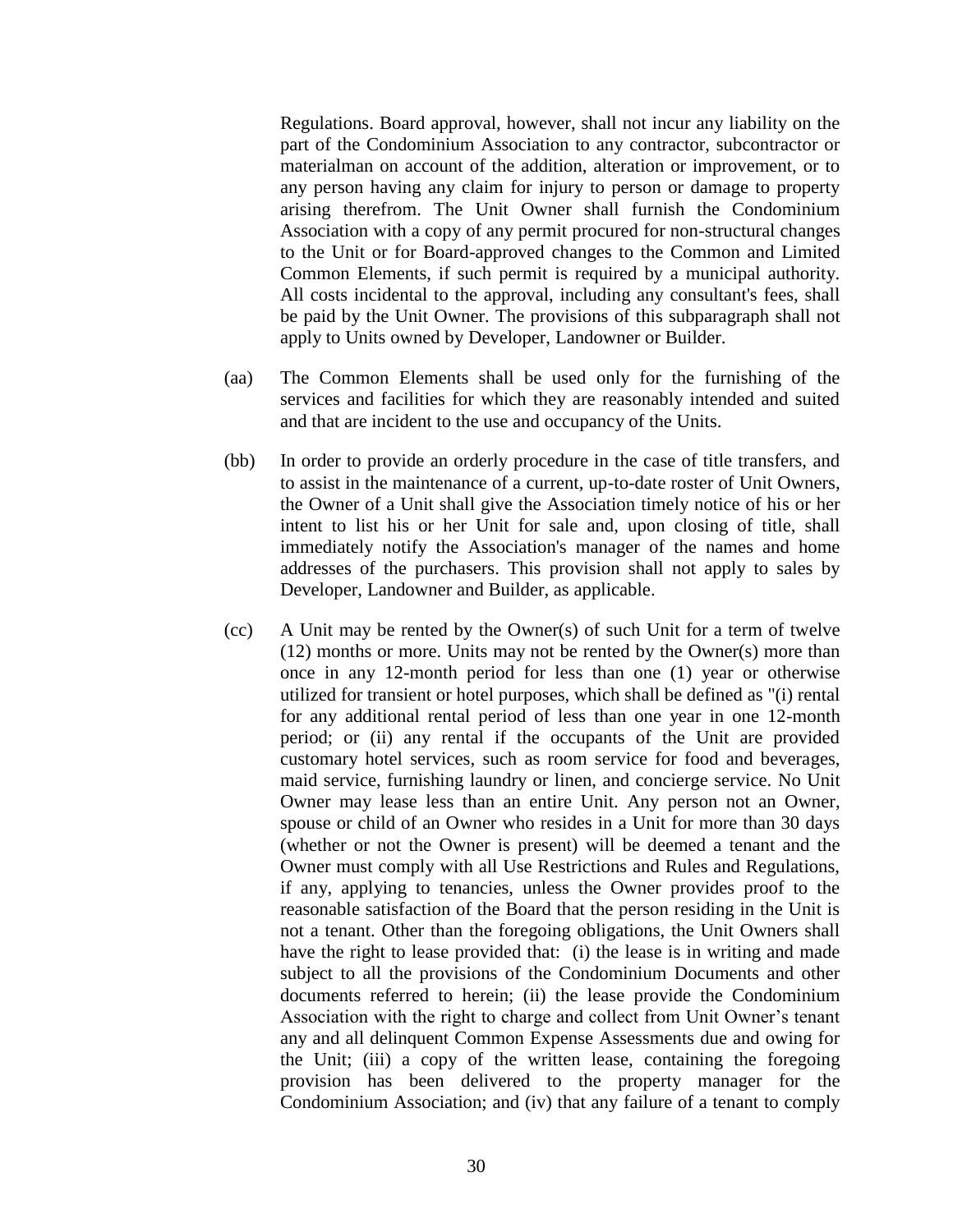fully with the terms and conditions of this Master Deed, or the other Condominium Documents shall constitute a default under the lease.

- (dd) In the event a tenant of a Unit defaults under his or her lease by failure to comply with the provisions of this Master Deed, the other Governing Documents, or any other document referred to in this Master Deed, then, in addition to all other remedies which it may have, the Condominium Association or its representative shall notify the Unit Owner of the default(s) and demand that they be cured through the Unit Owner's efforts within 30 days after such notice. If the default(s) is not cured within the 30-day period, then the Unit Owner shall immediately thereafter, at his or her own cost and expense, institute and diligently prosecute an eviction action against the tenant on account of the default(s). The eviction action shall not be compromised or settled without the prior consent of the Condominium Association or its representative. In the event the Unit Owner fails to fulfill the foregoing obligation, then the Board shall have the light, but not the duty, to institute and prosecute an action as attorneyin-fact for the Unit Owner, at the Unit Owner's sole cost and expense, including all legal fees incurred. The costs and expenses shall be deemed to constitute a lien on the particular Unit involved, and collection thereof may be enforced by the Condominium Association in the same manner as the collection of Common Charges. By acceptance of a deed to any home, each and every Unit Owner automatically and irrevocably names, constitutes, appoints and confirms the Board as his or her attorney-in-fact for the purposes described in this paragraph.
- (ee) No hazardous substance or hazardous waste (as those terms are defined pursuant to regulations issued by the New Jersey Department of Environmental Protection) may be stored in any Unit, except hazardous substances that are used in connection with commonly available household products intended for interior use and storage.
- (ff) No Unit Owner shall have the right to mortgage or encumber his or her Unit, unless such mortgage or encumbrance is a Permitted Mortgage.
- (gg) No Unit Owner shall be permitted to maintain or store any equipment or other personal property on any Common or Limited Common Element without the express written consent of the Board.
- (hh) All Units must be heated to the extent necessary to prevent damage from freezing temperatures during the months of October through April, inclusive, regardless of whether or not occupied. Any Owner failing to heat his or her Unit adequately shall be assessed for the costs of any damage caused to any portion of the Condominium due to his neglect, or if such damage is insured by the Condominium Association, for any deductible or other amount not received by the Condominium Association from the proceeds of the insurance.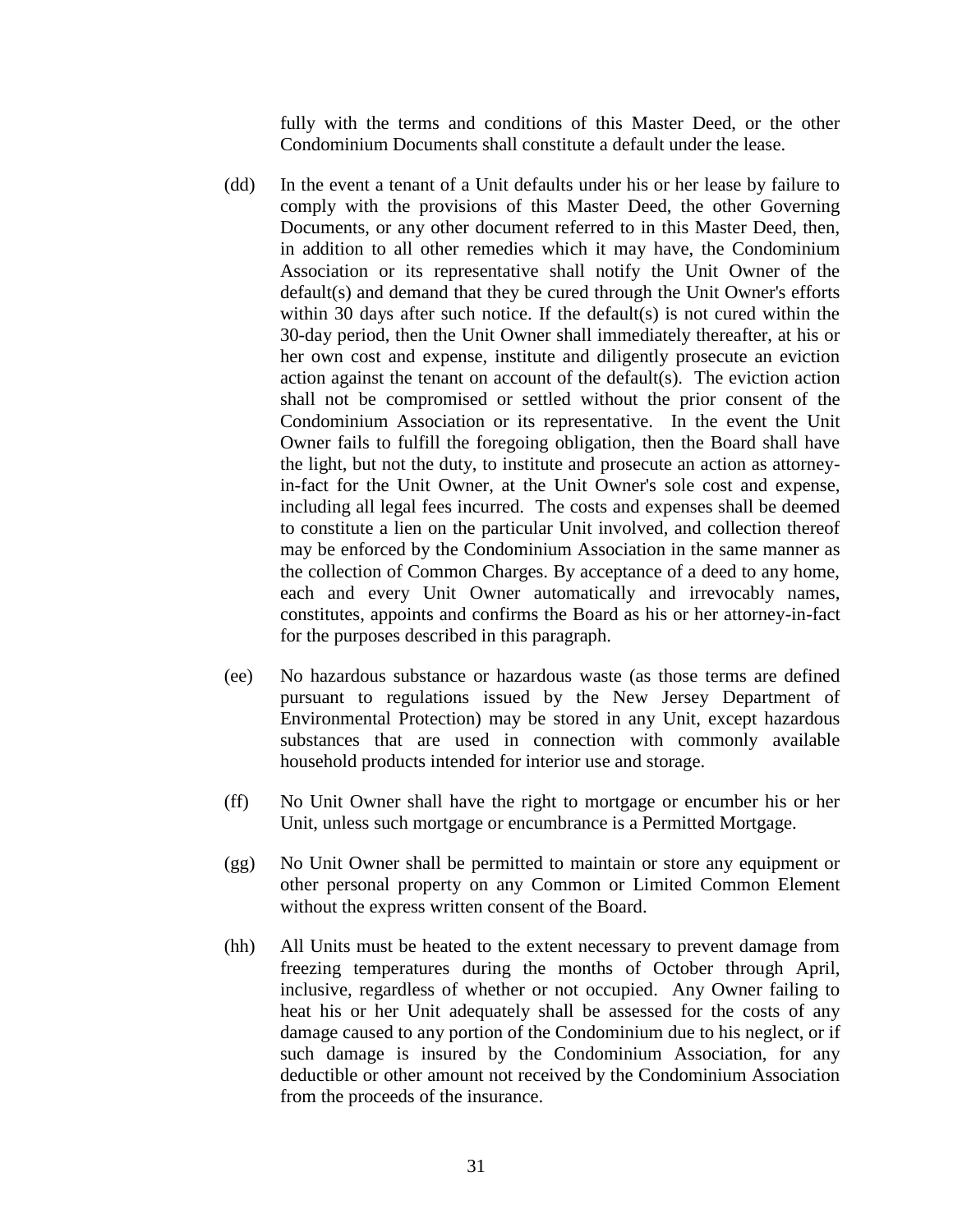**11.02 Restrictions on Alterations.** Nothing shall be done to any Unit or on or in the Common and Limited Common Elements which will impair or change the structural integrity of the Unit, any other Units, the Building in which the Unit is located. No Unit Owner (other than Developer, Landowner or Builder) may make any structural additions, alterations or improvements in or to his or her Unit or in or to the Common and Limited Common Elements, without the prior written approval of the Board. The Board shall have the obligation to answer any written request received by it from a Unit Owner for approval of a proposed structural addition, alteration or improvement to his or her Unit within sixty (60) days after the receipt of such request, and failure to do so within the stipulated time shall constitute a denial without prejudice of the proposal. Any application to any municipal authority for a permit to make an addition, alteration or improvement in or to any Unit must first be reviewed and approved by the Board and may then be submitted by the Unit Owner. Such approval, however, shall not incur any liability on the part of the Association to any contractor, subcontractor or materialman on account of such addition, alteration, or improvement, or to any person having any claim for injury to person or damage to property arising therefrom. The Unit Owner(s) shall furnish the Board with a copy of any such permit which he has procured. The provisions of this subparagraph shall not apply to Units owned by Developer, Landowner and/or any Builder until such Units have been initially sold and conveyed by Developer, Landowner and/or any Builder in the ordinary course of Developer's, Landowner's and Builder's business.

**11.03 Handicap Use.** Nothing herein shall be construed to prohibit the reasonable adaptation of any Unit for use by a handicapped resident in accordance with the provisions of the Fair Housing Amendment Act of 1988, as amended from time to time, nor impose any restrictions or architectural controls which would prohibit or impede the installation of proper window guards.

**11.04 Rules and Regulations; Fines.** The Board shall have the power to promulgate and adopt such Rules and Regulations as may be necessary to carry out the intent of these use restrictions, and shall have the right to bring lawsuits to enforce the Rules and Regulations so promulgated. Without limiting the foregoing, to the extent that New Jersey law may in the future permit, the Board shall also have the right to levy fines for violations of the Condominium Documents. Each day that a violation continues after receipt of notice by the Unit Owner may be considered as a separate violation. Any fine so levied shall be considered as a Common Expense to be levied against the particular Unit Owner involved, and collection may be enforced by the Board in the same manner as the Board is entitled to enforce collection of Common Expenses. Furthermore, the Association and any aggrieved Unit Owner shall have the right of action against Unit Owners for failure to comply with decisions of the Association which are made pursuant to authority granted the Association in this Master Deed; Unit Owners shall have similar rights of action against the Association.

### **ARTICLE XII INSURANCE; DAMAGE OR DESTRUCTION TO PROPERTY**

**12.01 Insurance.** The Board shall obtain and continue in effect blanket property insurance on the Common Elements in an amount equaling replacement value (exclusive of land,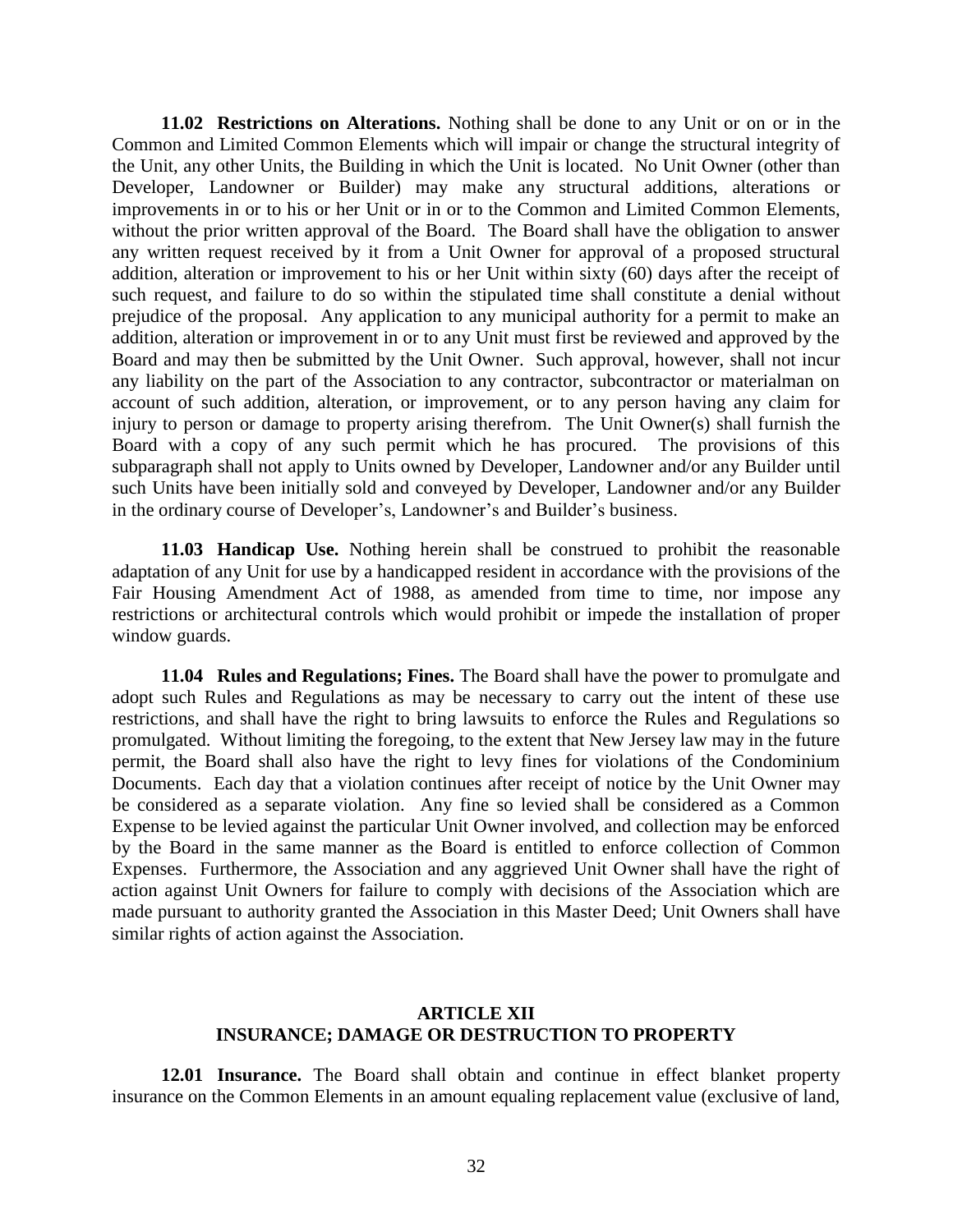foundations or slabs, excavations and other such items as are usually excluded from insurance coverage), and without prejudice to the right of the Owner of any Unit to obtain individual Unit insurance at his or her own cost. The property insurance policy must be in an amount equal to 100% of current replacement cost of the Condominium, exclusive of land, foundation, excavation and other items normally excluded from coverage. The Association shall maintain comprehensive general liability insurance coverage covering all of the Common Elements and public ways of the Condominium. In addition, the Board shall obtain and continue such other amounts of insurance as may be required by the provisions of the By-Laws and in accordance with the provisions of N.J.S. 46:8B-14(d). Such insurance shall include coverage against loss by fire or other casualties normally covered under broad-form fire and extended coverage insurance policies as written in this State, covering all Common Elements and all structural portions of the Condominium property. Premiums for all such insurance coverage obtained by the Board shall be a Common Expense to be included in the Annual Common Expense Assessment. If and when the Condominium becomes located within an area which has been officially identified by the Secretary of Housing and Urban Development as having special flood hazards and for which flood insurance has been made available under the National Flood Insurance Program ("NFIP"), the Association shall obtain and pay the premiums upon, as a Common Expense, a "master" or "blanket" policy of flood insurance on the Buildings and any other property covered by the required form of policy in an amount deemed appropriate by the Association, but not less than the following: the lesser of: (a) the maximum coverage available under the NFIP for all buildings and other insurable property within the Condominium, to the extent that such buildings and other insurable property are within an area having special flood hazards; or (b) 100% of current "replacement cost" of all such Buildings and other insurable property within such area. Such policy shall be in a form which meets the criteria set forth in the most current Guidelines on the subject issued by the Federal Insurance Administrator.

Notwithstanding any of the foregoing provisions and requirements relating to property or liability insurance, there may be named as an insured, on behalf of the Association, the Association's authorized representative, including any trustee with whom the Association may enter into any Insurance Trust Agreement or any successor to such trustee (each of whom shall be referred to herein as the "Insurance Trustee"), who shall have exclusive authority to negotiate losses under any policy providing such property or liability insurance and to perform such other functions as are necessary to accomplish this purpose.

**12.02 Disposition of Insurance Proceeds.** If any insured improvements or any part thereof is damaged or destroyed by fire or casualty, the repair, restoration or ultimate disposition of any insurance proceeds shall be in accordance with the provisions in this Article XII.

**12.03 Insurance Proceeds Less than or Equal to \$50,000.** If the insurance proceeds derived from such loss amount to \$50,000 or less, then the Board shall contract with any licensed contractor or contractors to rebuild or repair such damage or destroyed portions of the insured improvements in conformance with the original plans and specifications, or if adherence to such original plans and specifications is impracticable in the discretion of the Board, then in conformance with revised plans and specifications provided such repairs or rebuilding shall be of a quality and kind substantially equivalent to the original construction. The Board shall accept bids only in specific amounts and shall not enter into any cost-plus or other sliding scale arrangement for compensation to the contractor.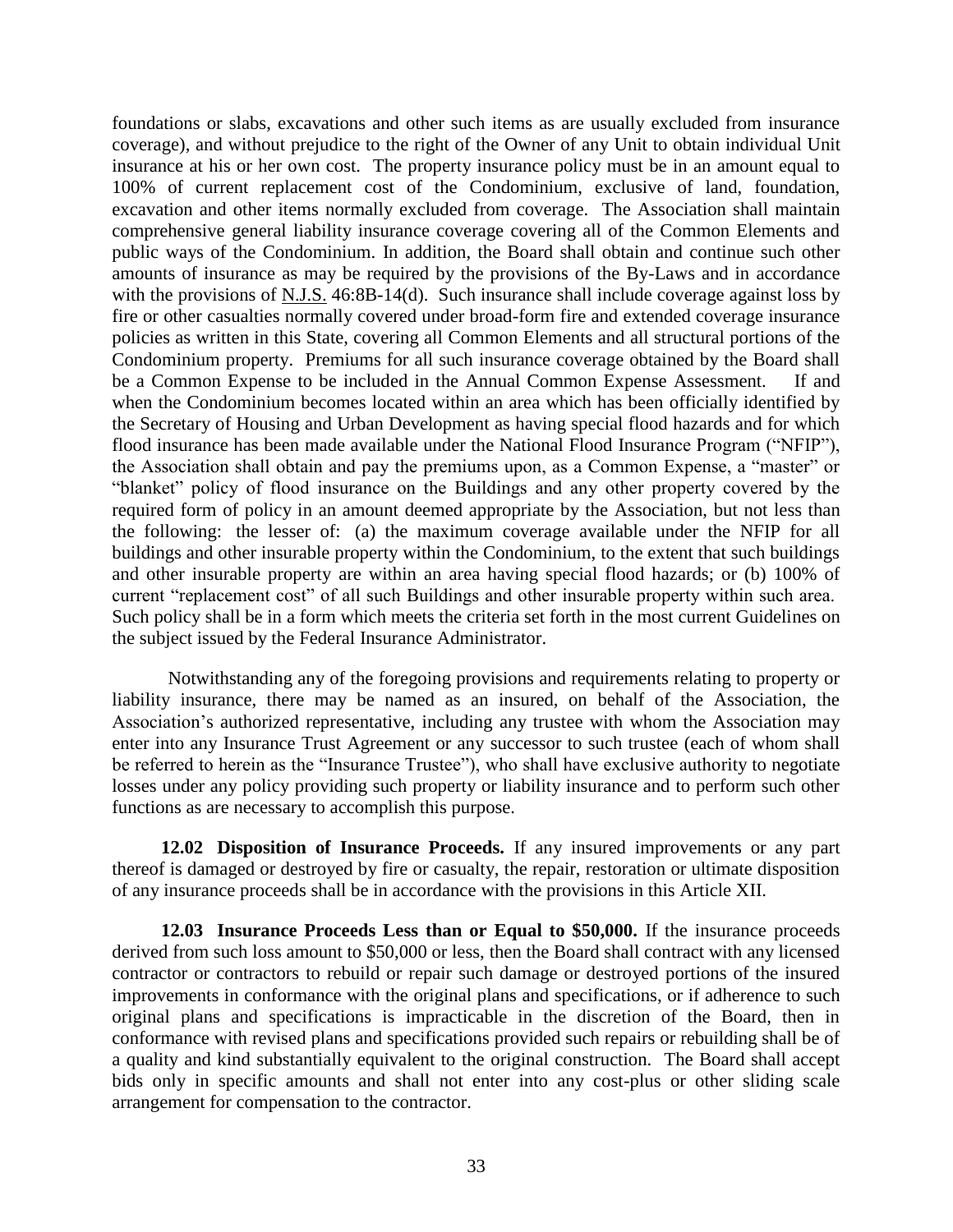**12.04 Insurance Proceeds Greater than \$50,000.** If the insurance proceeds derived from such loss exceed \$50,000, all such insurance proceeds shall be paid directly to an Insurance Director as may be designated by the Board, as Director for all Eligible Mortgage Holders holding first mortgages on any portion of the Property, and all Unit Owners as their interests may then appear. Disbursement of such funds shall be made only upon the signatures of a majority of the members of the Board in accordance with the following:

- (a) Upon notification of the receipt of insurance proceeds by the Insurance Director or at such earlier date as may be determined by the Board, the Board shall enter into a contract for a specific dollar amount, which does not contain a cost-plus provision, with a licensed contractor or contractors for the repair or rebuilding of all of the damaged or destroyed portions of the insured improvements, as nearly as practicable to the original plans and specifications thereof and in accordance with all applicable building codes.
- (b) The Board shall enter into said contract with a licensed contractor or contractors which shall have provisions for periodic disbursements of funds by the Director. Disbursements to the contractor shall be made subject to the prior presentation of an architect's certificate and contractor's requisition containing such provisions as may be appropriate under the circumstances and deemed suitable by the Board.
- (c) The Board shall employ a properly qualified party to supervise the repair and rebuilding to insure that such work, services and supplies are of proper quality and that construction is completed in a workmanlike manner and according to plans and specifications.

**12.05 Responsibility of Unit Owner.** Unit Owners are obligated to maintain adequate insurance on his or her Unit in the form of an HO-6 policy or its equivalent at all times and provide evidence of insurance to the Association on an annual basis. If the damage is to those parts of a Unit for which the Unit Owner bears the responsibility for payment for and performance of maintenance and repair then that Owner shall be responsible to bear the costs of and perform the reconstruction and repair, but the proceeds of any insurance on the affected part(s) of the Unit that may have been obtained by the Association shall be made available for such purpose. Subject to the Master Deed, in all other instances the responsibility of reconstruction and repair after casualty shall be that of the Association.

**12.06 Insurance Proceeds Insufficient.** If the proceeds of insurance are not sufficient to defray the estimated costs of reconstruction and repair, or if at any time during or upon reconstruction and repair, the funds for payment of the costs thereof are insufficient, Assessments shall be made against all Owners whose Units were damaged or destroyed, in sufficient amounts to provide funds for the payment of such costs. Despite anything to the contrary in this Master Deed or By-Laws, such Assessments shall be in proportion to the Unit Owner's percentage interest in the Common Elements. The foregoing provisions of this Section are applicable to the repairs and reconstruction to be undertaken by the Association and do not cover damages to those portions of the Unit for which the responsibility of maintenance and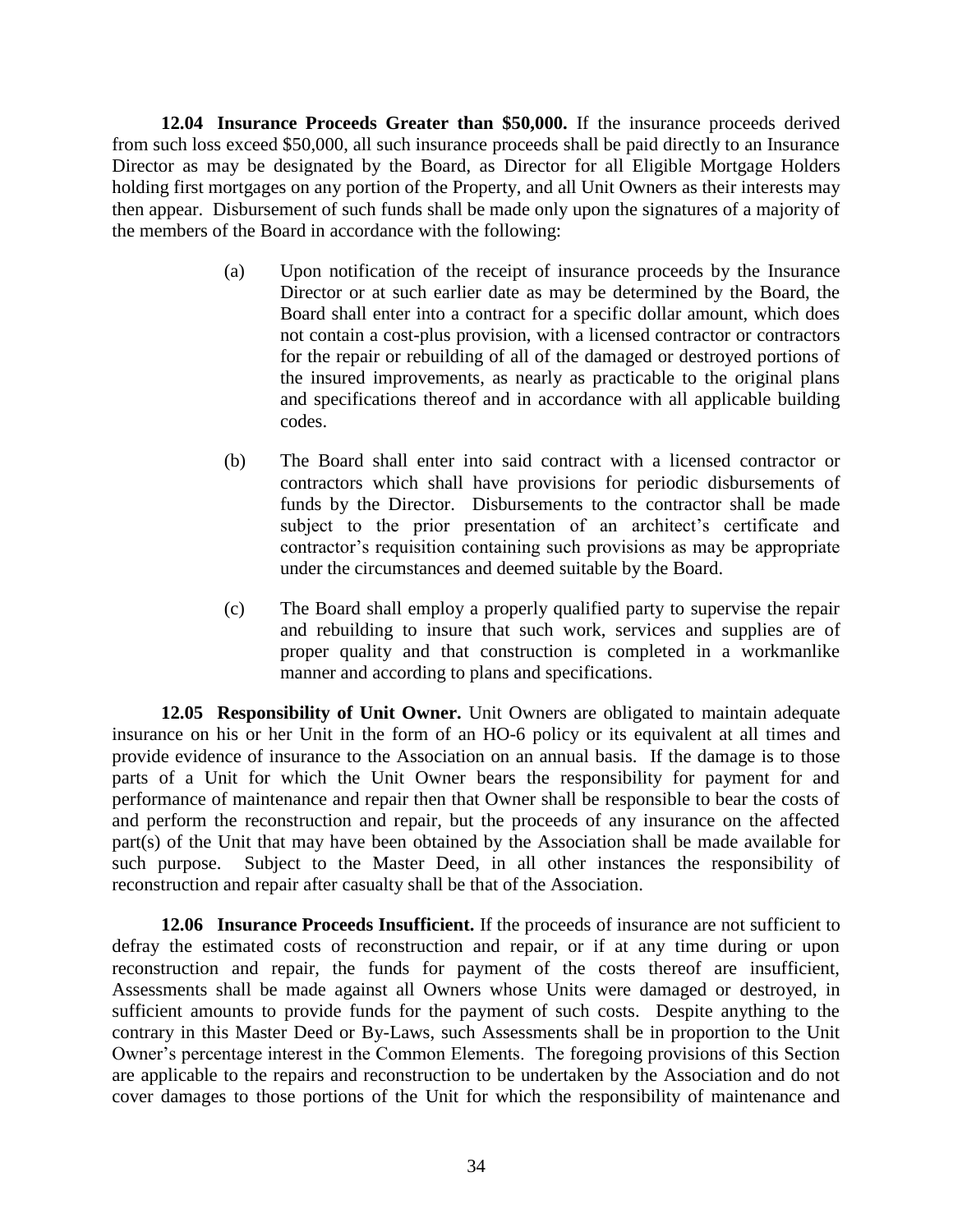repair is that of the Unit Owner for which the costs and expenses must be borne by each Owner; provided, however, any portion of the insurance proceeds representing damage for which the responsibility of reconstruction and repair lies with an individual Unit Owner shall be paid to said Unit Owner, or if there is a mortgage endorsement as to such Unit, then to the Unit Owner and mortgagee, jointly.

**12.07 Excess Insurance Proceeds.** If the amount of available insurance proceeds should exceed the cost of any such reconstruction or repair, the excess shall be retained by the Association and applied by it to reduce the Common Expenses of the Unit Owners.

**12.08 Assignment to Eligible Mortgage Holder.** In the event the Association determines not to repair or restore the damaged Property in accordance with N.J.S. 46:8B-24, any insurance proceeds payable to a Unit Owner as a result of damage or destruction to his or her Unit and/or interest in the Common Elements are hereby assigned and shall be paid to any appropriate mortgage holder(s) as their interests may appear, for application to the appropriate mortgage indebtedness and the excess, if any, shall be paid to the appropriate Unit Owners, all in accordance with N.J.S. 46:8B-24.

#### **ARTICLE XIII EMINENT DOMAIN**

**13.01 General.** This Section shall be deemed to be supplemental to and not in derogation of the provisions of N.J.S. 46:8B-25.

**13.02 Notice and Participation of Unit Owners.** If any Building, improvement or Common Element or any part thereof shall be taken, injured or destroyed by eminent domain, each Unit Owner affected shall be entitled to notice of such taking and to participate through the Association in the proceedings incident thereto.

**13.03 Allocation of Awards.** Any awards made in connection with such proceedings shall be collected by the Association and applied or distributed by it in accordance with Article VI, Section 6.02, unless the award or decree provides to the contrary.

If a part of the Common Elements is acquired by eminent domain, the award must be paid to the Association unless the decree provides that the Association shall divide any portion of the award not used for any restoration or repair of the remaining Common Elements among the Unit Owners affected in proportion to their respective damage suffered and their respective percentage interest in the Common Elements before the taking.

### **13.04 Reallocation Following Condemnation.**

(a) Units Rendered Uninhabitable. Upon acquisition by the condemning authority, each affected Unit's entire percentage interest and its corresponding liability for payment of Common Expenses shall be automatically reallocated to the remaining Units on the same basis as their respective percentage interests and Common Expense liability were initially established, and the Association shall promptly prepare, execute and record an amendment to the Master Deed reflecting the reallocations.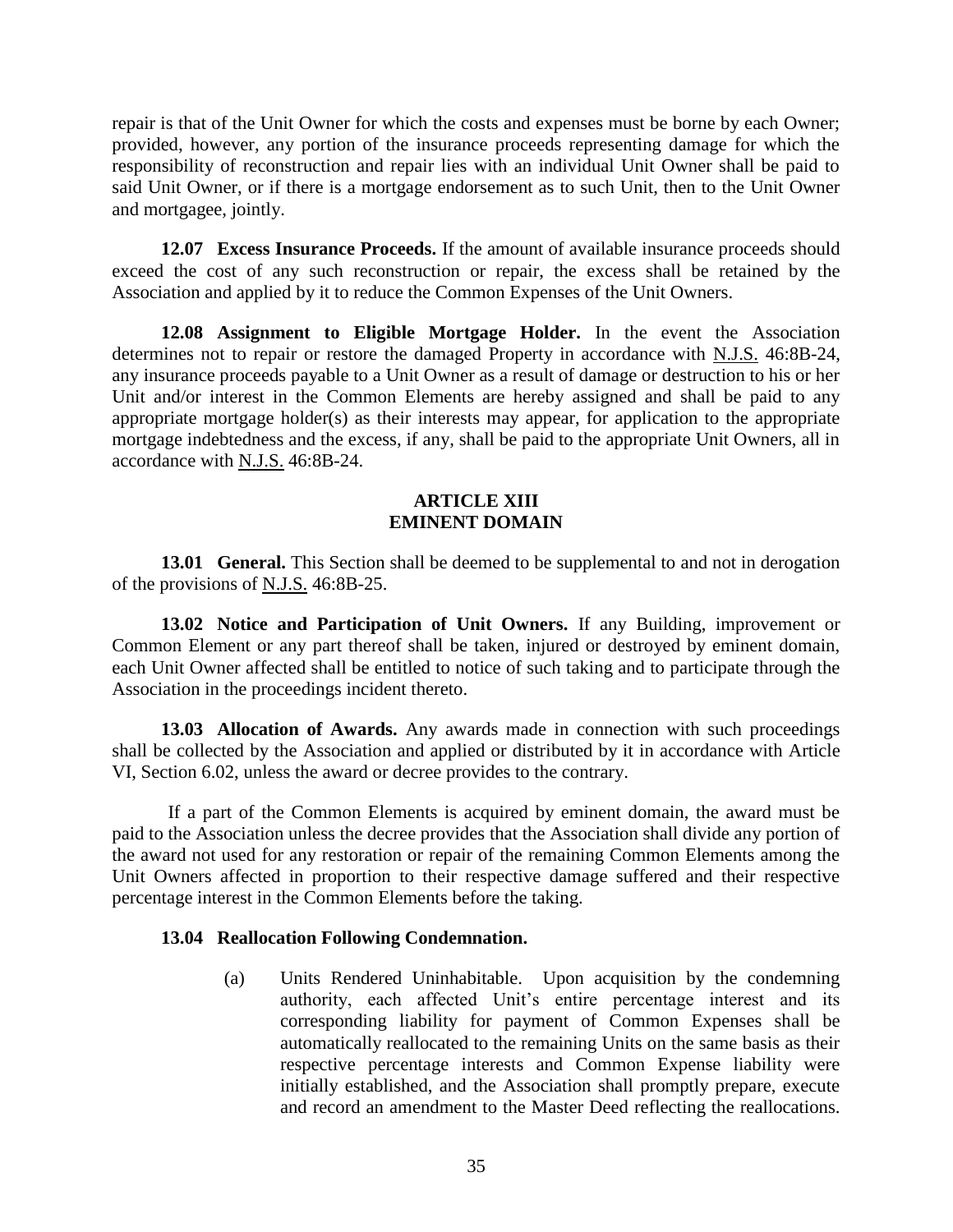Any remnant of a Unit which has been rendered uninhabitable remaining after a part of a Unit is taken under this subsection shall thereafter be a Common Element.

(b) Units Remaining Habitable. Upon acquisition by the condemning authority, the percentage interest and corresponding liability for Common Expenses of each affected Unit shall be that fraction, the numerator of which is the square footage of the Unit remaining after the taking, and the denominator of which is the aggregate square footage of all Units within the Condominium after the taking. The amount by which the percentage of interest and corresponding liability of each affected Unit is reduced shall thereafter be proportionately reallocated to all Units within the Condominium.

## **ARTICLE XIV PROTECTIVE PROVISIONS FOR THE BENEFIT OF ELIGIBLE MORTGAGE HOLDERS**

**14.01 Notice to Eligible Mortgage Holders.** The Association shall be deemed to have fulfilled its obligations hereunder and an Eligible Mortgage Holder shall be deemed to have been given any required notice hereunder so long as the Association can establish that it served the notice in question in the manner provided herein directed to the Eligible Mortgage Holder at the last address given by it to the Association in the manner provided herein. The manner in which the Association shall give the notices required to notice mortgages pursuant to this Article XIV shall be via United States Postal Service by certified mail, with return receipt requested and sufficient prepaid post affixed thereto, addressed to the last address of the Eligible Mortgage Holder identified to the Association as provided herein.

**14.02 Notice.** Any Eligible Mortgage Holder shall be entitled to timely written notice of:

- (a) any condemnation or casualty loss that affects either a material portion of the Condominium or the Unit securing the Eligible Mortgage Holder's mortgage; and no Unit Owner or other party shall have priority over such Eligible Mortgage Holder with respect to the distribution to such Unit(s) of the proceeds of any condemnation award or settlement in the event of condemnation or with respect to the distribution to such Unit(s) of any insurance proceeds in the event of casualty loss; and
- (b) any sixty (60) day delinquency in the payment of Common Expense Assessment installments or other Assessments or charges owed to the Association by a Unit Owner of any Unit upon which the Eligible Mortgage Holder holds a mortgage; and
- (c) a lapse, cancellation or material modification of any insurance policy or fidelity bond maintained by the Association; and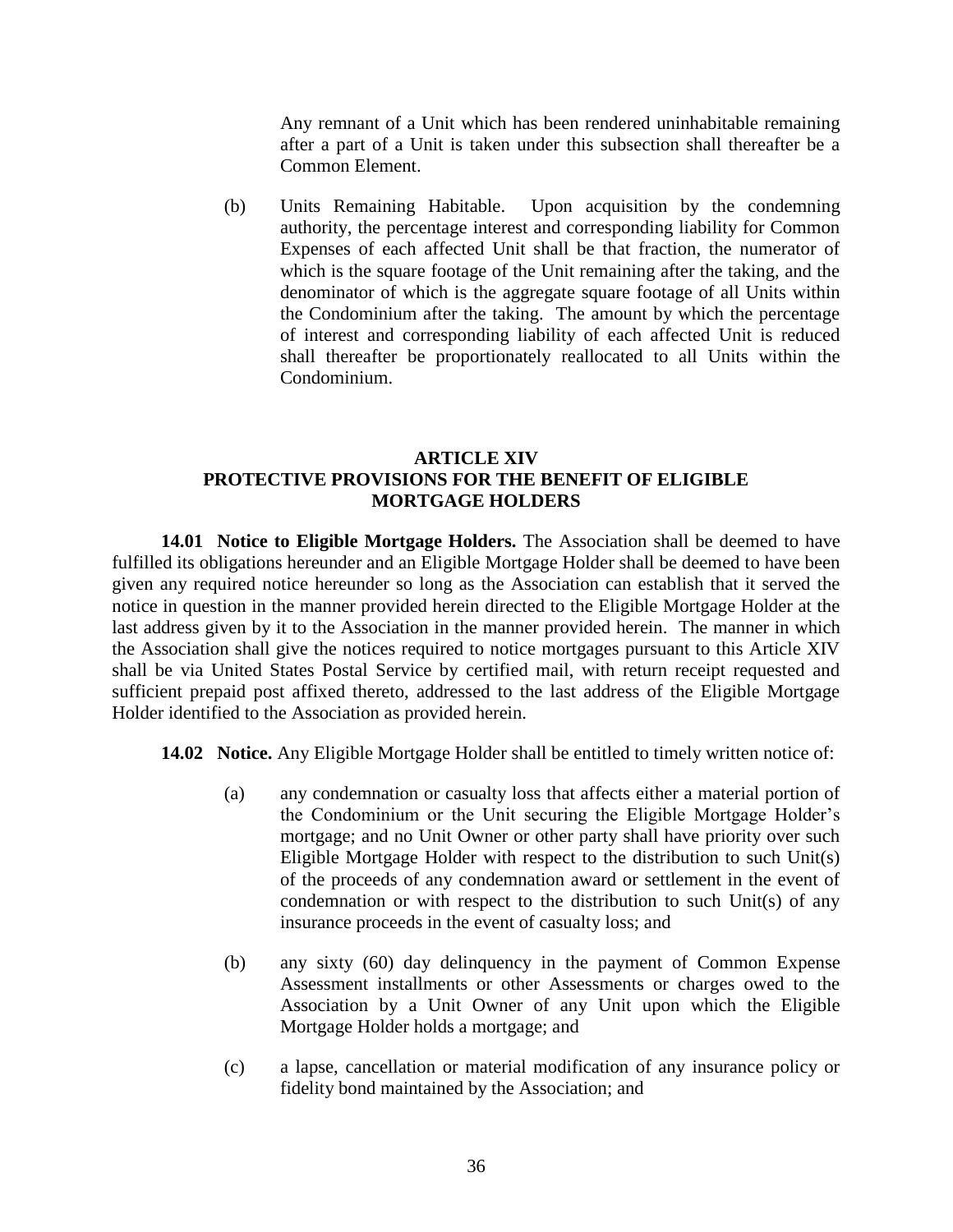- (d) any proposed action that requires the consent of a specified percentage of Eligible Mortgage Holders; and
- (e) any proposed action effecting a change in the exclusive easement rights appertaining to any Unit or the purposes to which any Unit or the Common Elements are restricted.

The Eligible Mortgage Holder for any Unit must send a written request to the Association stating both its name and address and the address of the Unit on which it holds the mortgage to be entitled to receive the information discussed in subparagraphs (a) through (d) of this Section 14.02.

**14.03 Amendments Requiring Approval of 51% of Eligible Mortgage Holders.** The prior written approval of at least fifty-one percent (51%) of the Eligible Mortgage Holders is required for any material amendment to this Master Deed or the By-Laws or Certificate of Incorporation including, but not limited to, any amendment which would change any provision relating to:

- (a) voting rights;
- (b) the requirement to collect reserves for maintenance, repair and replacement of Common Elements;
- (c) responsibility for maintenance and repairs;
- (d) reallocation of interests in the General or Limited Common Elements or rights to their use;
- (e) boundaries of any Unit;
- (f) convertibility of Units into Common Elements or vice versa;
- (g) insurance or fidelity bonds;
- (h) imposition of any restrictions upon a Unit Owner's right to sell or transfer his or her or her Unit;
- (i) restoration or repair of the Condominium (after damage, destruction or condemnation) in a manner other than that specified in this Master Deed;
- (j) any action to terminate the legal status of the Condominium as a Condominium after substantial damage or condemnation occurs;
- (k) any provisions that expressly benefit Eligible Mortgage Holders;
- (l) reallocation of interests in the Common Elements resulting from a partial condemnation or partial destruction of the Condominium; or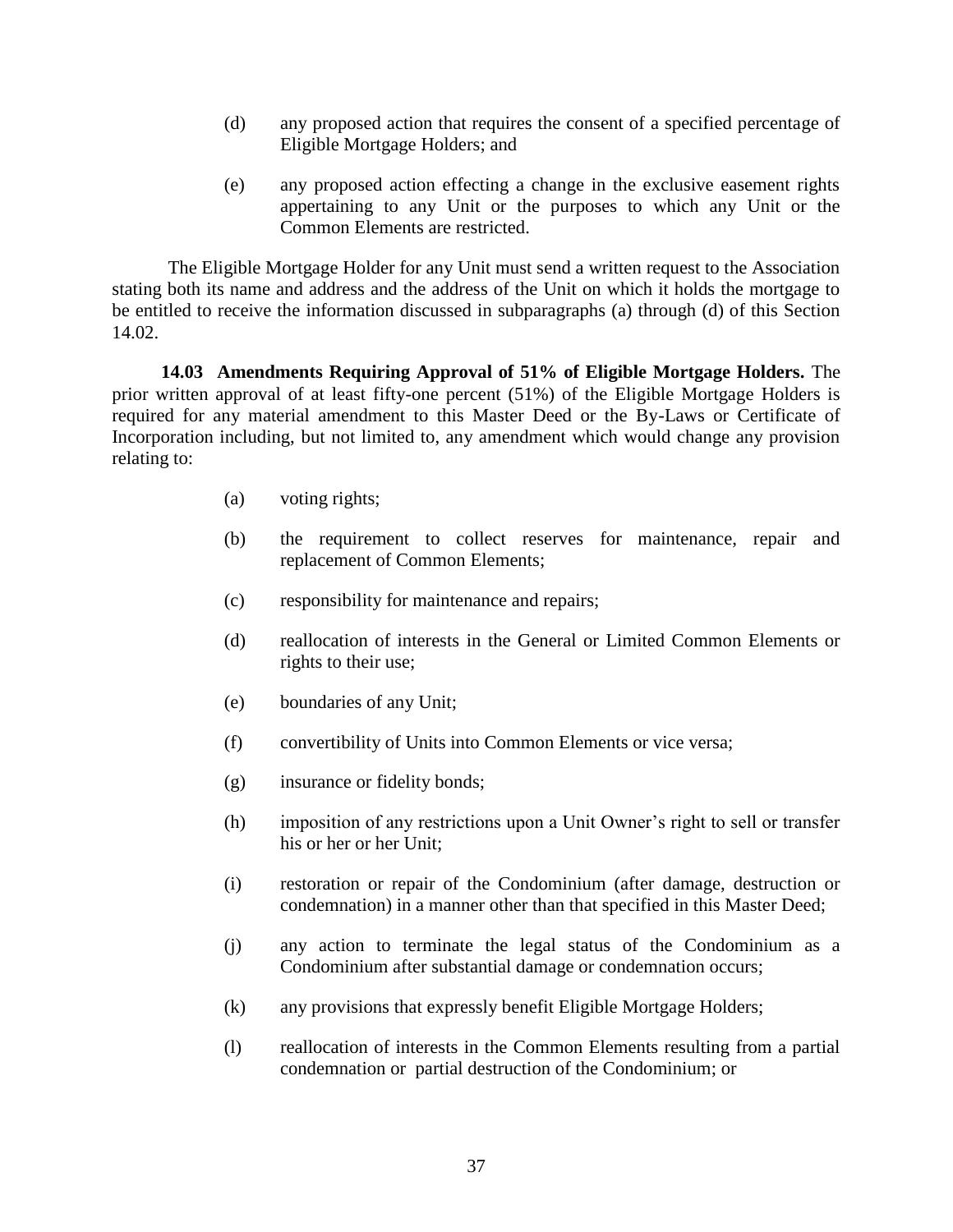(m) the establishment, government or regulation of: assessments, assessment liens or subordination of such liens; expansion or contraction of the Condominium or the addition, annexation or withdrawal of property to or from the Condominium; the interests in the Common Elements; leasing of Units; and/or establishment of self-management by the Association where professional management has been required by any of VA, FHA, FNMA or FHLMC.

**14.04 Amendments Requiring Approval of 67% of Eligible Mortgage Holders.** The prior written approval of at least sixty-seven percent (67%) of the Eligible Mortgage Holders is required before the effectuation of any decision by the Unit Owners to terminate the legal status of the Condominium as a Condominium for reasons other than substantial destruction or condemnation of the Property.

**14.05 Implied Approval of Eligible Mortgage Holders Assumed.** Despite the requirements of prior written approval of Eligible Mortgage Holders provided in Sections 14.02 and 14.03 of this Master Deed, provided that the Association serves notice on Eligible Mortgage Holders of those matters which are the subject of Sections 14.02 and 14.03 of this Master Deed in the manner provided in Section 14.01 of this Master Deed, the Association may assume implied approval of any Eligible Mortgage Holder who fails to submit a written response to any notice given within sixty (60) days after it receives such notice as provided herein and so long as the notice was delivered by certified mail as indicated by a signed return receipt.

**14.06 Notice of Non-Material Amendment.** Any Eligible Mortgage Holder who requests same shall be entitled to receive thirty (30) days' advance notice from the Association of any proposed non-material amendment to the Master Deed, the By-Laws or the Certificate of Incorporation permitted by same, which notice shall include a copy of the proposed change; and any Eligible Mortgage Holder shall be deemed to have implicitly approved such change as proposed unless it states in a written response to the Association its objections or comments relative to such proposed change.

**14.07 No Partition.** No Unit in the Condominium may be partitioned or subdivided without the prior written approval of any Eligible Mortgage Holder for such Unit.

**14.08 Common Expense Lien Subordinate.** Except to the extent permitted by N.J.S. 46:8B-21 or any other applicable law authorizing the establishment of a limited lien priority for the payment of Common Expense Assessments, any lien that the Association may have on any Unit for the payment of Common Expense Assessments attributable to such Unit is subordinate to the lien or equivalent security interest of any first mortgage on the Unit recorded prior to the date any such Common Expense Assessment became due.

**14.09 Inspection of Records.** Any Eligible Mortgage Holder shall, upon written request, (a) be permitted to inspect the books and records of the Association during normal business hours, and (b) receive an annual financial statement of the Association within ninety (90) days following the end of any fiscal year of the Association. The Association shall maintain current copies of the Condominium Documents and any respective amendments thereto, as well as its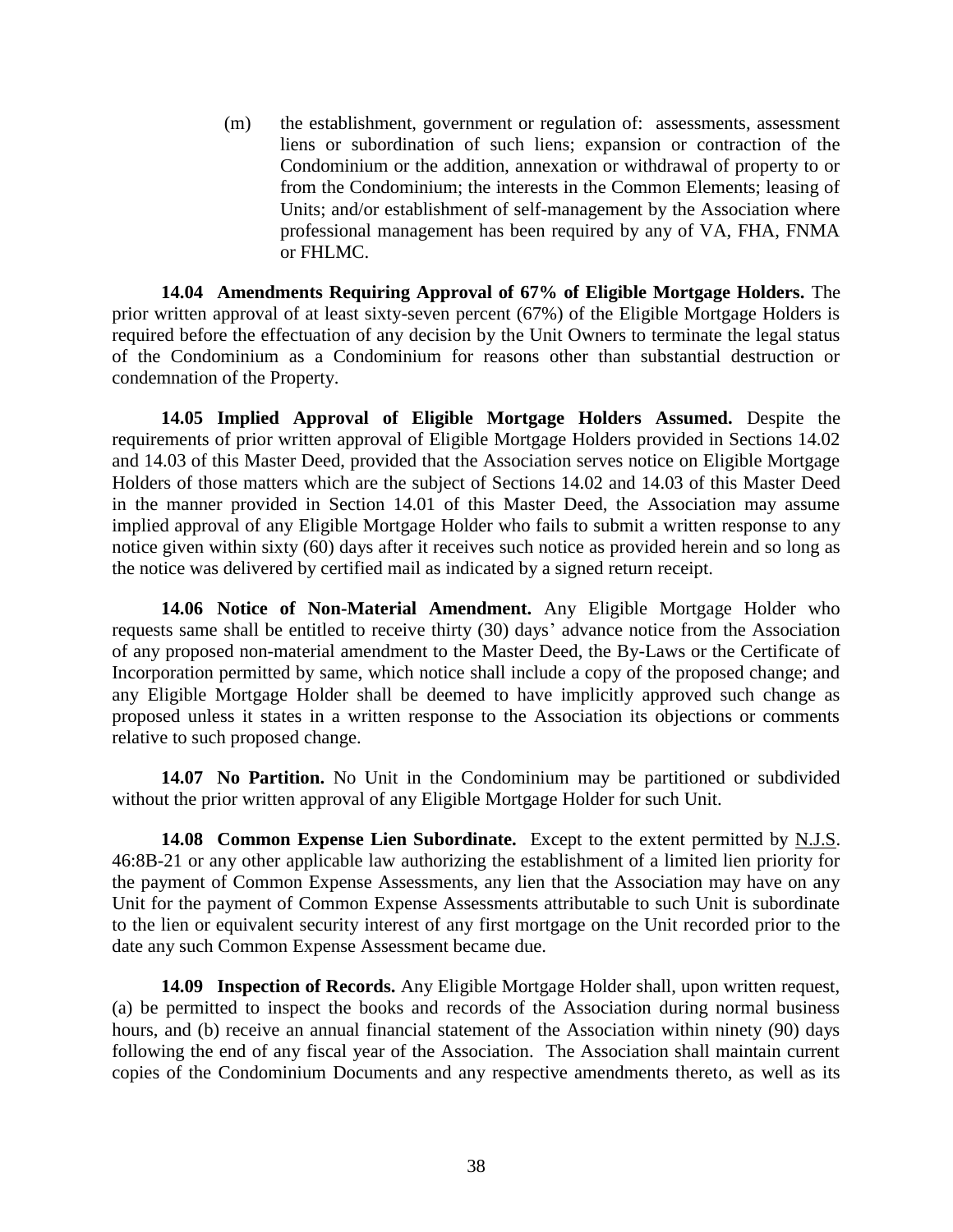own books, records and financial statements. These documents shall be available for inspection by Unit Owners and Eligible Mortgage Holders.

**14.10 Notice of Meetings.** Any Eligible Mortgage Holder, upon request, shall receive written notice of all meetings of the Association and be permitted to designate a representative to attend all such meetings.

**14.11 Liability for Common Expense Assessments.** Any Eligible Mortgage Holder holding a first mortgage lien on a Unit that obtains title to a Unit as a result of foreclosure of the first mortgage, or by deed or assignment in lieu of foreclosure, or any purchaser in a foreclosure sale, or their respective successors and assigns, is not liable for the share of Common Expenses or other Assessments by the Association pertaining to such Unit or chargeable to the former Unit Owner which became due prior to acquisition of title. Such unpaid share of Common Expenses and other Assessments shall be deemed to be Common Expenses collectible from all of the remaining Unit Owners including such acquirer, his or her successors and assigns.

**14.12 Common Expense Default.** Despite the absence of any express provision to such effect in the mortgage instrument, in the event that there is any default in the payment of any installment of a Common Expense Assessment with respect to any Unit, either regular or special, the Eligible Mortgage Holder holding a mortgage which encumbers such Unit shall be entitled to declare such mortgage in default in the same manner that is permitted by such mortgage with respect to any default in the payment of real estate taxes.

## **ARTICLE XV DEVELOPER'S RIGHTS AND OBLIGATIONS**

**15.01 Ratification, Confirmation and Approval of Agreements.** The fact that some or all of the Officers, Directors, Members or employees of the Association and Developer may be identical, and the fact that Developer or its nominees have heretofore or may hereafter enter into agreements with the Association or with third parties, will not invalidate any such agreements and the Association and its Members, from time to time, will be obligated to abide by and comply with the terms and conditions thereof. The purchase of a Unit, and the acceptance of the Deed therefore by any party, shall constitute the ratification, confirmation and approval by such purchaser, his or her heirs, legal representatives, successors and assigns, of the propriety and legality of said agreements or said agreement, or any other agreements authorized and permitted by the Condominium Act, this Master Deed, the Certificate of Incorporation or the By-Laws.

**15.02 Rights Reserved to Developer and Landowner.** Despite anything to the contrary herein or in the Certificate of Incorporation or By-Laws of the Association, Developer and Landowner hereby reserves for themselves, their successors and assigns, including any Builder, for so long as either owns one or more Units in the Condominium, the right to sell, lease, mortgage, sublease or otherwise dispose of any unsold Units within the Condominium.

**15.03 Transfer of Special Developer's Rights.** No special rights created or reserved to Developer under this Master Deed ("Special Developer Rights") may be transferred except by an instrument evidencing the transfer recorded in the Office of the Clerk of Cape May County, New Jersey. The instrument shall not be effective unless executed by the transferee.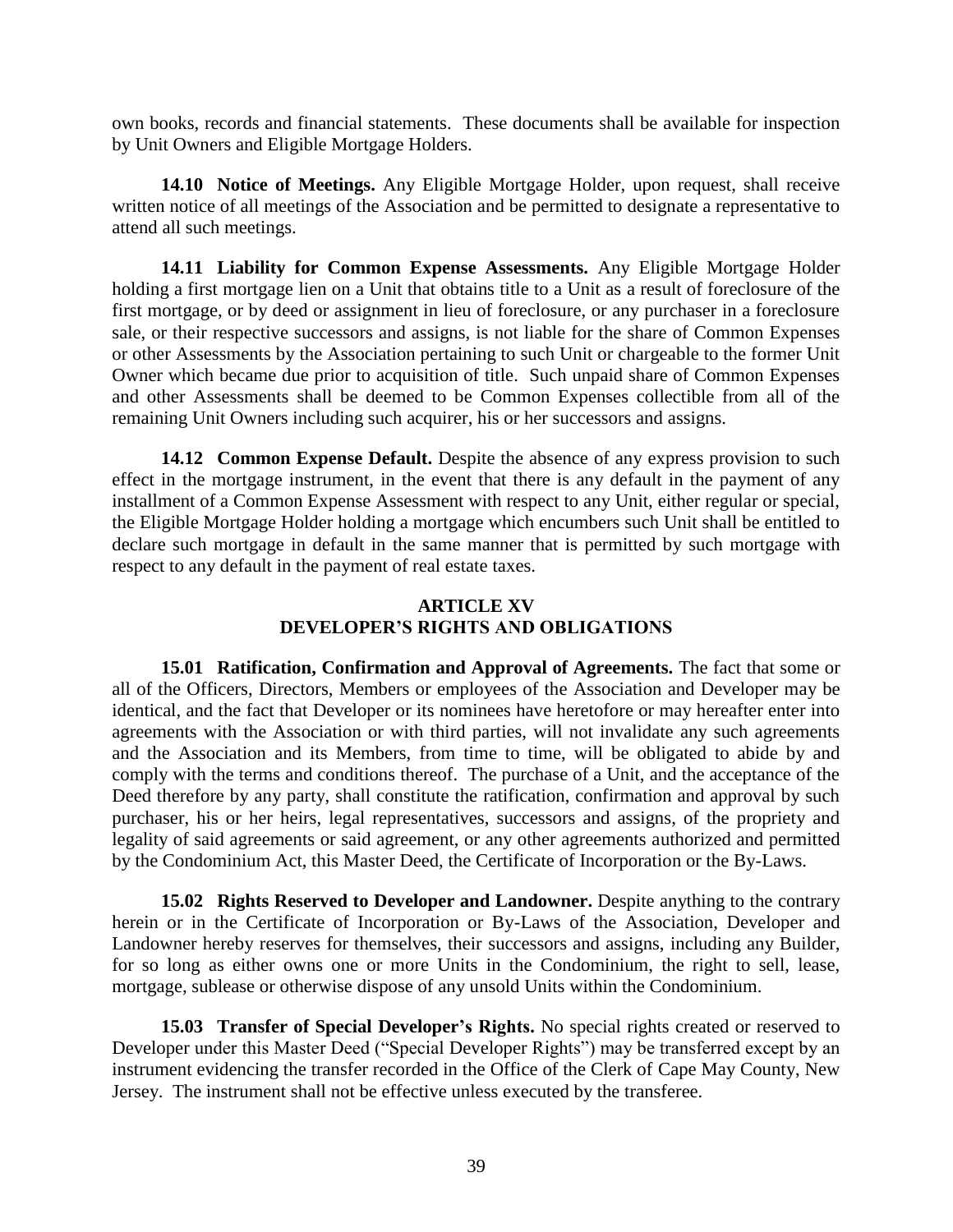**15.04 Liability of Transferor.** Upon transfer of any such Special Developer Right, the liability of the transferor is as follows:

- (a) A transferor is not relieved of any obligation or liability arising before the transfer and remains liable for warranty obligations imposed upon him or her. Lack of privity does not deprive any Unit Owner of standing to bring an action to enforce any obligation of the transferor.
- (b) If a transferor retains any such Special Developer Right, or if a successor to any such Special Developer Right is an affiliate of Developer, the transferor is subject to liability for all obligations and liabilities imposed on a Developer by law or by the Master Deed, arising after the transfer, and is jointly and severally liable with the successor for the liabilities and obligations of the successor which relate to the Condominium.
- (c) A transferor who retains no such Special Developer Rights has no liability for any act or omission or any breach of a contractual or warranty obligation arising from the exercise of any such Special Developer Right by a successor Developer who is not an affiliate of the transferor.

**15.05 Transfer of Rights Requested.** Unless otherwise provided in a mortgage instrument or deed of trust, in case of foreclosure of a mortgage, sale by a Director under a deed of trust, or a sale under any bankruptcy or receivership proceedings, a person acquiring title to all the Units being foreclosed or sold, but only upon his or her request, succeeds to all such Special Developer Rights, or only to any such Special Developer Rights to maintain models, sales offices and signs. The judgment or instrument conveying title shall provide for transfer of only the Special Developer Rights requested.

**15.06 Foreclosure, Bankruptcy, Receivership.** Upon foreclosure, sale by a Director under a deed of trust, or sale under any bankruptcy proceeding, of all Units in the Condominium owned by Developer and/or Landowner:

- (a) Developer ceases to have any such Special Developer Rights; and
- (b) The period of Developer control terminates unless the judgment or instrument conveying title provides for transfer of all such Special Developer Rights to a successor to Developer.

**15.07 Liability of Successors.** The liabilities and obligations of persons who succeed to all Special Developer Rights are as follows:

- (a) A successor to all such Special Developer Rights who is an affiliate of Developer is subject to all obligations and liabilities imposed on any Developer by law or by the Master Deed.
- (b) A successor to all such Special Developer Rights, other than a successor described in paragraphs (c) or (d) hereof who is not an affiliate of Developer is subject to all obligations and liabilities imposed upon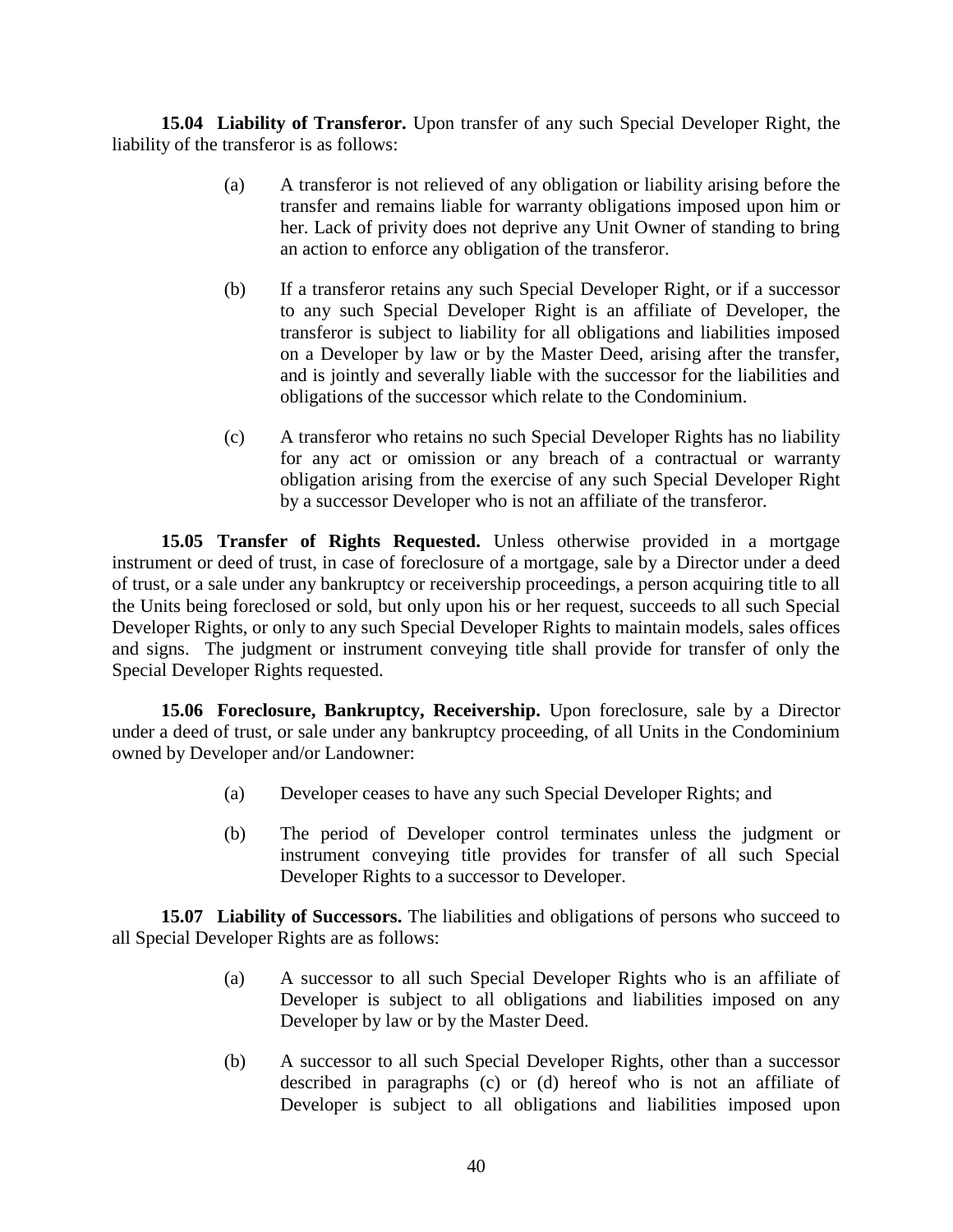Developer by law or the Master Deed, but he is not subject to liability for misrepresentations or improvements made by any previous Developer or made before the Condominium was created, or for a breach of fiduciary obligation by any previous Developer.

- (c) A successor to only a Special Developer Right to maintain models, sales offices and signs, if he is not an affiliate of Developer, may not exercise any other Special Developer Right, but is not subject to any liability or obligation as a Developer.
- (d) A successor to all Special Developer Rights who is not an affiliate of Developer and who succeeded to those rights pursuant to a deed in lieu of foreclosure or a judgment or instrument conveying title to Units under Section 15.06 aforesaid, may declare his or her intention in a recorded instrument to hold those rights solely for transfer to another party. Thereafter, until transferring all such Special Developer Rights to any Person acquiring title to any Unit owned by the successor, or until recording an instrument permitting exercise of all those rights, that successor may not exercise any of those rights other than the right to control the Board for the duration of any period of Developer control, and any attempted exercise of those rights is void. So long as a successor Developer may not exercise Special Rights under this subparagraph he is not subject to any liability or obligation as a Developer other than liability for the successor's acts and omissions under the Master Deed.

**15.08 Ineffectiveness.** Nothing in this Article XV subjects any successor to a Special Developer Right to any claims against or other obligations of a transferor other than claims and obligations arising under the Master Deed.

#### **ARTICLE XVI GENERAL PROVISIONS**

**16.01 Duration.** Except as provided in Article XV, the provisions of this Master Deed shall be perpetual in duration, shall run with and bind all of the land included in the Condominium and shall inure to the benefit of and be enforceable by the Association and the Unit Owners, their respective successors, assigns, heirs, executors, administrators, and personal representatives.

**16.02 Amendment of the Master Deed.** This Master Deed may be amended at any time after the date hereof by a vote of at least sixty-seven percent (67%) of all Unit Owners, at any meeting of the Association duly held in accordance with the provision of the By-Laws provided, however, that any amendment so requiring it under the provisions of Article XIV, shall also have the prior written approval of fifty-one percent (51%) of Eligible Mortgage Holders, and further, provided that any amendment, deed of revocation or other document regarding termination of the condominium form of ownership shall be governed by Section 16.03 hereof. No amendment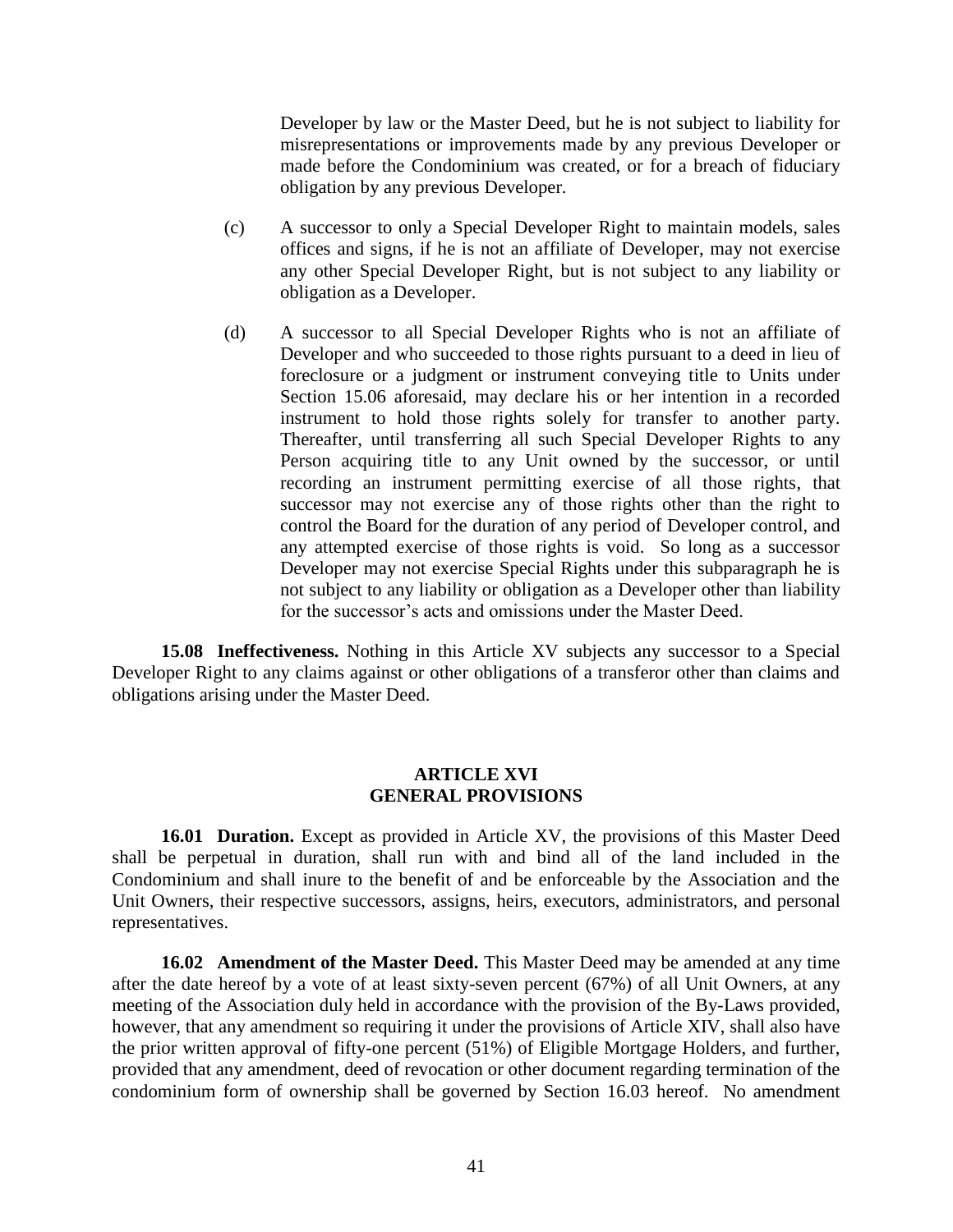shall be effective until recorded in the Office of the Clerk of Cape May County, New Jersey. This paragraph is by way of supplement to and not in derogation of the powers of amendment reserved to Developer and Landowner pursuant to Article X hereof. In the alternative, an amendment may be made by an agreement, signed and acknowledged by all of the Unit Owners in the manner required for the execution of a Deed, and such amendment shall be effective when recorded in the Office of the Clerk of Cape May County. Despite any provision hereof to the contrary, if any amendment is necessary in the judgment of the Board to cure any ambiguity or to correct or supplement any provision of this Master Deed that is unenforceable by law, defective, missing or inconsistent with any other provision hereof or with any of the other Condominium Documents, or if such amendment is necessary to conform this Master Deed with the requirements of the FNMA, VA or FHLMC at a time when such entity holds, or intends to hold, one or more Permitted Mortgages, then at any time and from time to time the Board may effect an appropriate corrective amendment without the approval of the Unit Owners or the holders of any Permitted Mortgage, upon receipt by the Board of an opinion from independent legal counsel that the proposed amendment is permitted by the terms of this sentence.

No amendment shall impair or adversely affect the rights of Developer, Landowner or any Builder or cause Developer, Landowner or Builder to suffer any financial, legal or other detriment.

**Furthermore, this Master Deed may be amended by Developer, Landowner and Builder, without the prior written approval of the Association, any Member or Eligible Mortgage Holder, prior to the sale of any Units in the Condominium to third party purchasers, other than Developer, Landowner or a Builder, in order to conform this Master Deed to the requirements promulgated by the New Jersey Department of Community Affairs ("DCA"), if any, as a condition to the registration of the Condominium by DCA, pursuant to N.J.S. 45:22A-21** *et seq***.**

**16.03 Termination.** Despite anything to the contrary herein, an amendment, deed of revocation, or other document shall be effective to terminate the Condominium form of ownership upon written approval of eighty (80%) percent in interest of all Unit Owners, and the written approval of Developer, Landowner and/or Builder for so long as each holds one (1) Unit for sale in the ordinary course of business.

**16.04 Enforcement.** Enforcement of the Condominium Documents, whether by the Association or any Member thereof, shall be by an appropriate proceeding in law or equity in any court or administrative tribunal having jurisdiction against any person or persons, firm or corporation violating or attempting to violate any covenant herein contained, either to restrain or enjoin such violation or threatened violation, or to recover damages, and against any Owner to enforce any lien created by this Master Deed in any covenant herein contained, or by levying fines, suspending membership privileges or other action. Failure by the Association or any Member thereof to enforce any covenant herein contained for any period of time shall in no event be deemed a waiver or estoppel of the right to thereafter enforce the same.

**16.05 Maintenance by Municipality.** In the event the Condominium is not maintained in reasonable order and condition, the Township of Middle shall have the right to enter upon and maintain the Property. The assumption of such maintenance responsibility shall be in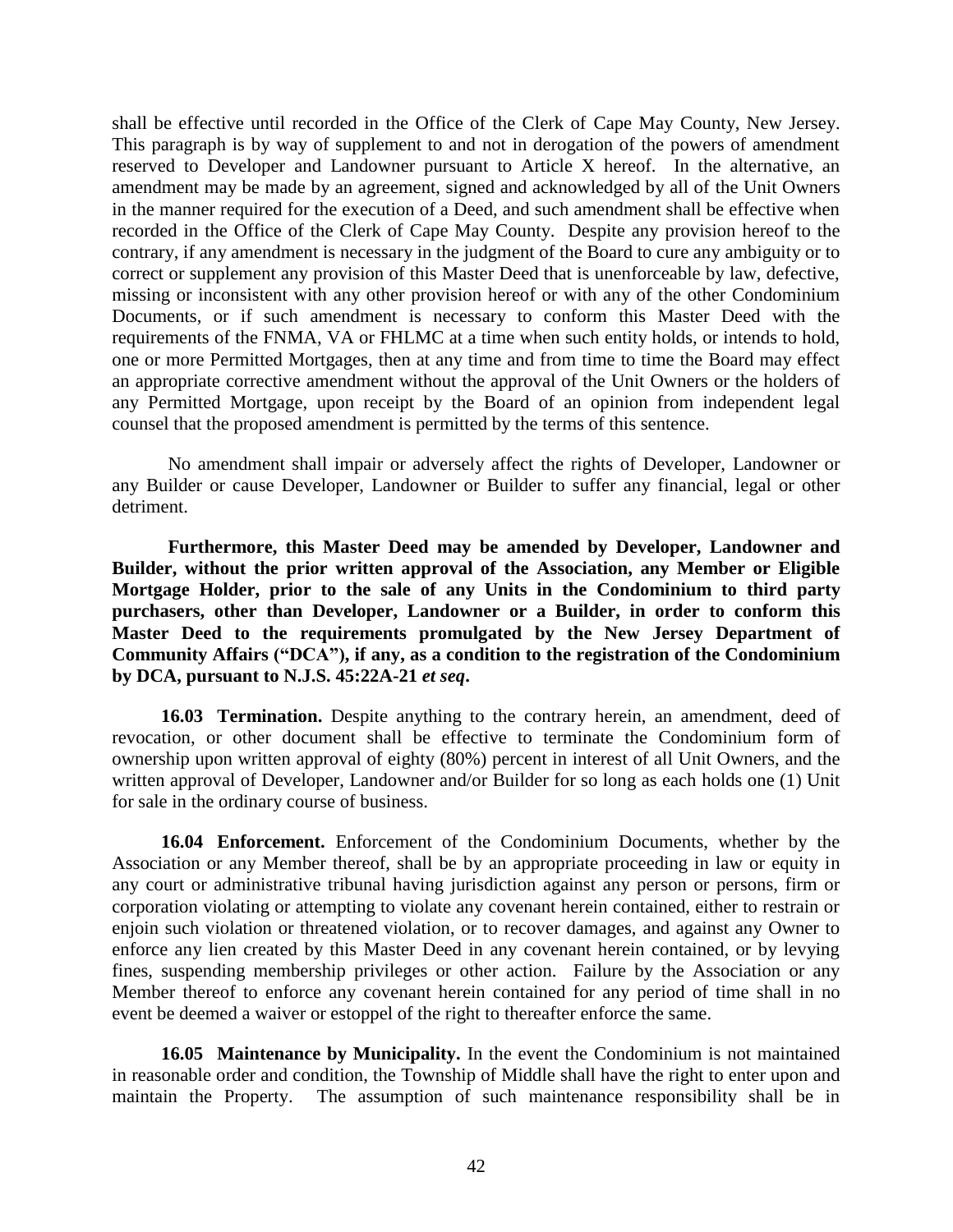accordance with the procedures set forth in  $N.J.S.$  40:55D-43(b). The cost of same shall be assessed, enforced and collected in accordance with the provisions of N.J.S. 40:55D-43(c). The cost of such maintenance by the municipality shall be assessed pro rata against the Owner(s) of each Unit affected thereby and shall become a lien and tax on each such Unit, and shall be enforceable by the Township of Middle in the manner provided by law with respect to real estate taxes assessed directly against each such Unit.

**16.06 Validity.** The invalidity of any provision of this Master Deed, the Certificate of Incorporation, or By-Laws of the Association shall not be deemed to impair or affect in any manner the validity or enforceability or affect the remainder of this Master Deed or said By-Laws and in such event all of the other provisions of this Master Deed and said By-Laws shall continue in full force as if such invalid provisions had never been included.

**16.07 Waiver.** No provision contained in this Master Deed shall be deemed to have abrogated or waived by reason of any failure to enforce the same, irrespective of the number of violations or breaches which may occur.

**16.08 Gender.** The use of the masculine gender in this Master Deed shall be deemed to refer to the feminine gender and the use of the singular shall be deemed to refer to the plural, and vice versa, whenever the context so requires.

**16.09 Notice-Condominium Association.** Unless a particular document permits or requires a particular notice to be given or served in a different manner, notice permitted or required to be given to or served upon the Association under the Condominium's governing documents shall be deemed to have been properly given to or served upon the Association when same is mailed via the United States Postal Service by certified mail, with return receipt requested and sufficient prepaid postage affixed thereto, addressed to the current Secretary or corporate Registered Agent of the Condominium Association as reflected in the official records of the New Jersey Treasurer as of the date such notice is mailed.

### **ARTICLE XVII EXHIBITS**

- **17.01 Exhibits.** The following exhibits are attached hereto and made part hereof**:**
- **17.02 EXHIBIT "A-1"** Legal Description of Property
- **17.03 EXHIBIT "A-2" –** Legal Description of the Additional Land
- **17.04 EXHIBIT "A-3"**  Interim and Full Buildout Phasing Schedules of the Units
- **17.05 EXHIBIT "B-1"** Plan
- **17.06 EXHIBIT "B-2" –** Condominium Plan
- **17.07 EXHIBIT "C"** Unit Plans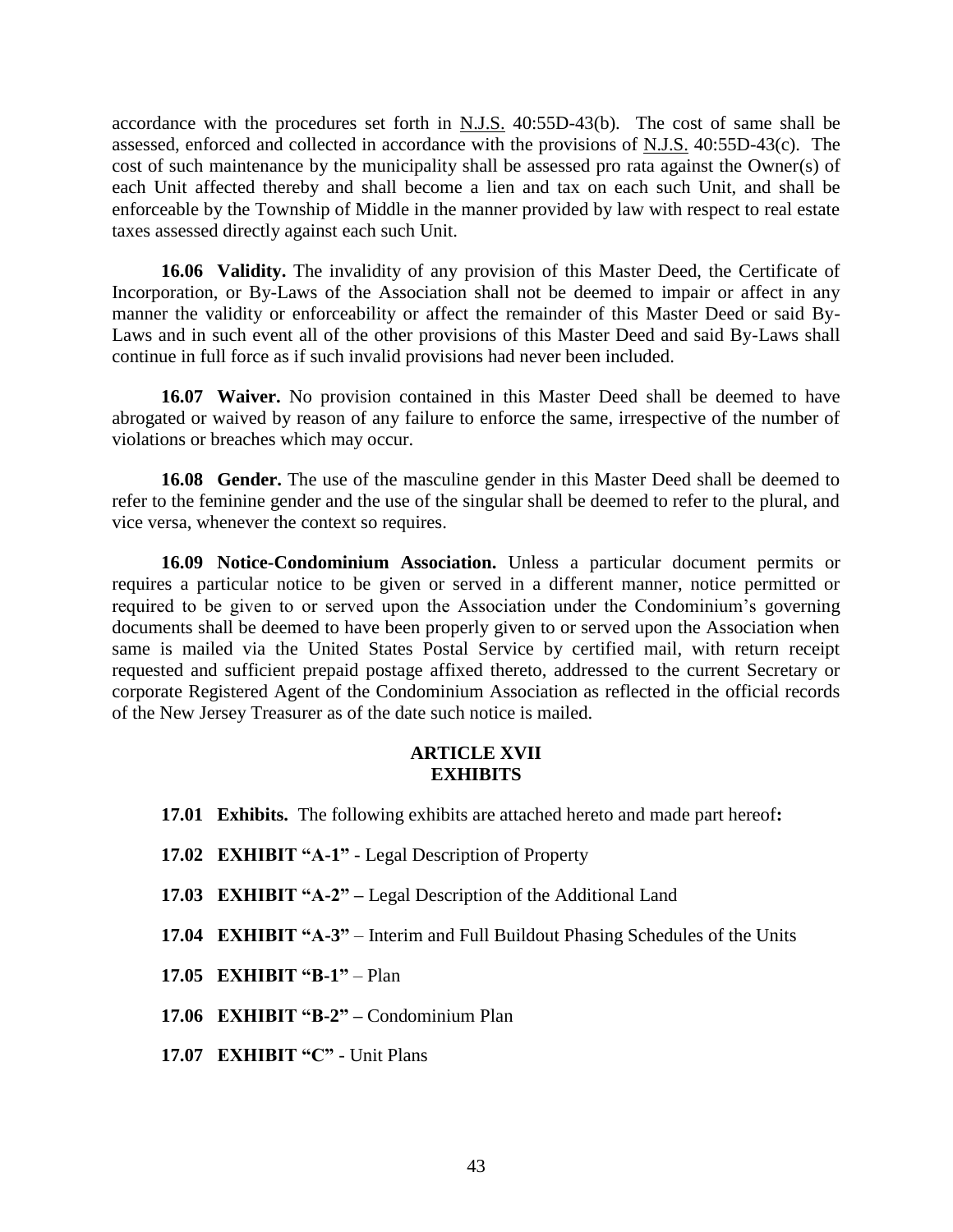**17.08 EXHIBIT "D" -** Certificate of Incorporation of The Fairways at Laguna Oaks Condominium Association, Inc.

**17.09 EXHIBIT "E"** - By-Laws of The Fairways at Laguna Oaks Condominium Association, Inc.

**17.10 EXHIBIT "F"**- Percentage Interest Schedule – Interim and Full Buildout

- **17.11 EXHIBIT "G"** Basin Maintenance Schedule
- **17.12 EXHIBIT "H"** Conforming Mailbox Depiction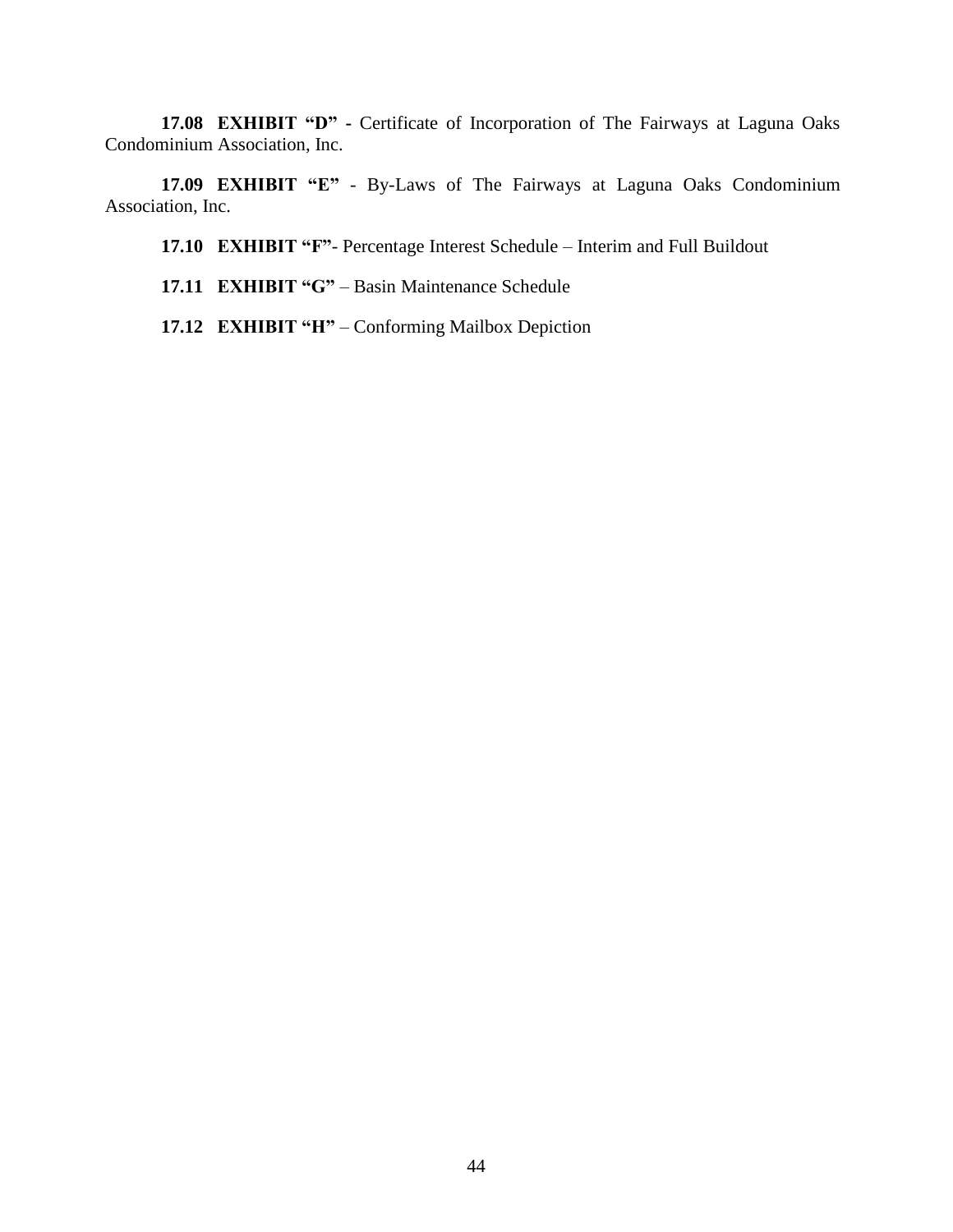IN WITNESS WHEREOF, Developer and Landowner have caused this instrument to be executed the day and year first above written.

| Witness/Attest: | <b>DEVELOPER:</b><br>LAGUNA OAKS DEVELOPMENT, LLC,<br>a New Jersey limited liability company |
|-----------------|----------------------------------------------------------------------------------------------|
|                 | $\mathbf{By:}$<br>Name: Fred Langford<br>Title: Managing Member                              |

STATE OF NEW JERSEY : SS.

COUNTY OF :

On \_\_\_\_\_\_\_\_\_\_\_\_\_\_\_\_\_\_, 2016, personally appeared Fred Langford, who is a Managing Member of Laguna Oaks Development, LLC, a New Jersey limited liability company, I am satisfied that this person is the person named in and who signed this Affidavit and that this person acknowledged signing, sealing and delivering this Affidavit as this person's voluntary act and deed.

> Name: Commission Expires:

\_\_\_\_\_\_\_\_\_\_\_\_\_\_\_\_\_\_\_\_\_\_\_\_\_\_\_\_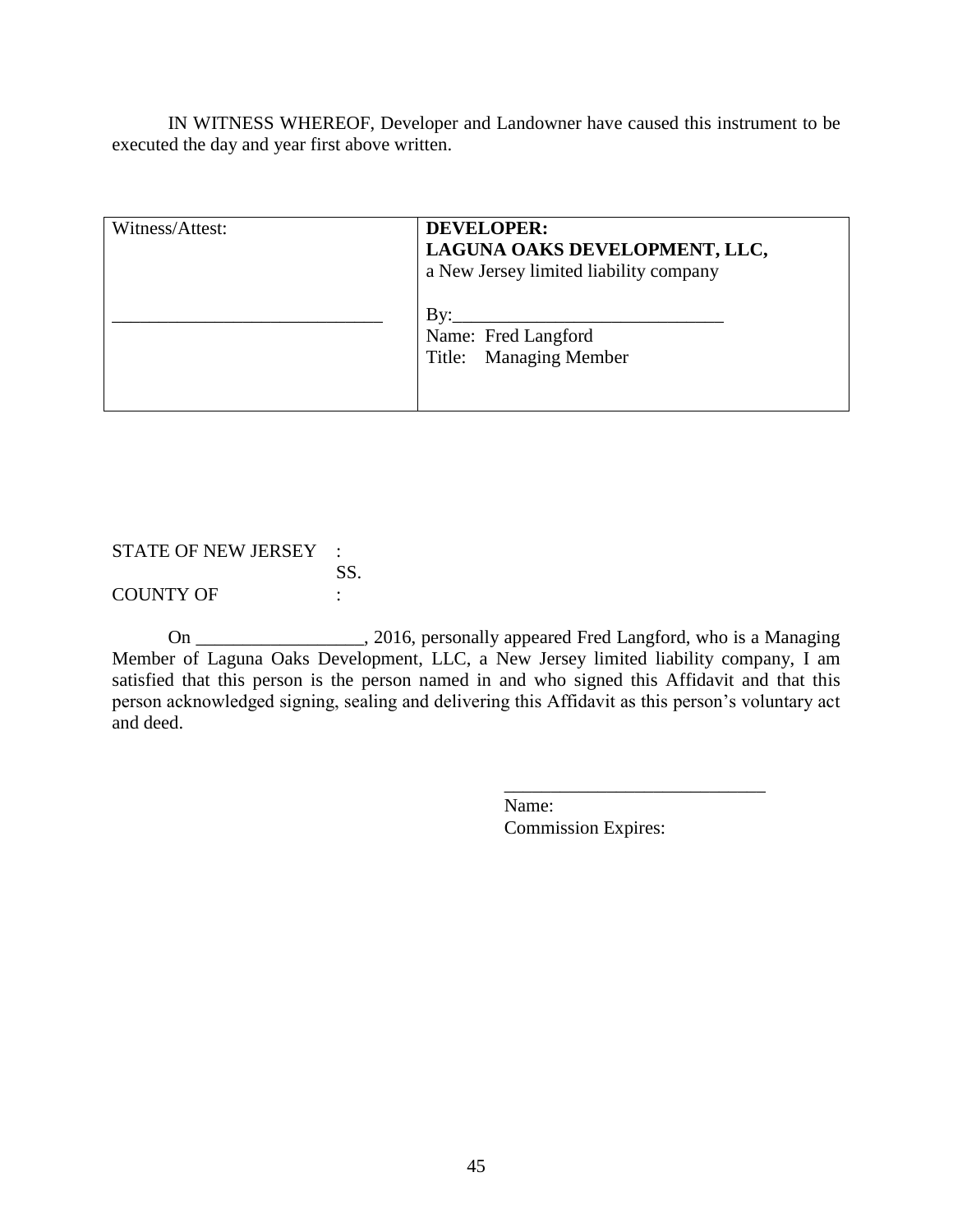| Witness: | <b>LANDOWNER:</b>                 |  |
|----------|-----------------------------------|--|
|          |                                   |  |
|          | $\rm\,By:$<br>Name: Fred Langford |  |
|          |                                   |  |

## STATE OF NEW JERSEY : SS. COUNTY OF :

On \_\_\_\_\_\_\_\_\_\_\_\_\_\_\_\_\_\_, 2016, personally appeared Fred Langford, individually, as owner of the Property. I am satisfied that this person is the person named in and who signed this Affidavit and that this person acknowledged signing, sealing and delivering this Affidavit as this person's voluntary act and deed.

> Name: Commission Expires:

\_\_\_\_\_\_\_\_\_\_\_\_\_\_\_\_\_\_\_\_\_\_\_\_\_\_\_\_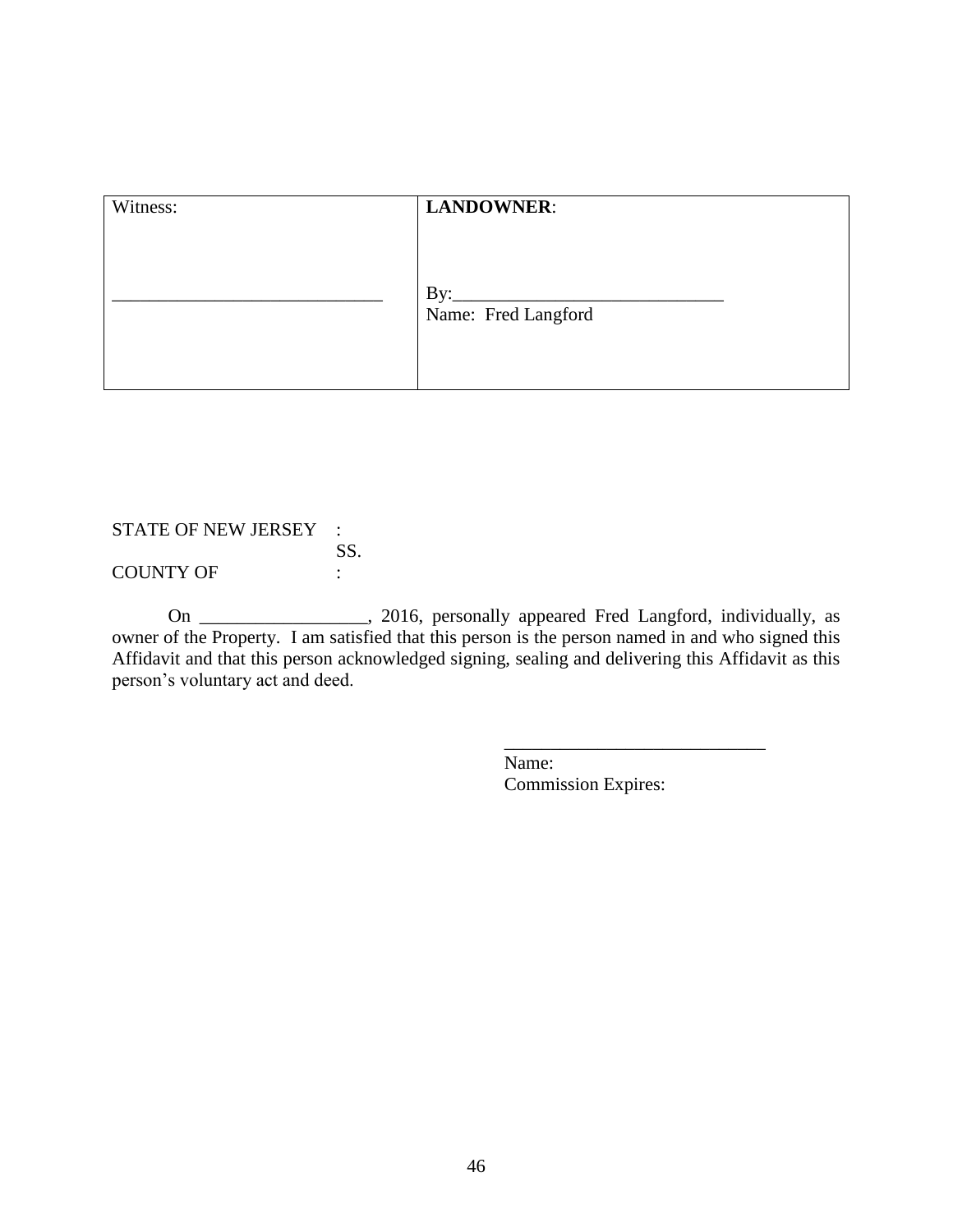### **EXHIBIT "A-1" Legal Description of the Property**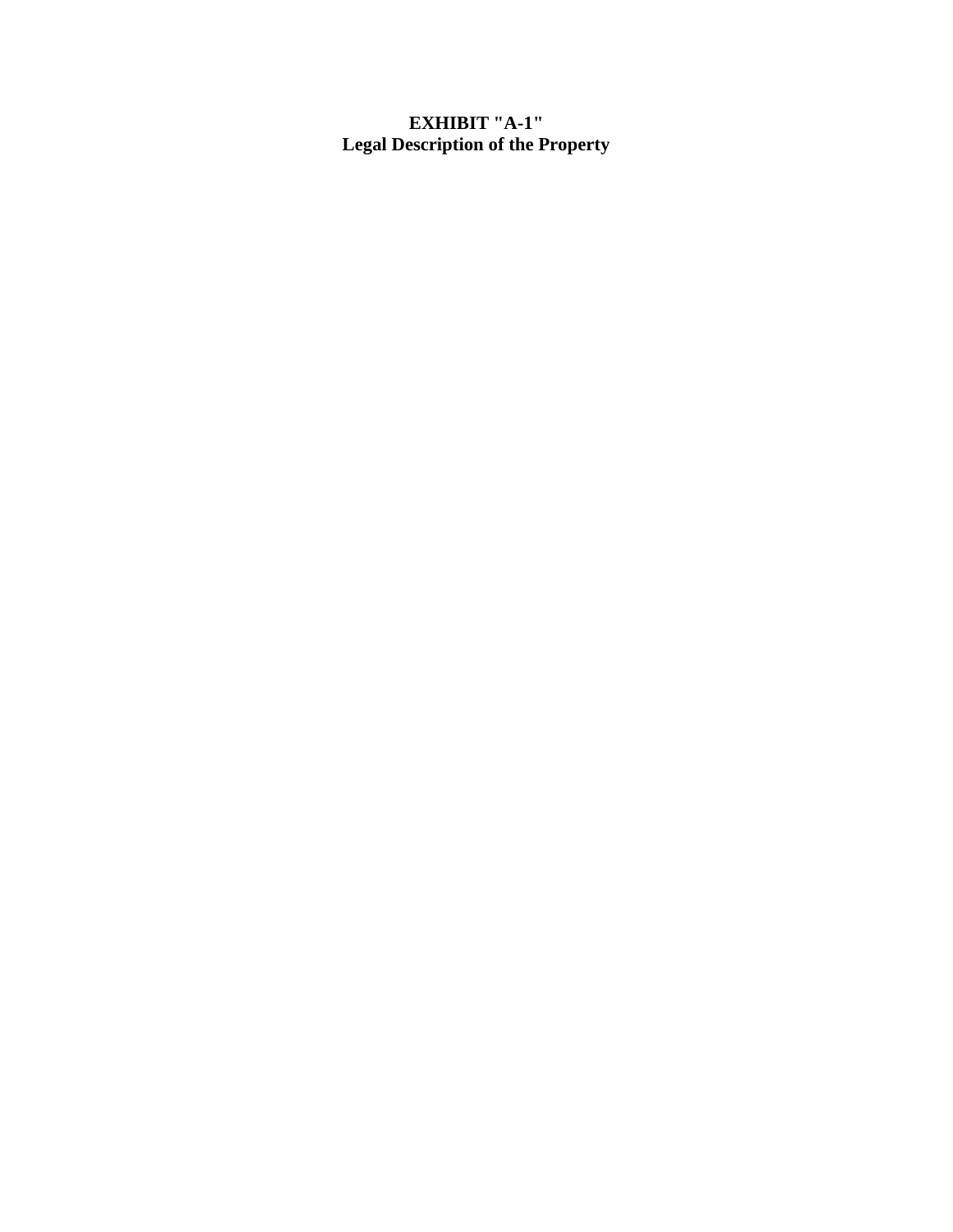# **EXHIBIT "A-2" Legal Description of the Additional Land**

A certain parcel of land located in the Township of Middle, County of Cape May, more particularly known as part of Lots 5.01 and 5.02, Block 335.01.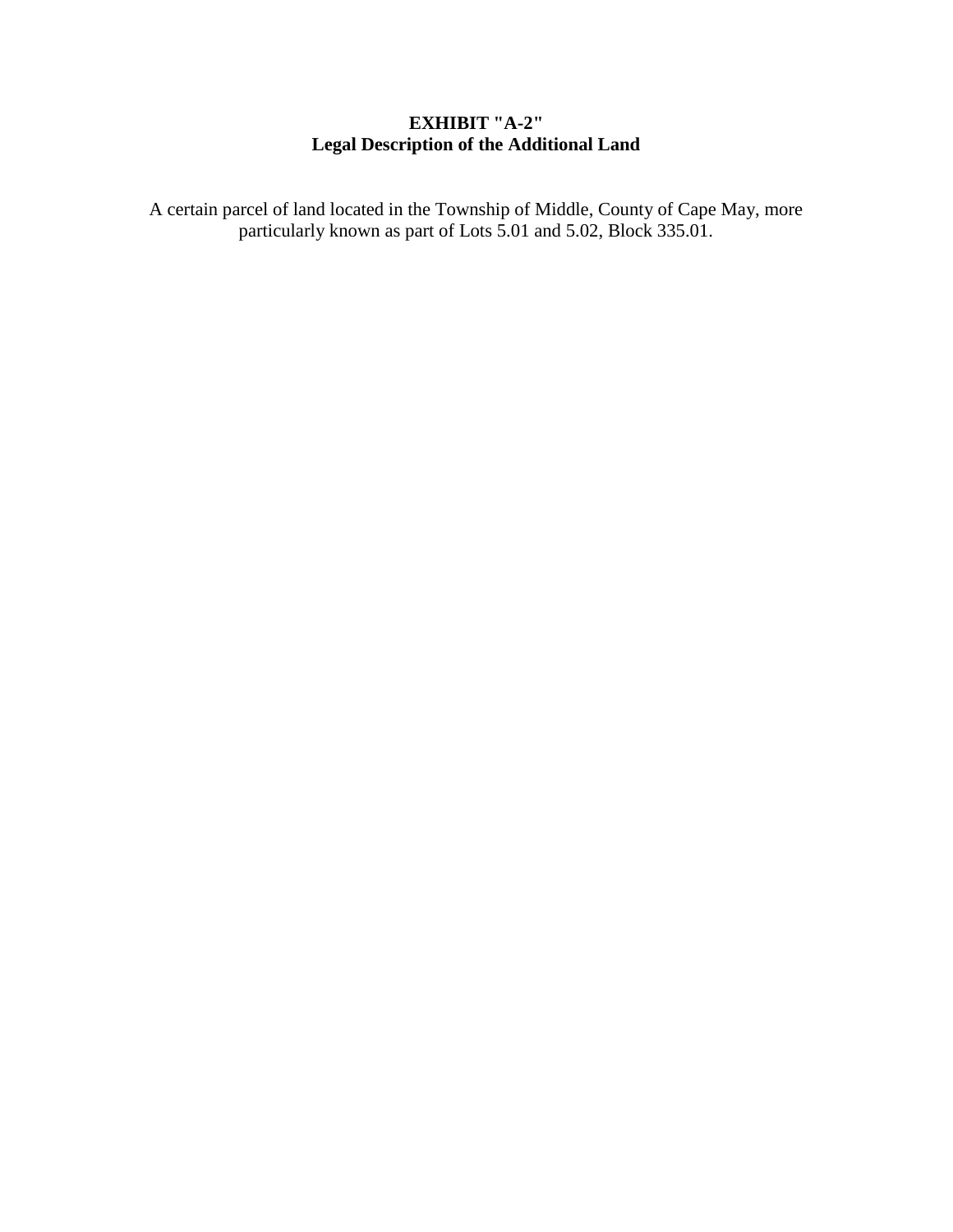### **EXHIBIT "A-3" Interim and Full Build out Phasing Schedules**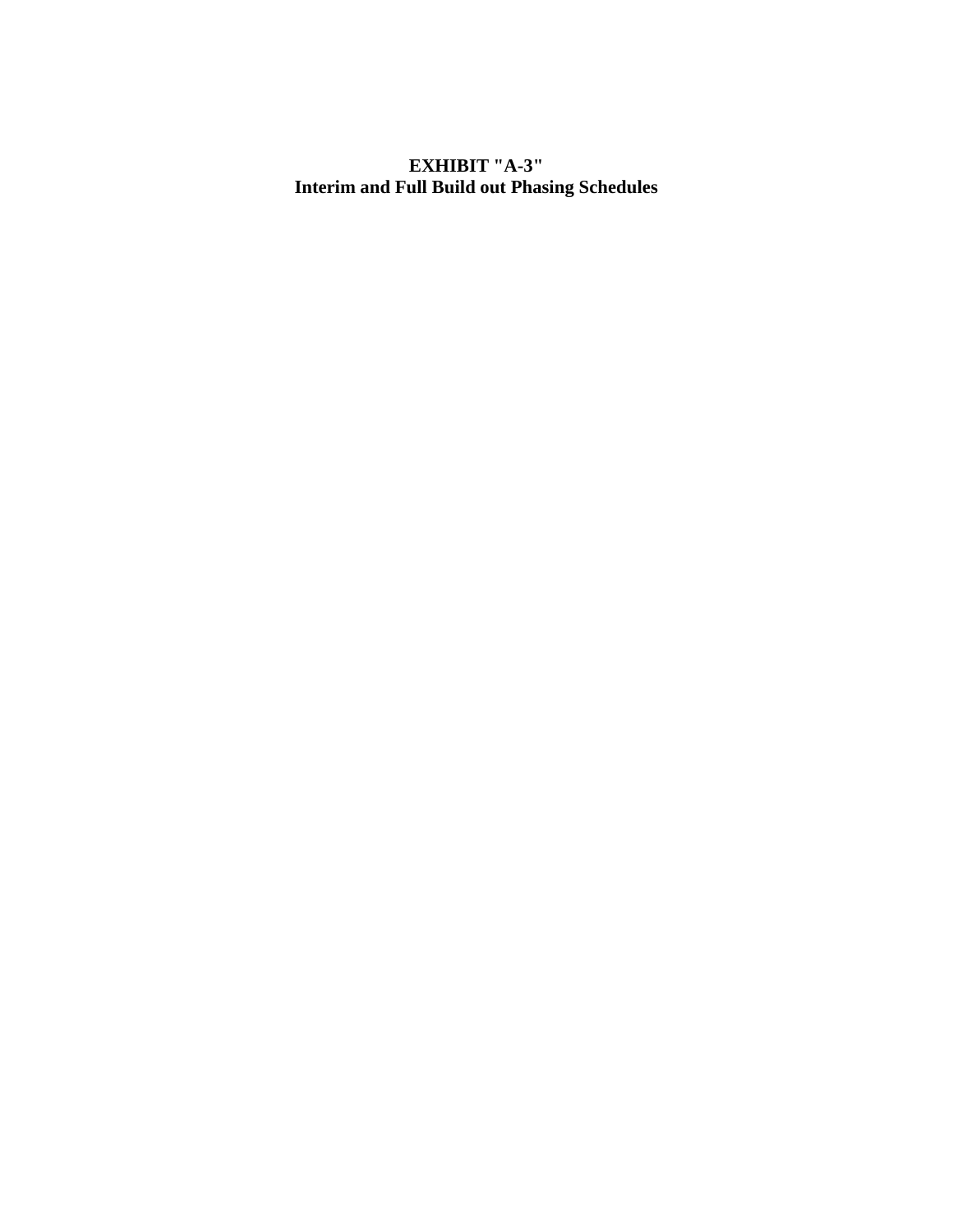**EXHIBIT "B-1" Plan**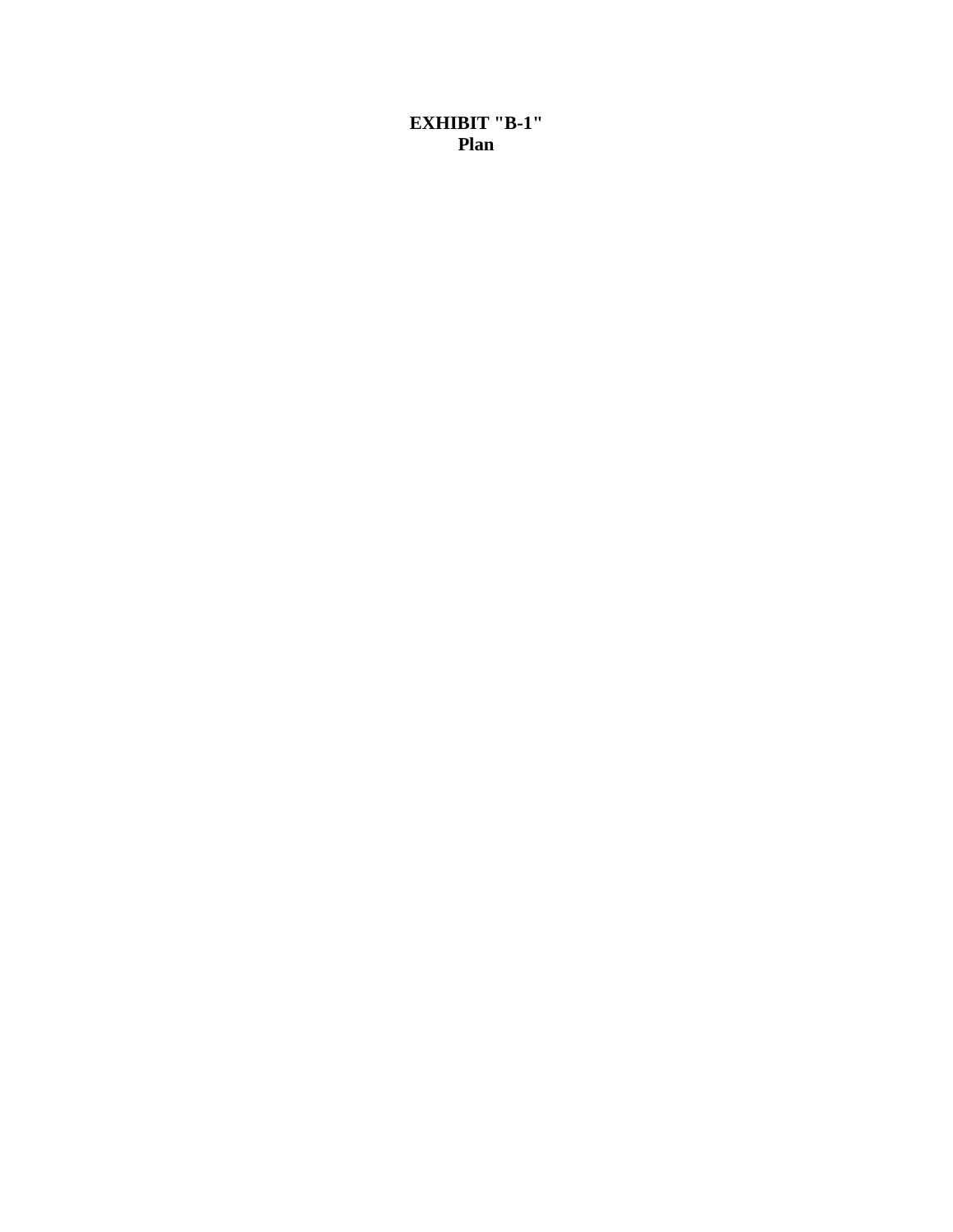# **EXHIBIT "B-2" Condominium Plan**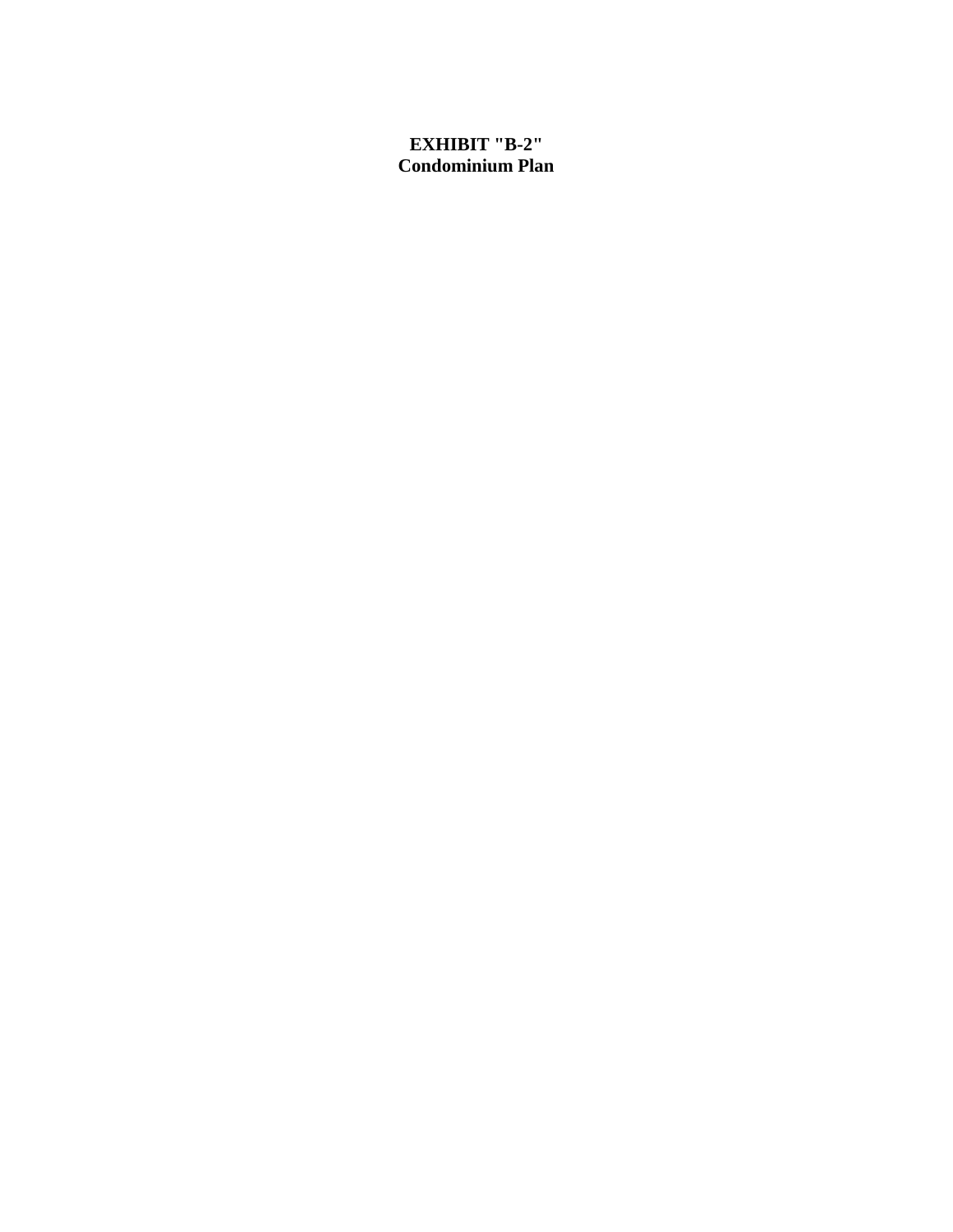**EXHIBIT "C" Unit Plans**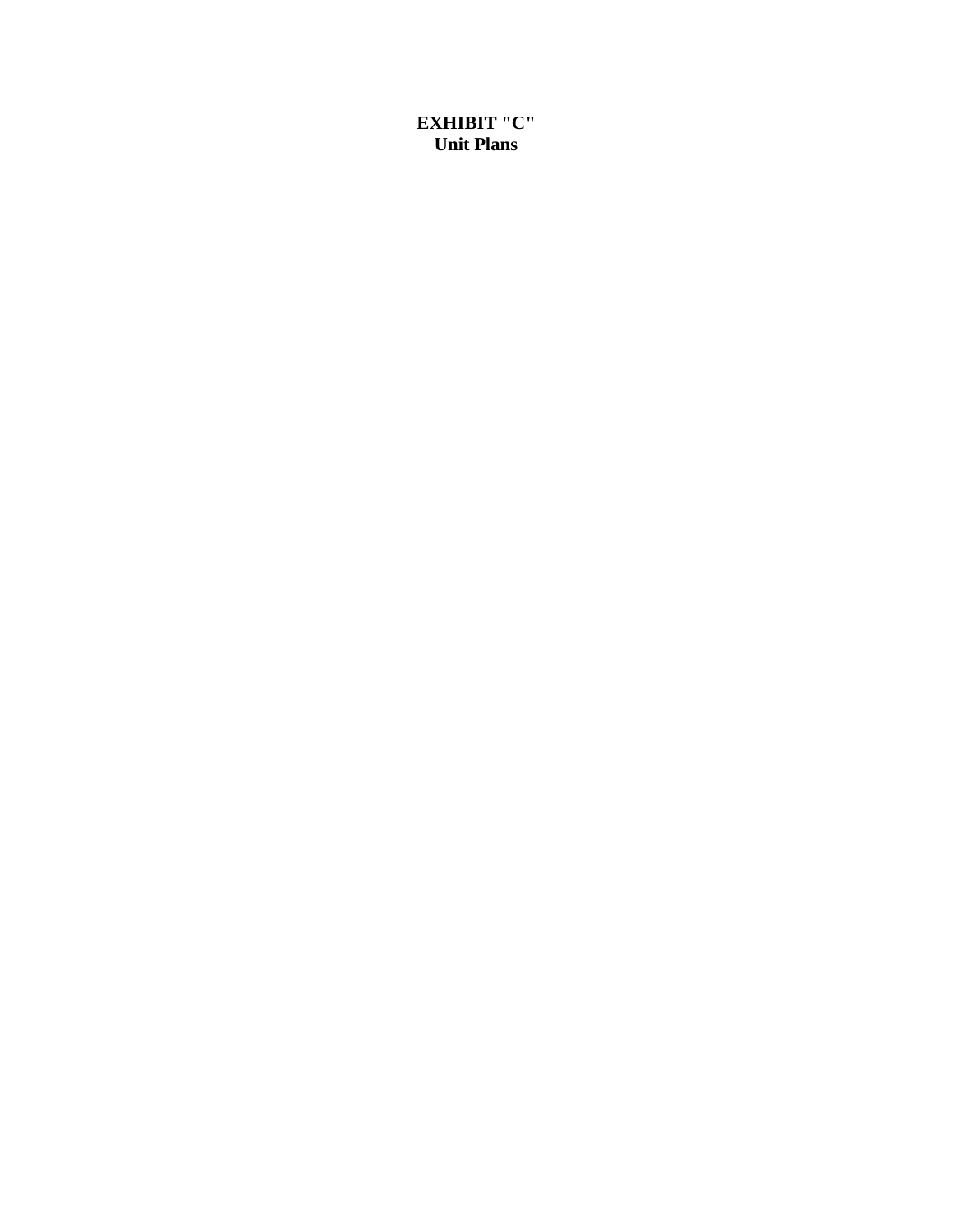# **EXHIBIT "D" Certificate of Incorporation of The Fairways at Laguna Oaks Condominium Association, Inc.**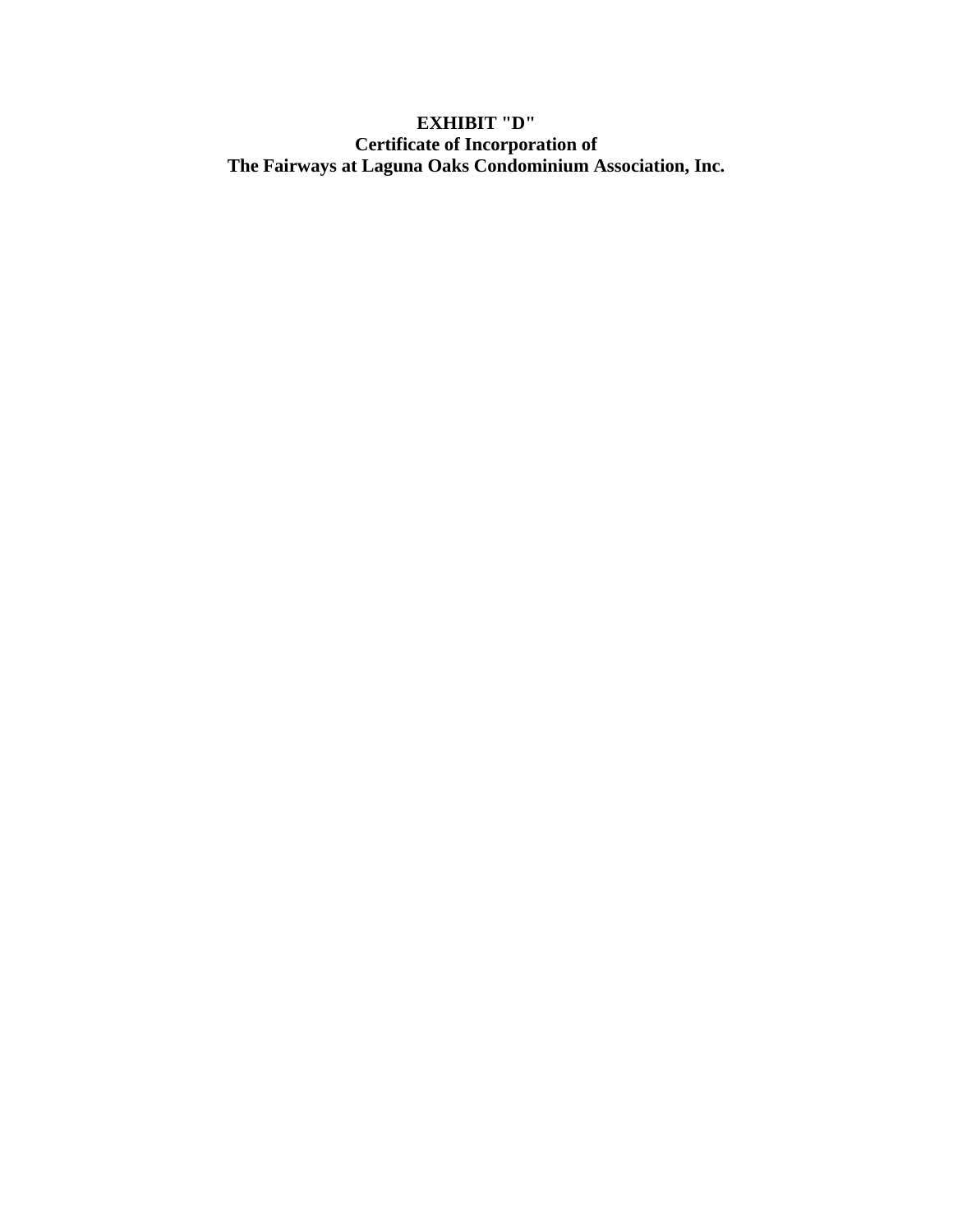# **EXHIBIT "E" By-Laws of The Fairways at Laguna Oaks Condominium Association, Inc.**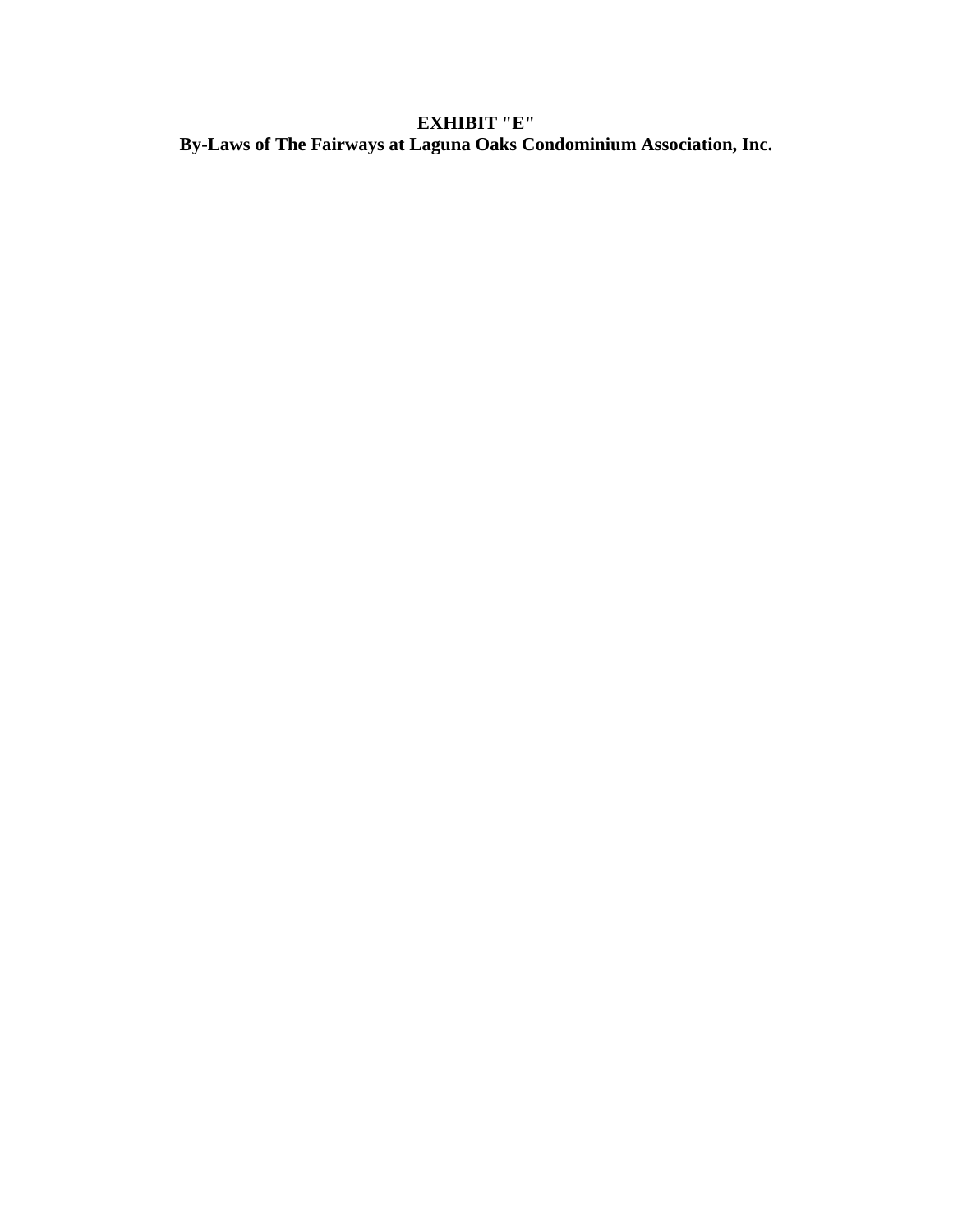# **EXHIBIT "F" Percentage Interest Schedules**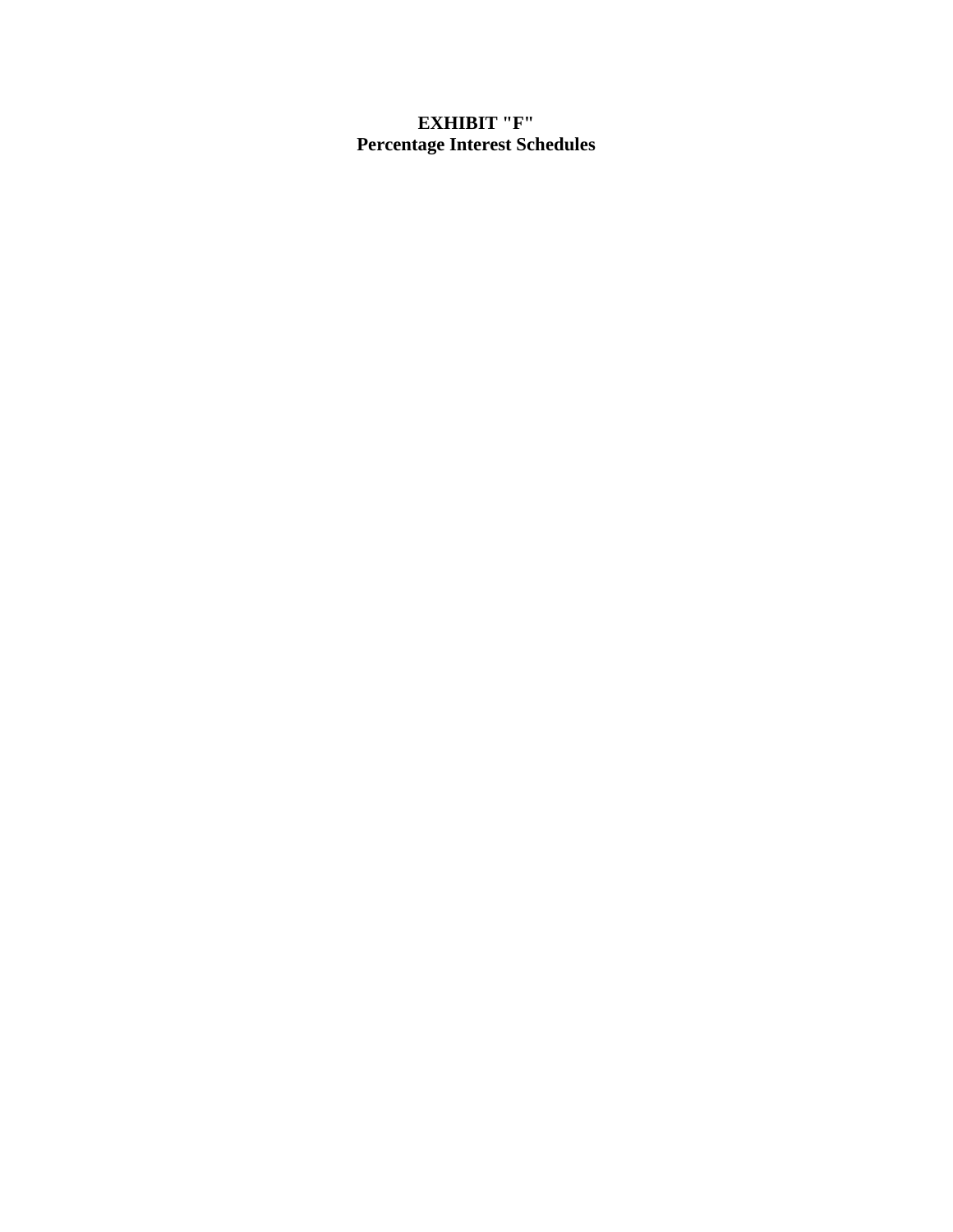# **EXHIBIT "G" Basin Maintenance Schedule**